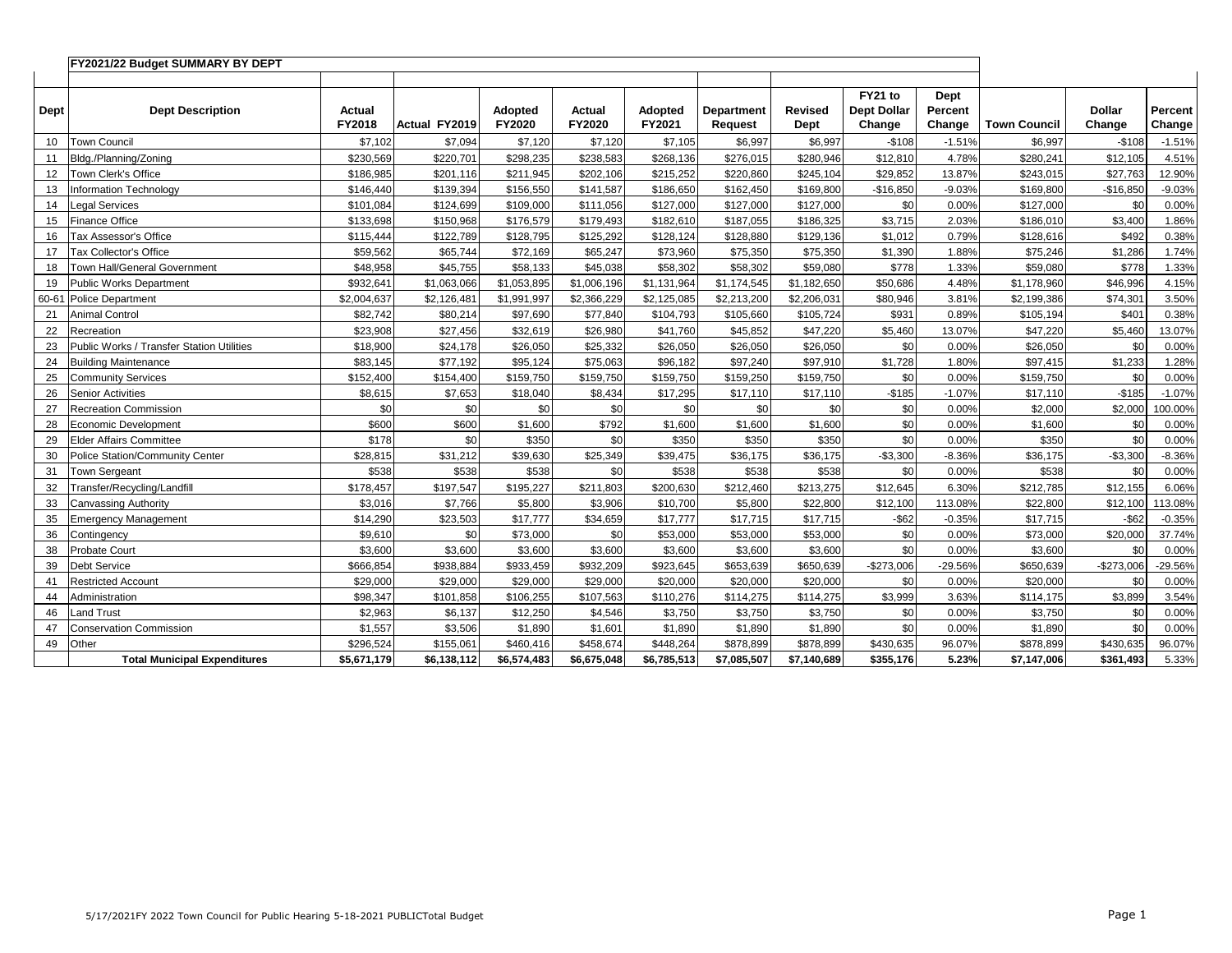|             | <b>FY2021/22 Budget SUMMARY BY DEPT</b> |               |               |                |              |                |                   |                |                    |          |                |               |                |
|-------------|-----------------------------------------|---------------|---------------|----------------|--------------|----------------|-------------------|----------------|--------------------|----------|----------------|---------------|----------------|
|             |                                         |               |               |                |              |                |                   |                |                    |          |                |               |                |
|             |                                         |               |               |                |              |                |                   |                | FY21 to            | Dept     |                |               |                |
| <b>Dept</b> | <b>Dept Description</b>                 | Actual        |               | <b>Adopted</b> | Actual       | <b>Adopted</b> | <b>Department</b> | <b>Revised</b> | <b>Dept Dollar</b> | Percent  |                | <b>Dollar</b> | <b>Percent</b> |
|             |                                         | <b>FY2018</b> | Actual FY2019 | <b>FY2020</b>  | FY2020       | FY2021         | Reauest           | Dept           | Change             | Change   | l Town Council | Change        | Change         |
|             | 40 Chariho Regional School Budget       | \$19,154,991  | \$19,193,499  | \$19,539,330   | \$19,539,330 | \$19,812,834   | \$19,900,000      | \$20,350,224   | \$537,390          | 2.71%    | \$20,350,224   | \$537,390     | 2.71%          |
|             | 40 Chariho Regional School Debt Service | \$197.880     | \$304,067     | \$274.139      | \$274.139    | \$285.467      | \$286,000         | \$283,206      | $-$2,261$          | $-0.79%$ | \$283,206      | $-$2,261$     | $-0.79%$       |
|             | <b>Total Education Expense</b>          | \$19,352,871  | \$19,497,566  | \$19,813,469   | \$19,813,469 | \$20,098,301   | \$20.186.000      | \$20.633.430   | \$535.129          | 2.66%    | \$20,633,430   | \$535,129     | 2.66%          |
|             | <b>Total Expenditures</b>               | \$25,024,050  | \$25,635,678  | \$26,387,952   | \$26,488,517 | \$26,883,814   | \$27,271,507      | \$27,774,119   | \$890,305          | 3.31%    | \$27,780,436   | \$896,622     | 3.34%          |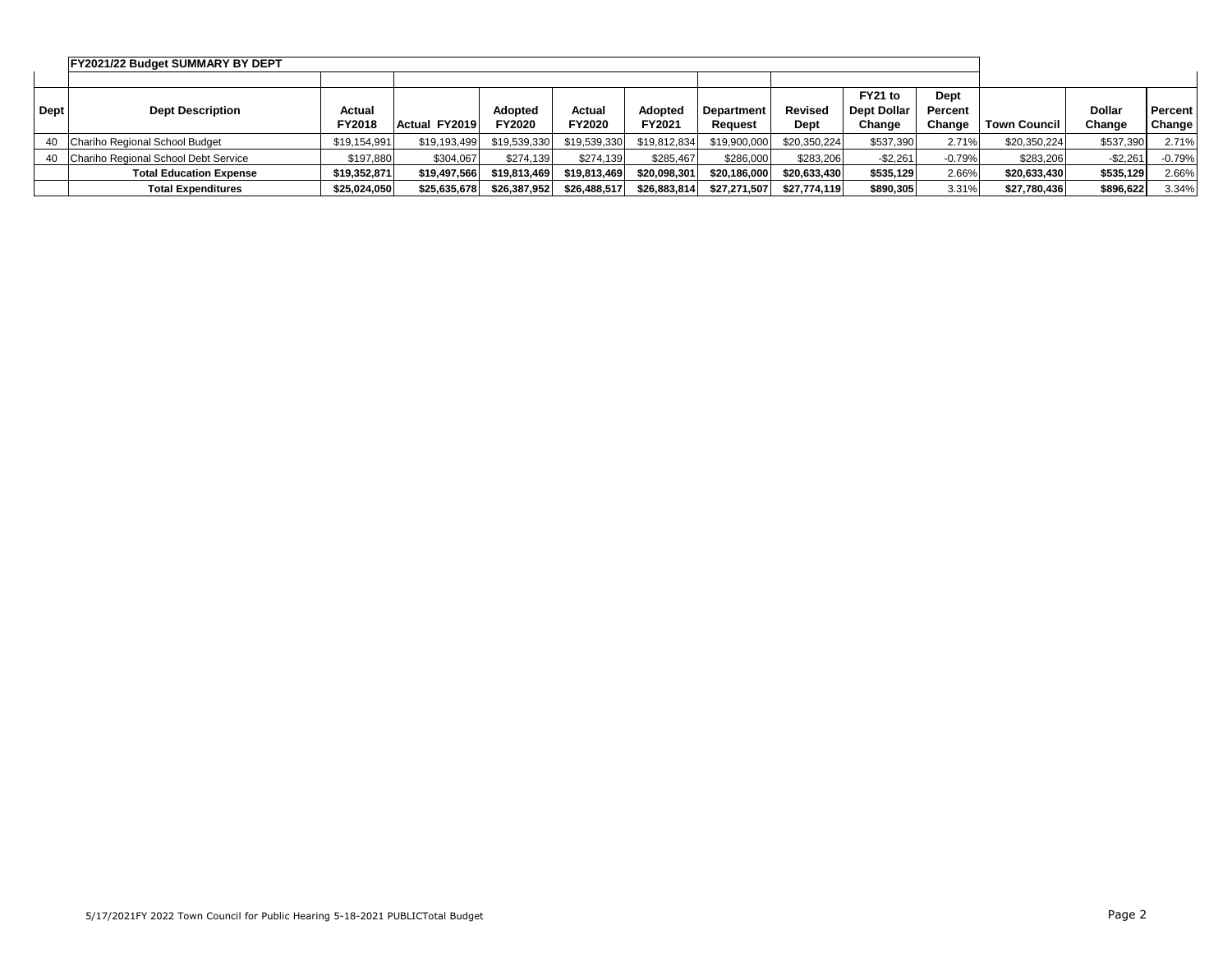|             | FY2021/22 Budget SUMMARY BY DEPT      |                  |               |                                 |                  |                   |                       |                        |                                         |                           |                     |                         |                          |
|-------------|---------------------------------------|------------------|---------------|---------------------------------|------------------|-------------------|-----------------------|------------------------|-----------------------------------------|---------------------------|---------------------|-------------------------|--------------------------|
|             |                                       |                  |               |                                 |                  |                   |                       |                        |                                         |                           |                     |                         |                          |
| <b>Dept</b> | <b>Dept Description</b>               | Actual<br>FY2018 | Actual FY2019 | <b>Adopted</b><br><b>FY2020</b> | Actual<br>FY2020 | Adopted<br>FY2021 | Department<br>Request | <b>Revised</b><br>Dept | FY21 to<br><b>Dept Dollar</b><br>Change | Dept<br>Percent<br>Change | <b>Town Council</b> | <b>Dollar</b><br>Change | <b>Percent</b><br>Change |
|             |                                       |                  |               |                                 |                  |                   |                       |                        |                                         |                           |                     |                         |                          |
|             | <b>Revenues</b>                       |                  |               |                                 |                  |                   |                       |                        |                                         |                           |                     |                         |                          |
|             | Taxes                                 | \$18,659,341     | \$19,284,568  | \$19,783,962                    | \$19,795,369     | \$20,248,417      | \$20,586,270          | \$20,633,446           | \$385,029                               | 1.90%                     | \$20,681,976        | \$433,559               | 2.14%                    |
|             | <b>State Aid</b>                      | \$5,169,509      | \$5,206,895   | \$5,364,886                     | \$5,361,515      | \$5,429,011       | \$5,599,656           | \$6,055,092            | \$626,081                               | 11.53%                    | \$6,008,179         | \$579,168               | 10.67%                   |
|             | <b>Federal Aid</b>                    | \$0              | \$0           | \$0                             | \$3,640          | \$0               | \$0                   | \$0                    | \$0                                     | 0.00%                     | \$0                 | \$0                     | 0.00%                    |
|             | Permits & Fees                        | \$253,763        | \$258,067     | \$212,500                       | \$219,946        | \$239,500         | \$222,500             | \$222,500              | $-$17,000$                              | $-7.10%$                  | \$222,500           | $-$17,000$              | $-7.10%$                 |
|             | License Fees                          | \$29,780         | \$29,804      | \$31,525                        | \$26,129         | \$31,025          | \$27,250              | \$27,250               | $-$3,775$                               | $-12.17%$                 | \$27,250            | $-$3,775$               | $-12.17%$                |
|             | User Fees                             | \$332.946        | \$322,231     | \$336.100                       | \$342,797        | \$338,500         | \$336,000             | \$336,000              | $-$2,500$                               | $-0.74%$                  | \$340.700           | \$2,200                 | 0.65%                    |
|             | <b>Fines &amp; Forfeitures</b>        | \$47.270         | \$45,818      | \$47.700                        | \$38,676         | \$47,700          | \$42,700              | \$42,700               | $-$5,000$                               | $-10.48%$                 | \$42.700            | $-$5,000$               | $-10.48%$                |
|             | Investments                           | \$48.849         | \$68.801      | \$45.000                        | \$50.249         | \$55,000          | \$52.000              | \$52,000               | $-$3.000$                               | $-5.45%$                  | \$52,000            | $-$3.000$               | $-5.45%$                 |
|             | Miscellaneous Income                  | \$328.148        | \$318.567     | \$164.030                       | \$560.093        | \$147.000         | \$145.000             | \$145,000              | $-$2,000$                               | $-1.36%$                  | \$145,000           | $-$2,000$               | $-1.36%$                 |
|             | <b>Total Revenues</b>                 | \$24,869,606     | \$25,534,751  | \$25,985,703                    | \$26,398,414     | \$26,536,153      | \$27,011,376          | \$27,513,988           | \$977,835                               | 3.68%                     | \$27,520,305        | \$984,152               | 3.71%                    |
|             |                                       |                  |               |                                 |                  |                   |                       |                        |                                         |                           |                     |                         |                          |
|             | <b>Total Expenditures</b>             | \$25,024,050     | \$25,635,678  | \$26,387,952                    | \$26,488,517     | \$26,883,814      | \$27,271,507          | \$27,774,119           | \$890,305                               | 3.31%                     | \$27,780,436        | \$896,622               | 3.34%                    |
|             |                                       |                  |               |                                 |                  |                   |                       |                        |                                         |                           |                     |                         |                          |
|             | <b>Operating Gain/(Loss)</b>          | (\$154,444)      | (\$100,927)   | (\$402, 249)                    | ( \$90, 103)     | (\$347,661)       | (\$260, 131)          | ( \$260, 131)          | \$87,530                                | $-25.18%$                 | (\$260, 131)        | (\$105,687)             | $-25.18%$                |
|             |                                       |                  |               |                                 |                  |                   |                       |                        |                                         |                           |                     |                         |                          |
|             | Transfers                             | \$297.733        | \$133.874     | \$402,249                       | \$402.249        | \$347.661         | \$260,131             | \$260.131              | $-$87.530$                              | $-25.18%$                 | \$260.131           | $-$87,530$              | $-25.18%$                |
|             | <b>Total Revenues &amp; Transfers</b> | \$25,167,339     | \$25,668,625  | \$26,387,952                    | \$26,800,663     | \$26,883,814      | \$27,271,507          | \$27,774,119           | \$890,305                               | 3.31%                     | \$27,780,436        | \$896,622               | 3.34%                    |
|             |                                       |                  |               |                                 |                  |                   |                       |                        |                                         |                           |                     |                         |                          |
|             | Revenues over(under) expenses         | \$143,289        | \$32,947      | \$0                             | \$312,146        | (50)              | \$0                   | \$0                    | \$0                                     |                           | \$0                 | \$0                     |                          |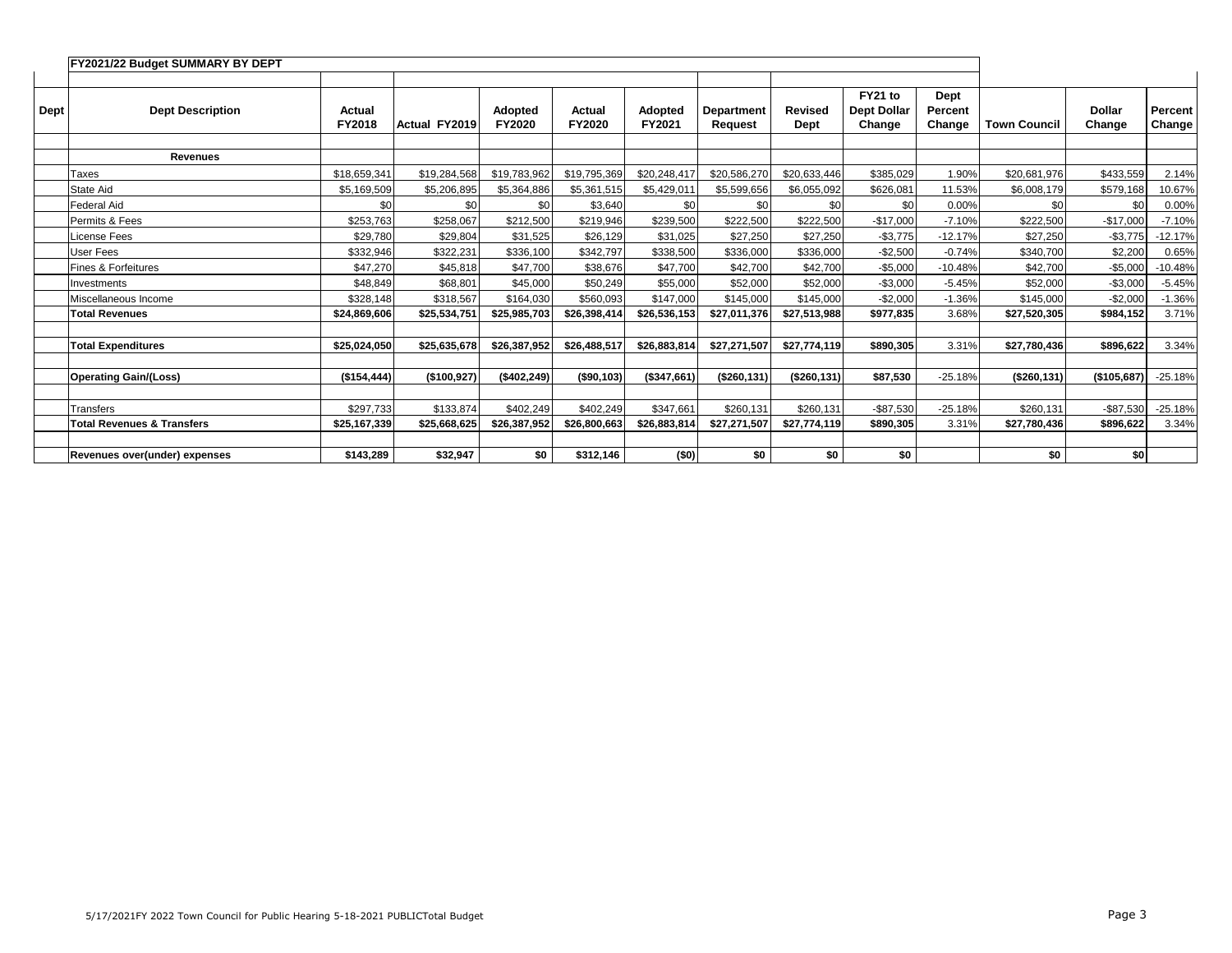|            |                                       |                  |                         | <b>FY2022 Budget EXPENDITURES</b> |                         |                   |                       |                            |                                                   |                                   |                 |                      |                   |
|------------|---------------------------------------|------------------|-------------------------|-----------------------------------|-------------------------|-------------------|-----------------------|----------------------------|---------------------------------------------------|-----------------------------------|-----------------|----------------------|-------------------|
| Dept       | <b>Dept Description</b>               | Actual<br>FY2018 | <b>Actual</b><br>FY2019 | Adopted<br>FY2020                 | Actual<br><b>FY2020</b> | Adopted<br>FY2021 | Department<br>Request | revised<br>dept<br>request | <b>Dollar</b><br>Change<br>over last<br><b>FY</b> | Percent<br>Change<br>over last FY | Town<br>Council | <b>Dollar Change</b> | Percent<br>Change |
| Dept 10    | <b>Town Council</b>                   |                  |                         |                                   |                         |                   |                       |                            |                                                   |                                   |                 |                      |                   |
| 01.10.5001 | Council President (1)                 | \$1.500          | \$1,500                 | \$1,500                           | \$1,250                 | \$1,500           | \$1.500               | \$1,500                    | \$0                                               | 0.00%                             | \$1,500         | \$0                  | 0.00%             |
| 01.10.5001 | Council Members (4)                   | \$5,000          | \$5,000                 | \$5,000                           | \$5,250                 | \$5,000           | \$5,000               | \$5,000                    | \$0                                               | 0.00%                             | \$5,000         | \$0                  | 0.00%             |
| 01.10.5100 | <b>FICA</b>                           | \$497            | \$497                   | \$497                             | \$497                   | \$497             | \$497                 | \$497                      | \$0                                               | 0.00%                             | \$497           | \$0                  | 0.00%             |
| 01.10.5130 | Municipal Retirement -ER 1452         | \$105            | \$97                    | \$123                             | \$123                   | \$108             | \$0                   | \$0                        | $-$108$                                           | $-100.00%$                        | \$0             | $-$108$              | $-100.00\%$       |
|            | <b>Personnel</b>                      | \$7,102          | \$7,094                 | \$7,120                           | \$7,120                 | \$7,105           | \$6,997               | \$6,997                    | $-$108$                                           | $-1.51%$                          | \$6,997         | $-$108$              | $-1.51%$          |
|            | <b>Total Town Council</b>             | \$7,102          | \$7,094                 | \$7,120                           | \$7,120                 | \$7,105           | \$6,997               | \$6,997                    | $-$108$                                           | $-1.51%$                          | \$6,997         | $-$108$              | $-1.51%$          |
|            |                                       |                  |                         |                                   |                         |                   |                       |                            |                                                   |                                   |                 |                      |                   |
| Dept 11    | <b>Building/Planning/Zoning</b>       |                  |                         |                                   |                         |                   |                       |                            |                                                   |                                   |                 |                      |                   |
| 01.11.5000 | Regular Wages (2)                     | \$113,305        | \$105,493               | 163,241                           | 124,766                 | 98,131            | 100,825               | 104,251                    | \$6,120                                           | 6.24%                             | 104,251         | \$6,120              | 6.24%             |
| 01.11.5001 | Part Time Wages (2)                   | \$58,653         | \$64,151                | 45.837                            | 48,618                  | 46,905            | 47.900                | 47,900                     | \$995                                             | 2.12%                             | 47,900          | \$995                | 2.12%             |
| 01.11.5060 | Overtime                              |                  | \$185                   |                                   | 4,558                   | 6.000             | 6.200                 | 6.770                      | \$770                                             | 12.83%                            | 6.770           | \$770                | 12.83%            |
| 01.11.5100 | <b>FICA</b>                           | \$13,086         | \$12,896                | \$15,995                          | \$12,559                | \$11,554          | \$11,950              | \$11,950                   | \$396                                             | 3.43%                             | \$12,160        | \$606                | 5.24%             |
| 01.11.5102 | <b>Health Insurance</b>               | \$13,122         | \$9,923                 | \$38,849                          | \$26,966                | \$26,393          | \$27,700              | \$27,700                   | \$1,307                                           | 4.95%                             | \$26,840        | \$447                | 1.69%             |
| 01.11.5103 | Dental Insurance                      | \$456            | \$383                   | \$1,420                           | \$834                   | \$668             | \$700                 | \$700                      | \$32                                              | 4.79%                             | \$645           | $-$23$               | $-3.44%$          |
| 01.11.5130 | Municipal Retirement -ER 1452         | \$10,251         | \$8,606                 | \$16,096                          | \$9,547                 | \$8,439           | \$8,675               | \$8,975                    | \$536                                             | 6.35%                             | \$8,975         | \$536                | 6.35%             |
| 01.11.5132 | TIAA-cref                             | \$0              | \$0                     | \$1,632                           | \$967                   | \$981             | \$740                 | \$1,040                    | \$59                                              | 6.01%                             | \$1,040         | \$59                 | 6.01%             |
| 01.11.5150 | <b>Workers Compensation Insurance</b> | \$1,069          | \$1,976                 | \$1,800                           | \$1,789                 | \$2.000           | \$2,000               | \$2,000                    | \$0                                               | 0.00%                             | \$2,000         | \$0                  | 0.00%             |
|            | Personnel                             | \$209,942        | \$203,613               | \$284,870                         | \$230,604               | \$201,071         | \$206,690             | \$211,286                  | \$10,215                                          | 5.08%                             | \$210,581       | \$9,510              | 4.73%             |
| 01.11.5205 | <b>Planning Misc. Supplies</b>        | \$366            | \$718                   | \$600                             | \$305                   | \$600             | \$600                 | \$600                      | \$0                                               | 0.00%                             | \$600           | \$0                  | 0.00%             |
| 01.11.5215 | Electrical Inspector phone            | \$270            | \$540                   | \$540                             | \$450                   | \$540             | \$450                 | \$540                      | \$0                                               | 0.00%                             | \$540           | \$0                  | 0.00%             |
| 01.11.5220 | Stenographer Fees                     | \$1,200          | \$3,150                 | \$3,000                           | \$1,900                 | \$5,400           | \$5,400               | \$5,400                    | \$0                                               | 0.00%                             | \$5,400         | \$0                  | 0.00%             |
| 01.11.5226 | Advertising                           | \$0              | \$199                   | \$1.000                           | $-$122$                 | \$1,000           | \$1,000               | \$1,000                    | \$0                                               | 0.00%                             | \$1,000         | \$0                  | 0.00%             |
| 01.11.5229 | <b>Professional Services</b>          | \$0              | \$0                     | \$1,000                           | \$175                   | \$55,000          | \$56,100              | \$56,100                   | \$1,100                                           | 2.00%                             | \$56,100        | \$1,100              | 2.00%             |
| 01.11.5252 | Planning, Education/Training/Seminars | \$610            | \$0                     | \$500                             | \$0                     | \$750             | \$750                 | \$750                      | \$0                                               | 0.00%                             | \$750           | \$0                  | 0.00%             |
| 01.11.5259 | Books/Manuals/Subscriptions           |                  | \$30                    |                                   | \$0                     |                   | \$0                   | \$0                        | \$0                                               | 0.00%                             | \$0             | \$0                  | 0.00%             |
| 01.11.5262 | Planning, Dues                        | \$205            | \$638                   | \$775                             | \$822                   | \$775             | \$775                 | \$1,020                    | \$245                                             | 31.61%                            | \$1,020         | \$245                | 31.61%            |
| 01.11.5263 | Bldg., Dues                           | \$0              | \$25                    | \$200                             | \$0                     | \$200             | \$200                 | \$200                      | \$0                                               | 0.00%                             | \$200           | \$0                  | 0.00%             |
| 01.11.5265 | Zoning, Travel                        | \$1,114          | \$1,254                 | \$1,000                           | \$1,038                 | \$1,300           | \$1,300               | \$1,300                    | \$0                                               | 0.00%                             | \$1,300         | \$0                  | 0.00%             |
| 01.11.5266 | Planning, Travel                      | \$690            | \$352                   | \$750                             | \$0                     | \$750             | \$750                 | \$750                      | \$0                                               | 0.00%                             | \$750           | \$0                  | 0.00%             |
| 01.11.5267 | Bldg., Travel                         | \$172            | \$182                   | \$1,000                           | \$411                   | \$750             | \$2,000               | \$2,000                    | \$1,250                                           | 166.67%                           | \$2,000         | \$1,250              | 166.67%           |
| 01.11.5609 | Comp Plan Update                      | \$16,000         | \$10,000                | \$3,000                           | \$3,000                 | \$0               | \$0                   | \$0                        | \$0                                               | 0.00%                             | \$0             | \$0                  | 0.00%             |
|            | <b>Operations</b>                     | \$20,627         | \$17,088                | \$13,365                          | \$7,979                 | \$67.065          | \$69,325              | \$69,660                   | \$2,595                                           | 3.87%                             | \$69,660        | \$2,595              | 3.87%             |
|            | <b>Total Building/Planning/Zoning</b> | \$230,569        | \$220,701               | \$298,235                         | \$238,583               | \$268,136         | \$276,015             | \$280,946                  | \$12,810                                          | 4.78%                             | \$280,241       | \$12,105             | 4.51%             |
|            |                                       |                  |                         |                                   |                         |                   |                       |                            |                                                   |                                   |                 |                      |                   |
|            |                                       |                  |                         |                                   |                         |                   |                       |                            |                                                   |                                   |                 |                      |                   |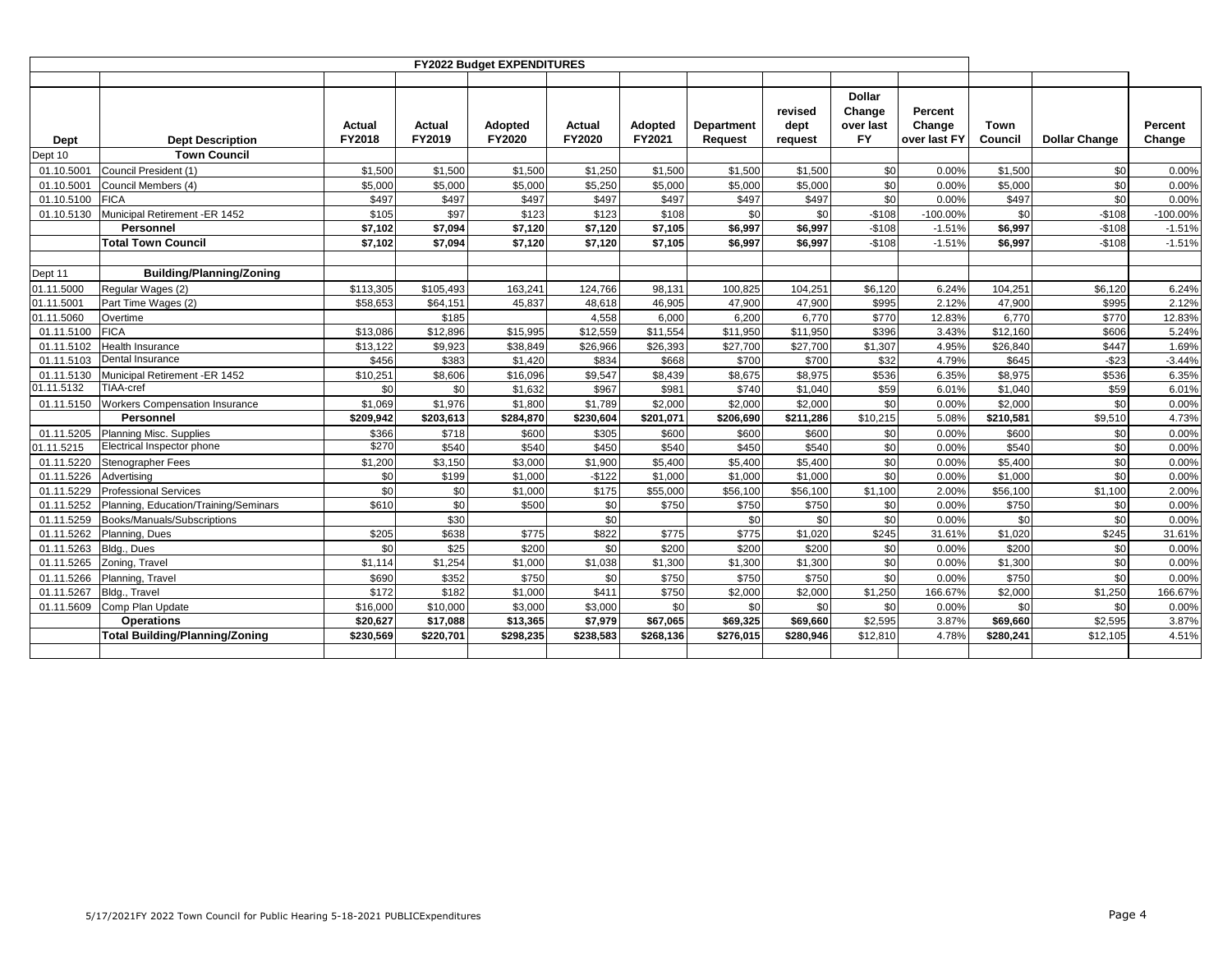|            |                                       |                         |                  | <b>FY2022 Budget EXPENDITURES</b> |                         |                   |                              |                            |                                                   |                                   |                 |                      |                   |
|------------|---------------------------------------|-------------------------|------------------|-----------------------------------|-------------------------|-------------------|------------------------------|----------------------------|---------------------------------------------------|-----------------------------------|-----------------|----------------------|-------------------|
| Dept       | <b>Dept Description</b>               | Actual<br><b>FY2018</b> | Actual<br>FY2019 | Adopted<br><b>FY2020</b>          | Actual<br><b>FY2020</b> | Adopted<br>FY2021 | <b>Department</b><br>Request | revised<br>dept<br>request | <b>Dollar</b><br>Change<br>over last<br><b>FY</b> | Percent<br>Change<br>over last FY | Town<br>Council | <b>Dollar Change</b> | Percent<br>Change |
| Dept 12    | <b>Town Clerk's Office</b>            |                         |                  |                                   |                         |                   |                              |                            |                                                   |                                   |                 |                      |                   |
| 01.12.5000 | Regular Wages (3)                     | \$117,736               | \$123,085        | \$129,802                         | \$130,442               | \$132,430         | \$135,125                    | \$140,625                  | \$8,195                                           | 6.19%                             | \$140,625       | \$8,195              | 6.19%             |
| 01.12.5001 | Part Time Wages (1)                   | \$9,049                 | \$15,426         | \$16,230                          | \$13,351                | \$16,555          | \$17,100                     | \$17,100                   | \$545                                             | 3.29%                             | \$17,100        | \$545                | 3.29%             |
| 01.12.5100 | <b>FICA</b>                           | \$9,482                 | \$10,399         | \$11,172                          | \$10,830                | \$11,397          | \$11,650                     | \$12,324                   | \$927                                             | 8.13%                             | \$12,065        | \$668                | 5.86%             |
| 01.12.5102 | Health Insurance                      | \$35,588                | \$36,229         | \$35,195                          | \$29,362                | \$36,747          | \$38,550                     | \$55,565                   | \$18,818                                          | 51.21%                            | \$53,855        | \$17,108             | 46.56%            |
| 01.12.5103 | Dental Insurance                      | \$1,462                 | \$1,254          | \$1,060                           | \$1,194                 | \$998             | \$1,050                      | \$1,575                    | \$577                                             | 57.82%                            | \$1,445         | \$447                | 44.79%            |
| 01.12.5130 | Municipal Retirement -ER 1452         | \$10,989                | \$10,819         | \$12,798                          | \$12,661                | \$11,368          | \$11,600                     | \$12,130                   | \$762                                             | 6.70%                             | \$12,085        | \$717                | 6.31%             |
| 01.12.5132 | TIAA-cref                             | \$0                     | \$0              | \$1,298                           | \$1,283                 | \$1,322           | \$1,350                      | \$1,350                    | \$28                                              | 2.12%                             | \$1,405         | \$83                 | 6.28%             |
| 01.12.5150 | <b>Workers Compensation Insurance</b> | \$169                   | \$314            | \$280                             | \$216                   | \$325             | \$325                        | \$325                      | \$0                                               | 0.00%                             | \$325           | \$0                  | 0.00%             |
|            | Personnel                             | \$184,475               | \$197,526        | \$207,835                         | \$199,339               | \$211,142         | \$216,750                    | \$240,994                  | \$29,852                                          | 14.14%                            | \$238,905       | \$27,763             | 13.15%            |
| 01.12.5225 | Microfilming & Indexing               | \$1,304                 | \$904            | \$1,120                           | \$1,226                 | \$1,120           | \$1,120                      | \$1,120                    | \$0                                               | 0.00%                             | \$1,120         | \$0                  | 0.00%             |
| 01.12.5250 | Dues/Training/Seminars                | \$775                   | \$2,154          | \$2,490                           | \$1,194                 | \$2,490           | \$2,490                      | \$2,490                    | \$0                                               | 0.00%                             | \$2,490         | \$0                  | 0.00%             |
| 01.12.5264 | Travel                                | \$431                   | \$532            | \$500                             | \$347                   | \$500             | \$500                        | \$500                      | \$0                                               | 0.00%                             | \$500           | \$0                  | 0.00%             |
|            | <b>Operations</b>                     | \$2,510                 | \$3,590          | \$4,110                           | \$2,767                 | \$4,110           | \$4,110                      | \$4,110                    | \$0                                               | 0.00%                             | \$4,110         | \$0                  | 0.00%             |
|            | Total Town Clerk's Office             | \$186,985               | \$201,116        | \$211,945                         | \$202,106               | \$215,252         | \$220,860                    | \$245,104                  | \$29,852                                          | 13.87%                            | \$243,015       | \$27,763             | 12.90%            |
|            |                                       |                         |                  |                                   |                         |                   |                              |                            |                                                   |                                   |                 |                      |                   |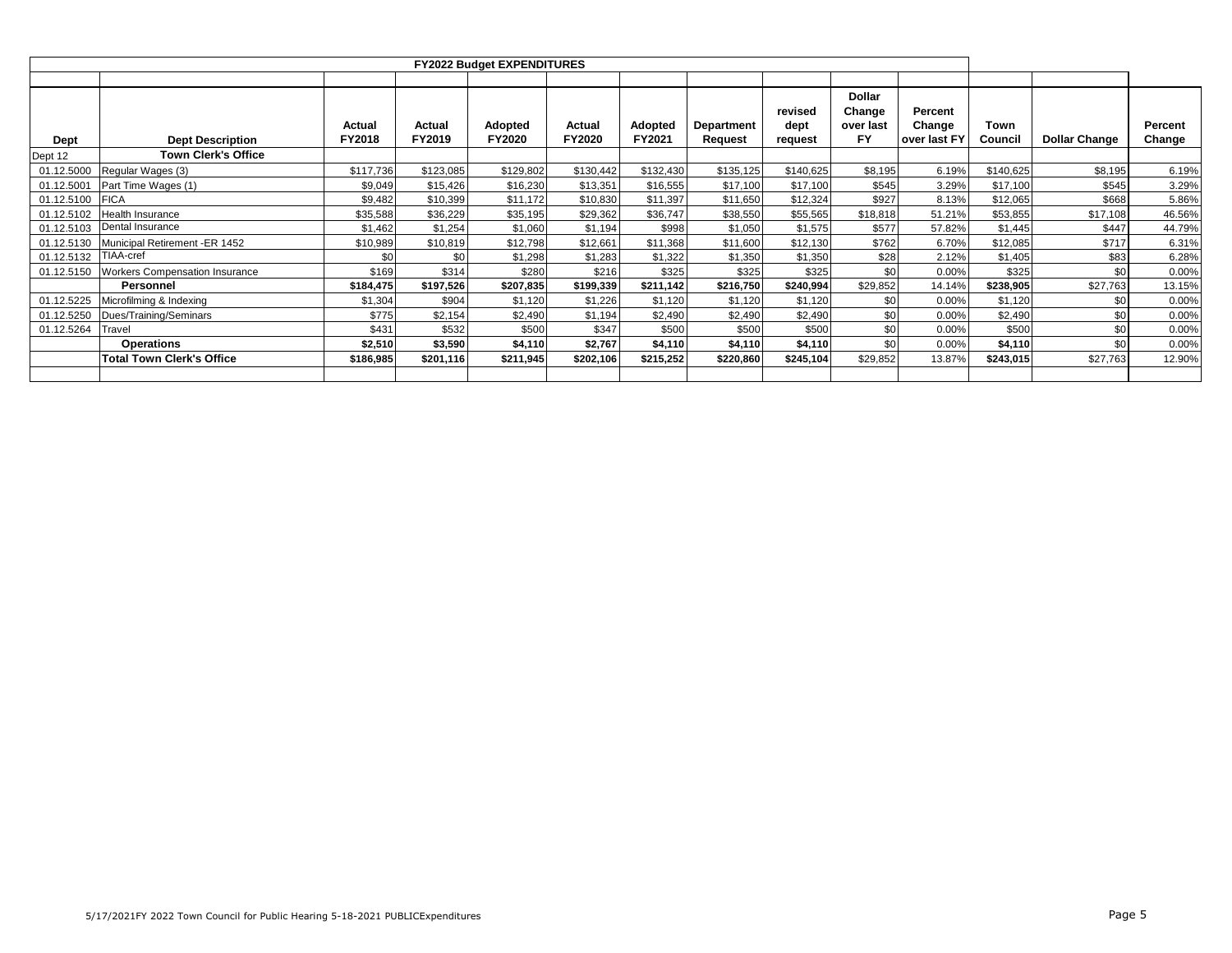|            |                                                          |                  |                  | <b>FY2022 Budget EXPENDITURES</b> |                  |                   |                              |                            |                                            |                                   |                 |                      |                   |
|------------|----------------------------------------------------------|------------------|------------------|-----------------------------------|------------------|-------------------|------------------------------|----------------------------|--------------------------------------------|-----------------------------------|-----------------|----------------------|-------------------|
|            |                                                          |                  |                  |                                   |                  |                   |                              |                            |                                            |                                   |                 |                      |                   |
| Dept       | <b>Dept Description</b>                                  | Actual<br>FY2018 | Actual<br>FY2019 | Adopted<br><b>FY2020</b>          | Actual<br>FY2020 | Adopted<br>FY2021 | <b>Department</b><br>Request | revised<br>dept<br>request | <b>Dollar</b><br>Change<br>over last<br>FY | Percent<br>Change<br>over last FY | Town<br>Council | <b>Dollar Change</b> | Percent<br>Change |
| Dept 13    | <b>Information Technology</b>                            |                  |                  |                                   |                  |                   |                              |                            |                                            |                                   |                 |                      |                   |
| 01.13.5250 | Operations Improvement                                   | \$600            | \$2,937          | \$5,000                           | \$2,700          | \$20,000          | \$12,500                     | \$12,500                   | $-$7,500$                                  | $-37.50%$                         | \$12,500        | $-$7,500$            | $-37.50%$         |
| 01.13.5334 | Internet, Email and Web Site Services                    | \$5,388          | \$4,893          | \$9,250                           | \$4,586          | \$12,000          | \$6,000                      | \$6,000                    | $-$6,000$                                  | $-50.00%$                         | \$6,000         | $-$6,000$            | $-50.00%$         |
|            | 01.13.5378 Equipment Maintenance                         | \$13,113         | \$12,262         | \$13,500                          | \$9,401          | \$10,000          | \$9,400                      | \$10,000                   |                                            | 0.00%                             | \$10,000        | \$0 <sub>1</sub>     | 0.00%             |
|            | 01.13.5380 New Software License Purchases/ Upgrades      | \$0              | \$2,195          | \$0                               | \$395            | \$0               | \$0                          | \$0                        |                                            | 0.00%                             | \$0             | \$0                  | 0.00%             |
|            | 01.13.5384 Software Application Vendor Support & Maint.  | \$52,120         | \$47,862         | \$54,000                          | \$52,123         | \$62,650          | \$63.250                     | \$62,000                   | $-$650$                                    | $-1.04%$                          | \$62,000        | $-$ \$650            | $-1.04%$          |
|            | 01.13.5385 Solutions Land Evidence Support & Maintenance | \$17,760         | \$12,935         | \$10,800                          | \$10,800         | \$11,500          | \$11,500                     | \$11,500                   |                                            | 0.00%                             | \$11,500        | \$0 <sub>1</sub>     | 0.00%             |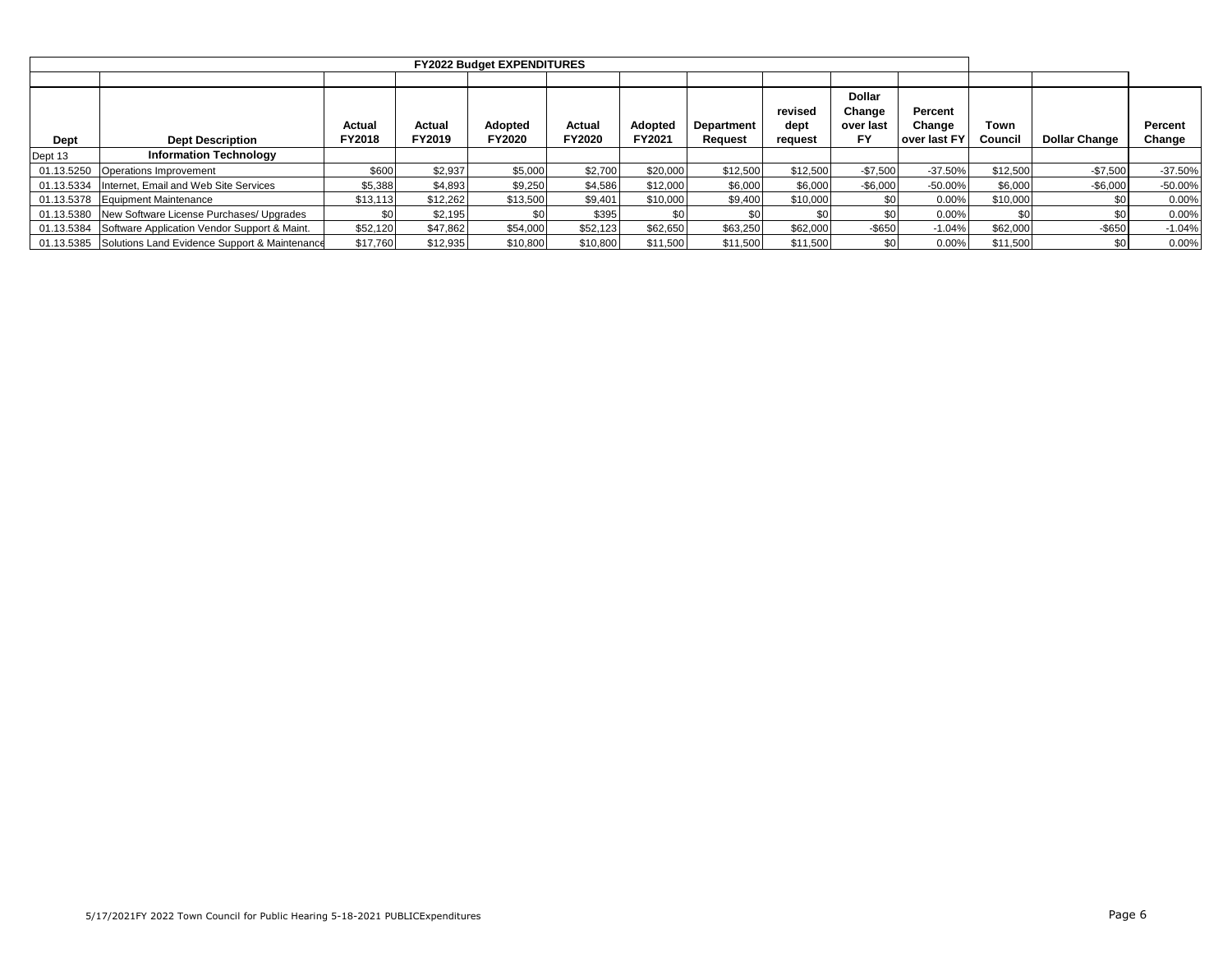|            |                                     |                  |                  | <b>FY2022 Budget EXPENDITURES</b> |                  |                   |                              |                            |                                                   |                                   |                 |                      |                   |
|------------|-------------------------------------|------------------|------------------|-----------------------------------|------------------|-------------------|------------------------------|----------------------------|---------------------------------------------------|-----------------------------------|-----------------|----------------------|-------------------|
|            |                                     |                  |                  |                                   |                  |                   |                              |                            |                                                   |                                   |                 |                      |                   |
| Dept       | <b>Dept Description</b>             | Actual<br>FY2018 | Actual<br>FY2019 | Adopted<br><b>FY2020</b>          | Actual<br>FY2020 | Adopted<br>FY2021 | <b>Department</b><br>Reauest | revised<br>dept<br>request | <b>Dollar</b><br>Change<br>over last<br><b>FY</b> | Percent<br>Change<br>over last FY | Town<br>Council | <b>Dollar Change</b> | Percent<br>Change |
|            |                                     |                  |                  |                                   |                  |                   |                              |                            |                                                   |                                   |                 |                      |                   |
| 01.13.5386 | <b>IT Support Services</b>          | \$45,444         | \$45,434         | \$46,000                          | \$46,532         | \$50,500          | \$47,000                     | \$47,000                   | $-$3,500$                                         | $-6.93%$                          | \$47,000        | $-$ \$3,500          | $-6.93%$          |
| 01.13.5481 | Hardware Support - Fingerprinting   | \$0              |                  | \$7,200                           | \$2,590          | \$7,200           | \$0                          | \$0                        | $-$7,200$                                         | $-100.00\%$                       | \$0             | $-$7,200$            | $-100.00\%$       |
| 01.13.5484 | Software Support Police             | \$10,671         | \$10,876         | \$10,800                          | \$12,460         | \$12,800          | \$12,800                     | \$12,800                   |                                                   | 0.00%                             | \$12,800        | \$0 <sub>1</sub>     | 0.00%             |
|            | 01.13.5486 GIS Support Services     | \$1,344          |                  |                                   | \$0              |                   | \$0                          | \$8,000                    | \$8,000                                           | 100.00%                           | \$8,000         | \$8,000              | 100.00%           |
|            | Operations                          | \$146.440        | \$139,394        | \$156,550                         | \$141,587        | \$186,650         | \$162,450                    | \$169.800                  | $-$16,850$                                        | $-9.03%$                          | \$169,800       | $-$16,850$           | $-9.03%$          |
|            | <b>Total Information Technology</b> | \$146,440        | \$139,394        | \$156,550                         | \$141,587        | \$186,650         | \$162.450                    | \$169,800                  | $-$16,850$                                        | $-9.03%$                          | \$169,800       | $-$16,850$           | $-9.03%$          |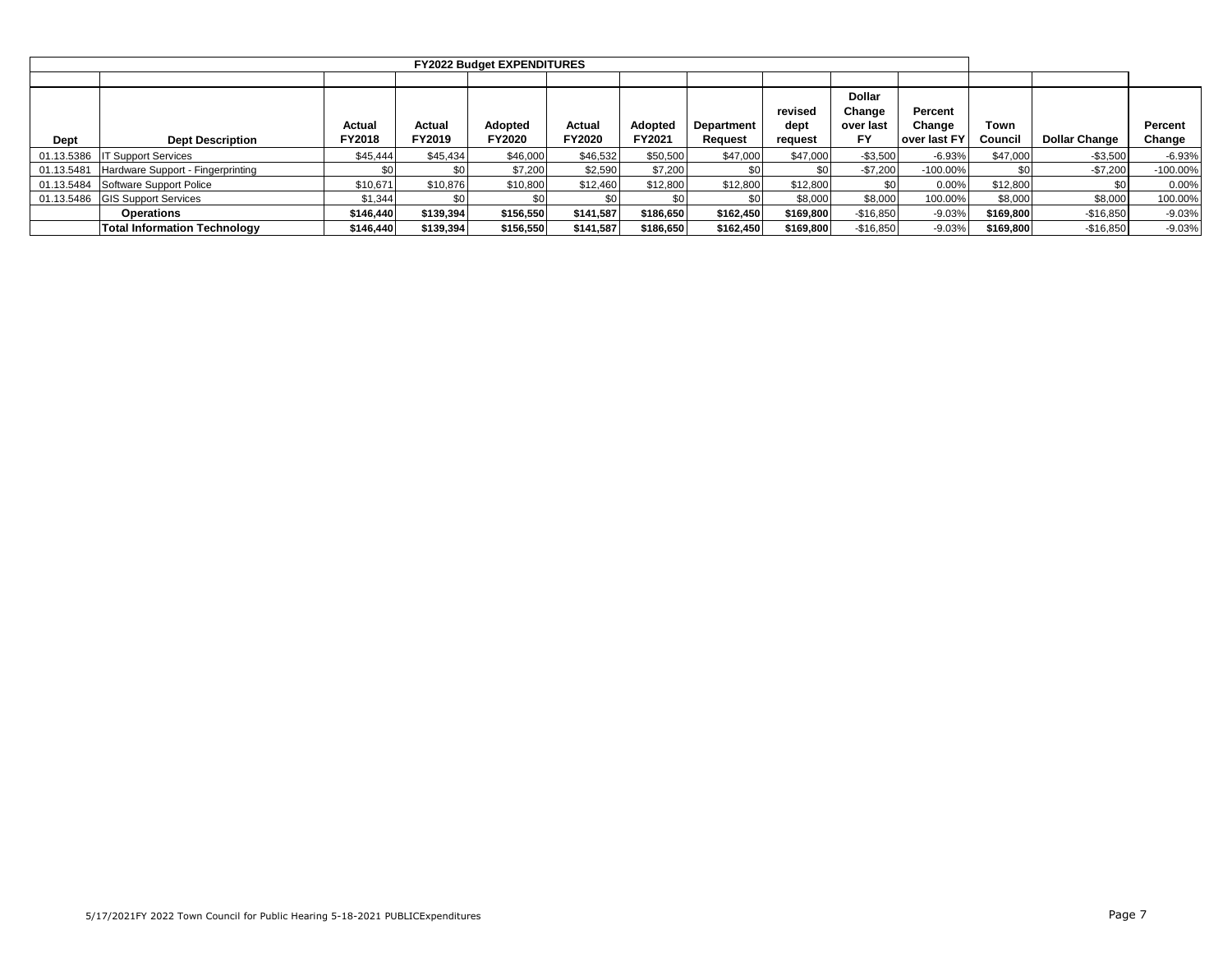|            |                               |                         |                  | <b>FY2022 Budget EXPENDITURES</b> |                  |                   |                              |                            |                                                   |                                   |                 |                      |                   |
|------------|-------------------------------|-------------------------|------------------|-----------------------------------|------------------|-------------------|------------------------------|----------------------------|---------------------------------------------------|-----------------------------------|-----------------|----------------------|-------------------|
|            |                               |                         |                  |                                   |                  |                   |                              |                            |                                                   |                                   |                 |                      |                   |
| Dept       | <b>Dept Description</b>       | Actual<br><b>FY2018</b> | Actual<br>FY2019 | Adopted<br>FY2020                 | Actual<br>FY2020 | Adopted<br>FY2021 | <b>Department</b><br>Request | revised<br>dept<br>request | <b>Dollar</b><br>Change<br>over last<br><b>FY</b> | Percent<br>Change<br>over last FY | Town<br>Council | <b>Dollar Change</b> | Percent<br>Change |
|            |                               |                         |                  |                                   |                  |                   |                              |                            |                                                   |                                   |                 |                      |                   |
| Dept 14    | <b>Legal Services</b>         |                         |                  |                                   |                  |                   |                              |                            |                                                   |                                   |                 |                      |                   |
| 01.14.5400 | Legal - Labor Lawyer          | \$975                   | \$10,327         | \$5,000                           | \$5,258          | \$7,000           | \$7,000                      | \$7,000                    | \$0 <sub>1</sub>                                  | 0.00%                             | \$7,000         | \$0                  | 0.00%             |
| 01.14.5410 | Legal - Town Council          | \$33,310                | \$40,349         | \$35,000                          | \$37,095         | \$40,000          | \$40,000                     | \$40,000                   | \$0                                               | 0.00%                             | \$40,000        | \$0                  | 0.00%             |
| 01.14.5415 | Legal - Litigation            | \$18,344                | \$13,208         | \$16,000                          | \$16,463         | \$16,000          | \$16,000                     | \$16,000                   | \$0                                               | 0.00%                             | \$16,000        | \$0                  | 0.00%             |
| 01.14.5420 | Legal - Criminal Prosecutions | \$30,775                | \$30,670         | \$28,000                          | \$21,765         | \$32,000          | \$32,000                     | \$32,000                   | \$0                                               | 0.00%                             | \$32,000        | \$0                  | 0.00%             |
| 01.14.5440 | Legal - Planning & Zoning     | \$17,680                | \$27,130         | \$20,000                          | \$30,475         | \$27,000          | \$27,000                     | \$27,000                   | \$0 <sub>1</sub>                                  | 0.00%                             | \$27,000        | \$0                  | 0.00%             |
| 01.14.5750 | Legal - Contingency           | \$0                     | \$3,015          | \$5,000                           | \$0              | \$5,000           | \$5,000                      | \$5,000                    | \$0                                               | 0.00%                             | \$5,000         | \$0                  | 0.00%             |
|            | <b>Operations</b>             | \$101,084               | \$124,699        | \$109,000                         | \$111,056        | \$127,000         | \$127,000                    | \$127,000                  | \$0                                               | 0.00%                             | \$127,000       | \$0                  | 0.00%             |
|            | <b>Total Legal Services</b>   | \$101,084               | \$124,699        | \$109,000                         | \$111,056        | \$127,000         | \$127,000                    | \$127,000                  | \$0                                               | 0.00%                             | \$127,000       | \$0                  | 0.00%             |
|            |                               |                         |                  |                                   |                  |                   |                              |                            |                                                   |                                   |                 |                      |                   |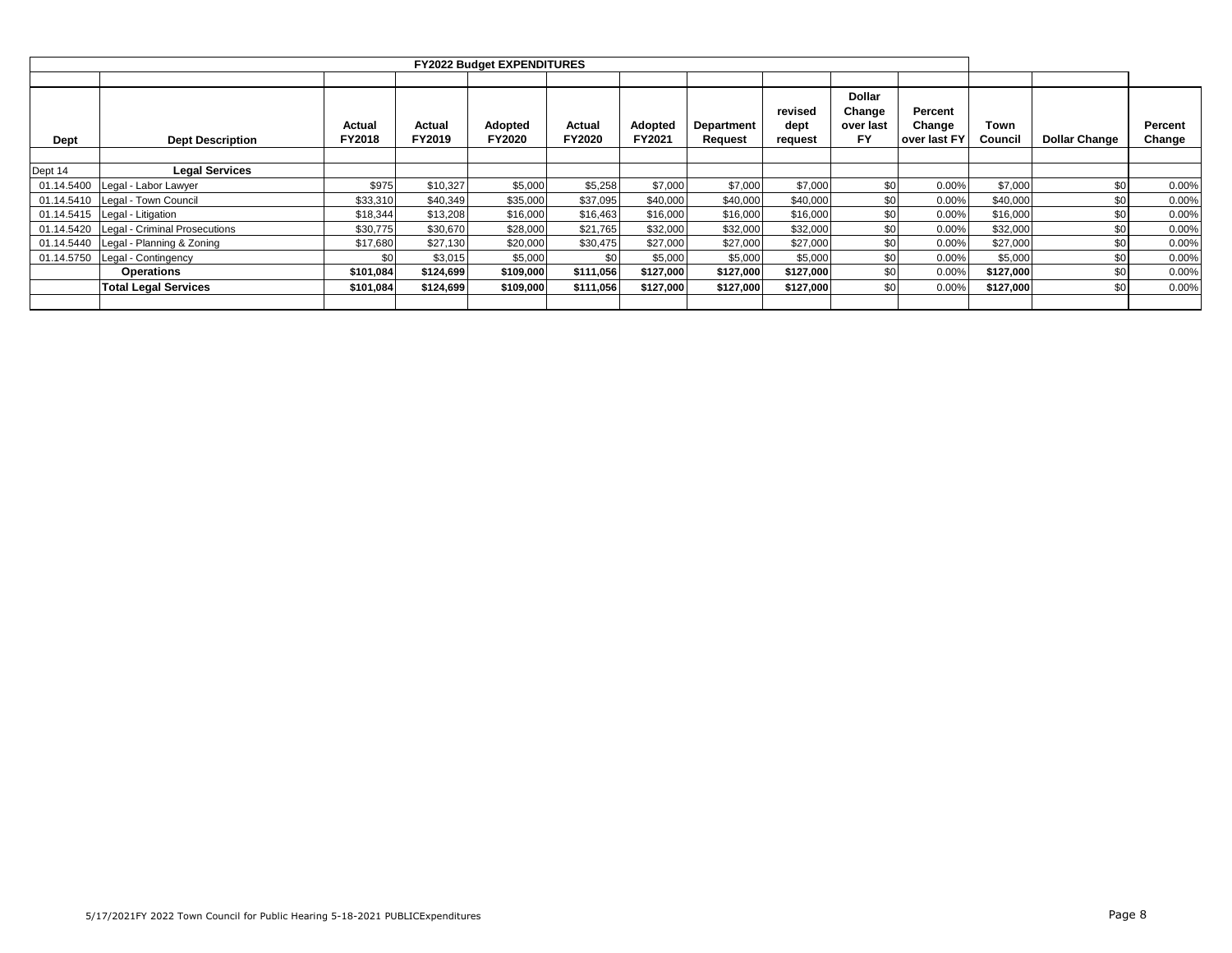| <b>Dept</b> | <b>Dept Description</b>               | Actual<br>FY2018 | Actual<br>FY2019 | Adopted<br><b>FY2020</b> | Actual<br>FY2020 | Adopted<br>FY2021 | <b>Department</b><br>Request | revised<br>dept<br>request | <b>Dollar</b><br>Change<br>over last<br><b>FY</b> | Percent<br>Change<br>over last FY | Town<br>Council | <b>Dollar Change</b> | Percent<br>Change |
|-------------|---------------------------------------|------------------|------------------|--------------------------|------------------|-------------------|------------------------------|----------------------------|---------------------------------------------------|-----------------------------------|-----------------|----------------------|-------------------|
| Dept 15     | <b>Finance Office</b>                 |                  |                  |                          |                  |                   |                              |                            |                                                   |                                   |                 |                      |                   |
| 01.15.5000  | Regular Wages (2)                     | \$95,946         | \$108,145        | \$125,586                | \$127,700        | \$125,604         | \$128,950                    | \$128,200                  | \$2,596                                           | 2.07%                             | \$128,200       | \$2,596              | 2.07%             |
| 01.15.5060  | Overtime                              |                  |                  |                          |                  | \$6,500           | \$6,750                      | \$6,650                    | \$150                                             | 2.31%                             | \$6,650         | \$150                | 2.31%             |
| 01.15.5100  | <b>FICA</b>                           | \$7,538          | \$8,407          | \$9,607                  | \$9,848          | \$10,108          | \$10,380                     | \$10,500                   | \$392                                             | 3.88%                             | \$10,500        | \$392                | 3.88%             |
| 01.15.5102  | Health Insurance                      | \$5,282          | \$11,256         | \$8,967                  | \$8,922          | \$9,560           | \$9,815                      | \$9,815                    | \$255                                             | 2.67%                             | \$9,515         | $-$45$               | $-0.47%$          |
| 01.15.5103  | Dental Insurance                      | \$114            | \$212            | \$180                    | \$21'            | \$180             | \$180                        | \$180                      | \$0                                               | 0.00%                             | \$165           | $-$15$               | $-8.33%$          |
| 01.15.5130  | Municipal Retirement                  | \$8,294          | \$7,193          | \$12,383                 | \$12,199         | \$10,802          | \$11,090                     | \$11,090                   | \$288                                             | 2.67%                             | \$11,090        | \$288                | 2.67%             |
| 01.15.5132  | TIAA-cref                             | \$0              | \$0              | \$1,256                  | \$1,236          | \$1,256           | \$1,290                      | \$1,290                    | \$34                                              | 2.71%                             | \$1,290         | \$34                 | 2.71%             |
| 01.15.5150  | <b>Workers Compensation Insurance</b> | \$111            | \$202            | \$200                    | \$194            | \$200             | \$200                        | \$200                      | \$0                                               | 0.00%                             | \$200           | \$0                  | 0.00%             |
|             | Personnel                             | \$117,285        | \$135,415        | \$158,179                | \$160,310        | \$164,210         | \$168,655                    | \$167,925                  | \$3,715                                           | 2.26%                             | \$167,610       | \$3,400              | 2.07%             |
| 01.15.5200  | <b>Office Supplies</b>                | \$1,696          | \$1,435          | \$1,750                  | \$1,251          | \$1,750           | \$1,750                      | \$1,750                    | \$0                                               | 0.00%                             | \$1,750         | \$0                  | 0.00%             |
| 01.15.5250  | Education/Training/Seminars           | \$668            | \$55             | \$600                    | \$20             | \$600             | \$600                        | \$600                      | \$0                                               | 0.00%                             | \$600           | \$0                  | 0.00%             |
| 01.15.5260  | Dues                                  | \$280            | \$0              | \$300                    | \$260            | \$300             | \$300                        | \$300                      | \$0                                               | 0.00%                             | \$300           | \$0                  | 0.00%             |
| 01.15.5264  | Travel                                | \$585            | \$550            | \$750                    | \$494            | \$750             | \$750                        | \$750                      | \$0                                               | 0.00%                             | \$750           | \$0                  | 0.00%             |
| 01.15.5390  | Data Processing - Payroll             | \$13,184         | \$13,513         | \$15,000                 | \$17,158         | \$15,000          | \$15,000                     | \$15,000                   | \$0                                               | 0.00%                             | \$15,000        | \$0                  | 0.00%             |
|             | <b>Operations</b>                     | \$16,413         | \$15,553         | \$18,400                 | \$19,183         | \$18,400          | \$18,400                     | \$18,400                   | \$0                                               | 0.00%                             | \$18,400        | \$0                  | 0.00%             |
|             | <b>Total Finance Office</b>           | \$133,698        | \$150,968        | \$176,579                | \$179,493        | \$182,610         | \$187,055                    | \$186,325                  | \$3,715                                           | 2.03%                             | \$186,010       | \$3,400              | 1.86%             |
|             |                                       |                  |                  |                          |                  |                   |                              |                            |                                                   |                                   |                 |                      |                   |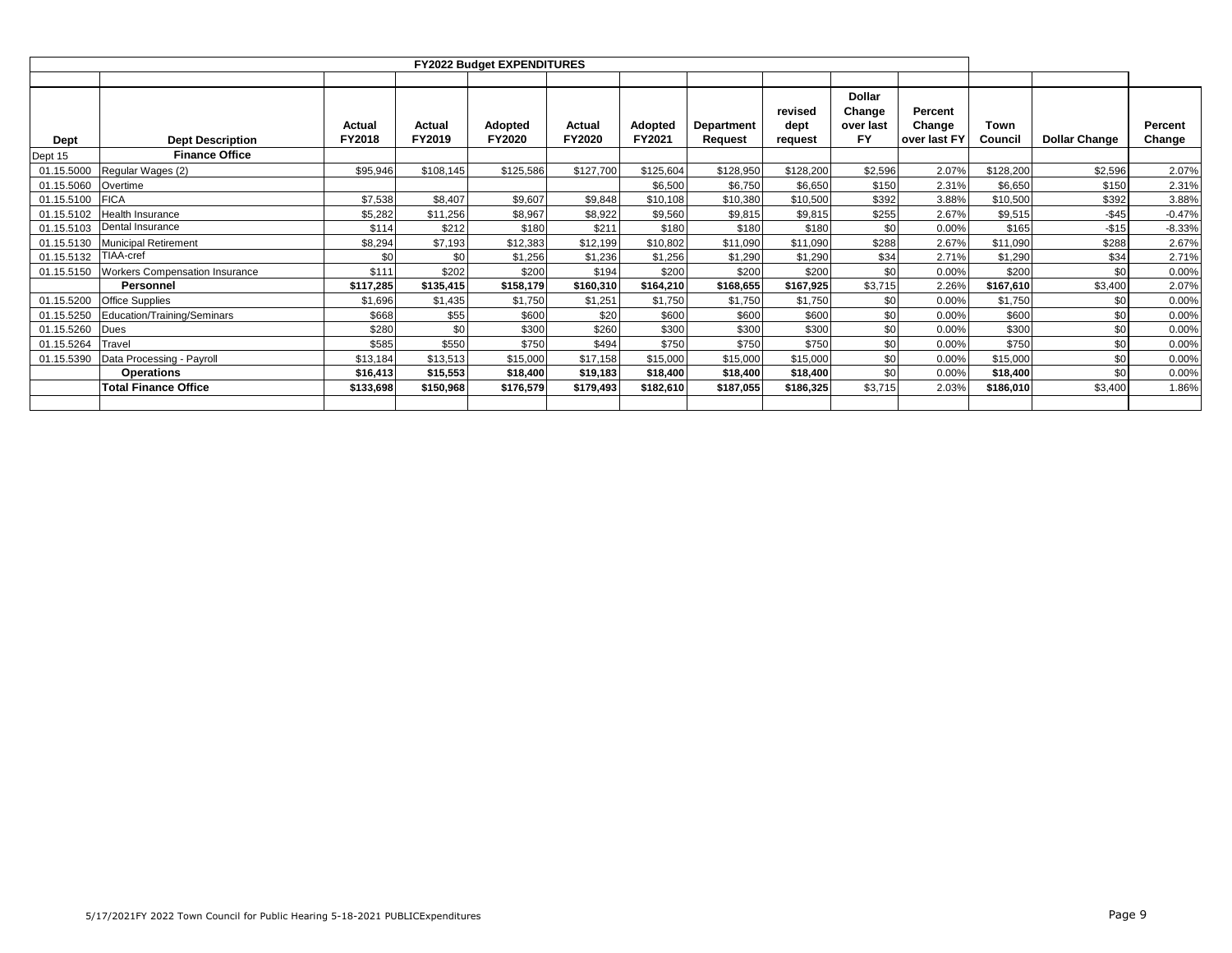|             |                                       |                  |                  | <b>FY2022 Budget EXPENDITURES</b> |                  |                          |                                     |                            |                                            |                                   |                 |                      |                   |
|-------------|---------------------------------------|------------------|------------------|-----------------------------------|------------------|--------------------------|-------------------------------------|----------------------------|--------------------------------------------|-----------------------------------|-----------------|----------------------|-------------------|
| <b>Dept</b> | <b>Dept Description</b>               | Actual<br>FY2018 | Actual<br>FY2019 | <b>Adopted</b><br>FY2020          | Actual<br>FY2020 | <b>Adopted</b><br>FY2021 | <b>Department</b><br><b>Request</b> | revised<br>dept<br>request | <b>Dollar</b><br>Change<br>over last<br>FY | Percent<br>Change<br>over last FY | Town<br>Council | <b>Dollar Change</b> | Percent<br>Change |
| Dept 16     | <b>Tax Assessor's Office</b>          |                  |                  |                                   |                  |                          |                                     |                            |                                            |                                   |                 |                      |                   |
| 01.16.5000  | Regular Wages (2)                     | \$72,392         | \$75,172         | \$77.527                          | \$77.027         | \$79,078                 | \$80,660                            | \$80,660                   | \$1,582                                    | 2.00%                             | \$80,660        | \$1,582              | 2.00%             |
| 01.16.5100  | <b>FICA</b>                           | \$5,420          | \$5,523          | \$5,931                           | \$5,840          | \$6.049                  | \$6,170                             | \$6,426                    | \$377                                      | 6.23%                             | \$6,426         | \$377                | 6.23%             |
| 01.16.5102  | <b>Health Insurance</b>               | \$18,701         | \$22,208         | \$21.507                          | \$19,897         | \$18,188                 | \$19.090                            | \$19.090                   | \$902                                      | 4.96%                             | \$18.615        | \$427                | 2.35%             |
| 01.16.5103  | Dental Insurance                      | \$864            | \$839            | \$796                             | \$728            | \$562                    | \$555                               | \$555                      | $-$7$                                      | $-1.25%$                          | \$510           | $-$ \$52             | $-9.25%$          |
| 01.16.5130  | Municipal Retirement                  | \$6,079          | \$6,152          | \$7.644                           | \$7,436          | \$6,801                  | \$6,940                             | \$6,940                    | \$139                                      | 2.04%                             | \$6,940         | \$139                | 2.04%             |
| 01.16.5132  | TIAA-cref                             | \$0              | \$0              | \$775                             | \$294            | \$791                    | \$310                               | \$310                      | $-$481$                                    | $-60.81%$                         | \$310           | $-$48'$              | $-60.81%$         |
| 01.16.5150  | <b>Workers Compensation Insurance</b> | \$87             | \$139            | \$170                             | \$117            | \$170                    | \$170                               | \$170                      | \$0                                        | 0.00%                             | \$170           | \$0                  | 0.00%             |
|             | Personnel                             | \$103,543        | \$110,033        | \$114,350                         | \$111,339        | \$111,639                | \$113,895                           | \$114,151                  | \$2,512                                    | 2.25%                             | \$113,631       | \$1,992              | 1.78%             |
| 01.16.5200  | <b>Office Supplies</b>                | \$0              | \$0              | \$500                             | \$432            | \$500                    | \$500                               | \$500                      | \$0                                        | 0.00%                             | \$500           | \$0                  | 0.00%             |
| 01.16.5202  | Postage                               | \$4,272          | \$4,357          | \$4,680                           | \$4,468          | \$4,680                  | \$4,680                             | \$4,680                    | \$0                                        | 0.00%                             | \$4,680         | \$0                  | 0.00%             |
| 01.16.5250  | <b>Educational Training</b>           | \$0              | \$0              | \$100                             | \$50             | \$100                    | \$100                               | \$100                      | \$0                                        | 0.00%                             | \$100           | \$0                  | 0.00%             |
| 01.16.5256  | Books/Manuals/Subscriptions           | \$275            | \$280            | \$280                             | \$280            | \$280                    | \$280                               | \$280                      | \$0                                        | 0.00%                             | \$280           | \$0                  | 0.00%             |
| 01.16.5260  | <b>Dues</b>                           | \$215            | \$190            | \$215                             | \$225            | \$215                    | \$215                               | \$215                      | \$0                                        | 0.00%                             | \$215           | \$0                  | 0.00%             |
| 01.16.5264  | Travel                                | \$141            | \$181            | \$600                             | \$179            | \$600                    | \$600                               | \$600                      | \$0                                        | 0.00%                             | \$600           | \$0                  | 0.00%             |
| 01.16.5321  | RI Vehicle Value Commission           | \$107            | \$0              | \$110                             | \$0              | \$110                    | \$110                               | \$110                      | \$0                                        | 0.00%                             | \$110           | \$0                  | 0.00%             |
| 01.16.5369  | <b>Equipment Replacement</b>          |                  |                  |                                   |                  | \$2,000                  | \$0                                 | \$0                        | $-$2,000$                                  | $-100.00%$                        | \$0             | $-$2,000$            | $-100.00\%$       |
| 01.16.5328  | <b>Tax Bills/Tax Rolls</b>            | \$6,891          | \$7,748          | \$7,960                           | \$8,319          | \$8,000                  | \$8,500                             | \$8,500                    | \$500                                      | 6.25%                             | \$8,500         | \$500                | 6.25%             |
|             | <b>Operations</b>                     | \$11,901         | \$12,756         | \$14,445                          | \$13,953         | \$16,485                 | \$14,985                            | \$14,985                   | $-$1,500$                                  | $-9.10%$                          | \$14,985        | $-$1,500$            | $-9.10%$          |
|             | <b>Total Tax Assessor's Office</b>    | \$115,444        | \$122,789        | \$128,795                         | \$125,292        | \$128,124                | \$128,880                           | \$129,136                  | \$1,012                                    | 0.79%                             | \$128.616       | \$492                | 0.38%             |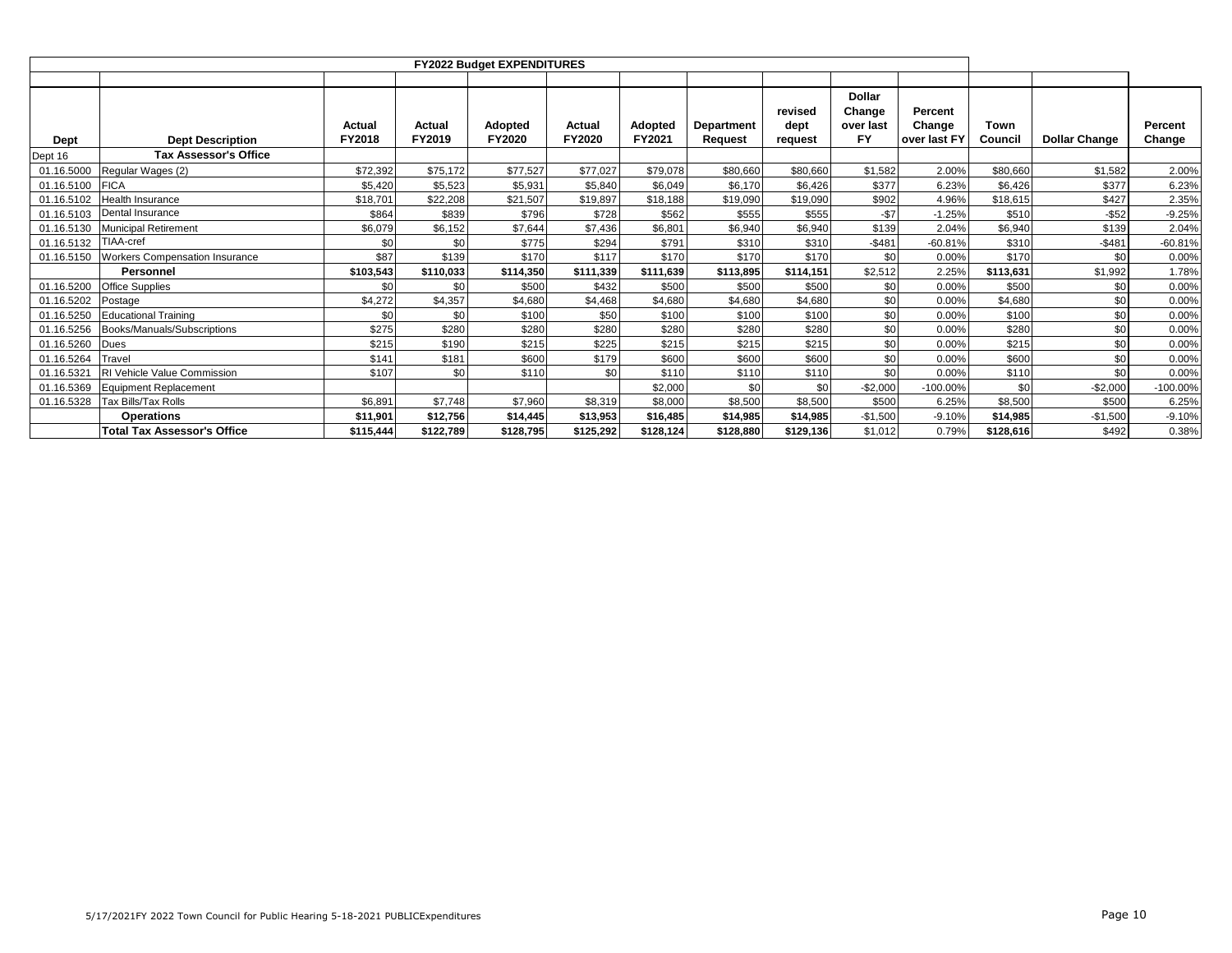|            |                                           |                  |                  | <b>FY2022 Budget EXPENDITURES</b> |                  |                   |                              |                            |                                                   |                                   |                 |                      |                   |
|------------|-------------------------------------------|------------------|------------------|-----------------------------------|------------------|-------------------|------------------------------|----------------------------|---------------------------------------------------|-----------------------------------|-----------------|----------------------|-------------------|
| Dept       | <b>Dept Description</b>                   | Actual<br>FY2018 | Actual<br>FY2019 | Adopted<br>FY2020                 | Actual<br>FY2020 | Adopted<br>FY2021 | <b>Department</b><br>Request | revised<br>dept<br>request | <b>Dollar</b><br>Change<br>over last<br><b>FY</b> | Percent<br>Change<br>over last FY | Town<br>Council | <b>Dollar Change</b> | Percent<br>Change |
| Dept 17    | <b>Tax Collector's Office</b>             |                  |                  |                                   |                  |                   |                              |                            |                                                   |                                   |                 |                      |                   |
| 01.17.5000 | Regular Wages (1)                         | \$31,938         | \$36,436         | \$37,230                          | \$37,274         | \$38,383          | \$39,150                     | \$39,150                   | \$767                                             | 2.00%                             | \$39,150        | \$767                | 2.00%             |
| 01.17.5001 | Part Time Wages (1)                       | \$12,383         | \$15,333         | \$15,814                          | \$15,109         | \$16.334          | \$16,680                     | \$16,680                   | \$346                                             | 2.12%                             | \$16,680        | \$346                | 2.12%             |
| 01.17.5100 | <b>FICA</b>                               | \$3,628          | \$4,201          | \$4,058                           | \$4,241          | \$4,186           | \$4,530                      | \$4,530                    | \$344                                             | 8.22%                             | \$4,530         | \$344                | 8.22%             |
| 01.17.5102 | <b>Health Insurance</b>                   | \$3,101          | \$3,148          | \$3,054                           | \$3,053          | \$3,178           | \$3,335                      | \$3,335                    | \$157                                             | 4.94%                             | \$3,231         | \$53                 | 1.67%             |
| 01.17.5103 | Dental Insurance                          | \$0              | \$0              | \$0                               | \$0              | \$0               | \$0                          | \$0                        | \$0                                               | 0.00%                             | \$0             | \$0                  | 0.00%             |
| 01.17.5130 | Municipal Retirement -ER 1452             | \$2,989          | \$3,213          | \$3,671                           | \$3,663          | \$3,220           | \$3,285                      | \$3,285                    | \$65                                              | 2.02%                             | \$3,285         | \$65                 | 2.02%             |
| 01.17.5132 | TIAA-cref                                 | \$0              | \$0              | \$372                             | \$373            | \$374             | \$385                        | \$385                      | \$11                                              | 2.94%                             | \$385           | \$11                 | 2.94%             |
| 01.17.5150 | <b>Workers Compensation Insurance</b>     | \$63             | \$107            | \$100                             | \$84             | \$115             | \$115                        | \$115                      | \$0                                               | 0.00%                             | \$115           | \$0                  | 0.00%             |
|            | Personnel                                 | \$54,102         | \$62,438         | \$64,299                          | \$63,797         | \$65,790          | \$67,480                     | \$67,480                   | \$1,690                                           | 2.57%                             | \$67,376        | \$1,586              | 2.41%             |
| 01.17.5200 | <b>Office Supplies</b>                    | \$394            | \$97             | \$750                             | \$488            | \$750             | \$750                        | \$750                      | \$0                                               | 0.00%                             | \$750           | \$0                  | 0.00%             |
| 01.17.5229 | <b>Professional Services</b>              | \$4,771          | \$2,952          | \$6,500                           | \$807            | \$6,500           | \$6,500                      | \$6,500                    | \$0                                               | 0.00%                             | \$6,500         | \$0                  | 0.00%             |
| 01.17.5250 | Education/Training/Seminars               | \$56             | \$140            | \$400                             | \$56             | \$400             | \$400                        | \$400                      | \$0                                               | 0.00%                             | \$400           | \$0                  | 0.00%             |
| 01.17.5260 | Dues                                      | \$168            | \$60             | \$60                              | \$60             | \$60              | \$60                         | \$60                       | \$0                                               | 0.00%                             | \$60            | \$0                  | 0.00%             |
| 01.17.5264 | Travel                                    | \$71             | \$57             | \$160                             | \$39             | \$160             | \$160                        | \$160                      | \$0                                               | 0.00%                             | \$160           | \$0                  | 0.00%             |
| 01.17.5369 | <b>Equipment Replacement</b>              |                  |                  | \$0                               | \$0              | \$300             | \$0                          | \$0                        | $-$300$                                           | $-100.00%$                        | \$0             | $-$300$              | $-100.00\%$       |
|            | <b>Operations</b>                         | \$5,460          | \$3,306          | \$7,870                           | \$1,450          | \$8.170           | \$7,870                      | \$7,870                    | $-$300$                                           | $-3.67%$                          | \$7,870         | $-$300$              | $-3.67%$          |
|            | <b>Total Tax Collector's Office</b>       | \$59,562         | \$65,744         | \$72,169                          | \$65,247         | \$73,960          | \$75,350                     | \$75,350                   | \$1,390                                           | 1.88%                             | \$75,246        | \$1,286              | 1.74%             |
| Dept 18    | <b>Town Hall/General Government</b>       |                  |                  |                                   |                  |                   |                              |                            |                                                   |                                   |                 |                      |                   |
| 01.18.5200 | <b>Office Supplies</b>                    | \$3,704          | \$3,086          | \$3,500                           | \$1,825          | \$3.500           | \$3,500                      | \$3.500                    | \$0                                               | 0.00%                             | \$3,500         | \$0                  | 0.00%             |
| 01.18.5202 | Postage                                   | \$6,665          | \$8,603          | \$11,000                          | \$5,257          | \$11.000          | \$11.000                     | \$11,000                   | \$0                                               | 0.00%                             | \$11,000        | \$0                  | 0.00%             |
| 01.18.5215 | Telephone                                 | \$11,692         | \$10,881         | \$13,500                          | \$12,662         | \$13,500          | \$13,500                     | \$13,500                   | \$0                                               | 0.00%                             | \$13,500        | \$0                  | 0.00%             |
| 01.18.5217 | Electricity                               | \$10,585         | \$12,046         | \$14,500                          | \$12,621         | \$14,500          | \$14,500                     | \$14,500                   | \$0                                               | 0.00%                             | \$14,500        | \$0                  | 0.00%             |
| 01.18.5226 | Advertisina                               | \$3,912          | \$2,251          | \$5,000                           | \$3,335          | \$5,000           | \$5,000                      | \$5,000                    | \$0                                               | 0.00%                             | \$5,000         | \$0                  | 0.00%             |
| 01.18.5229 | <b>Professional Services</b>              | \$5,105          | \$3,300          | \$3,850                           | \$2,800          | \$3,850           | \$3,850                      | \$4,450                    | \$600                                             | 15.58%                            | \$4,450         | \$600                | 15.58%            |
| 01.18.5231 | Office Equipment Repair                   | \$0              | \$0              | \$150                             | \$0              | \$150             | \$0                          | \$0                        | $-$150$                                           | $-100.00%$                        | \$0             | $-$150$              | $-100.00\%$       |
| 01.18.5260 | RI League of Cities & Towns               | \$2,875          | \$3,222          | \$3,383                           | \$3,383          | \$3,552           | \$3,552                      | \$3,730                    | \$178                                             | 5.01%                             | \$3,730         | \$178                | 5.01%             |
| 01.18.5371 | Fee for Shredding                         | \$826            | \$689            | \$750                             | \$953            | \$750             | \$900                        | \$900                      | \$150                                             | 20.00%                            | \$900           | \$150                | 20.00%            |
| 01.18.5399 | Miscellaneous Expenses                    | \$3,594          | \$1,677          | \$2,500                           | \$2,202          | \$2,500           | \$2,500                      | \$2,500                    | \$0                                               | 0.00%                             | \$2.500         | \$0                  | 0.00%             |
|            | <b>Operations</b>                         | \$48,958         | \$45,755         | \$58,133                          | \$45,038         | \$58,302          | \$58,302                     | \$59,080                   | \$778                                             | 1.33%                             | \$59,080        | \$778                | 1.33%             |
|            | <b>Total Town Hall/General Government</b> | \$48,958         | \$45,755         | \$58,133                          | \$45,038         | \$58,302          | \$58,302                     | \$59,080                   | \$778                                             | 1.33%                             | \$59,080        | \$778                | 1.33%             |
|            |                                           |                  |                  |                                   |                  |                   |                              |                            |                                                   |                                   |                 |                      |                   |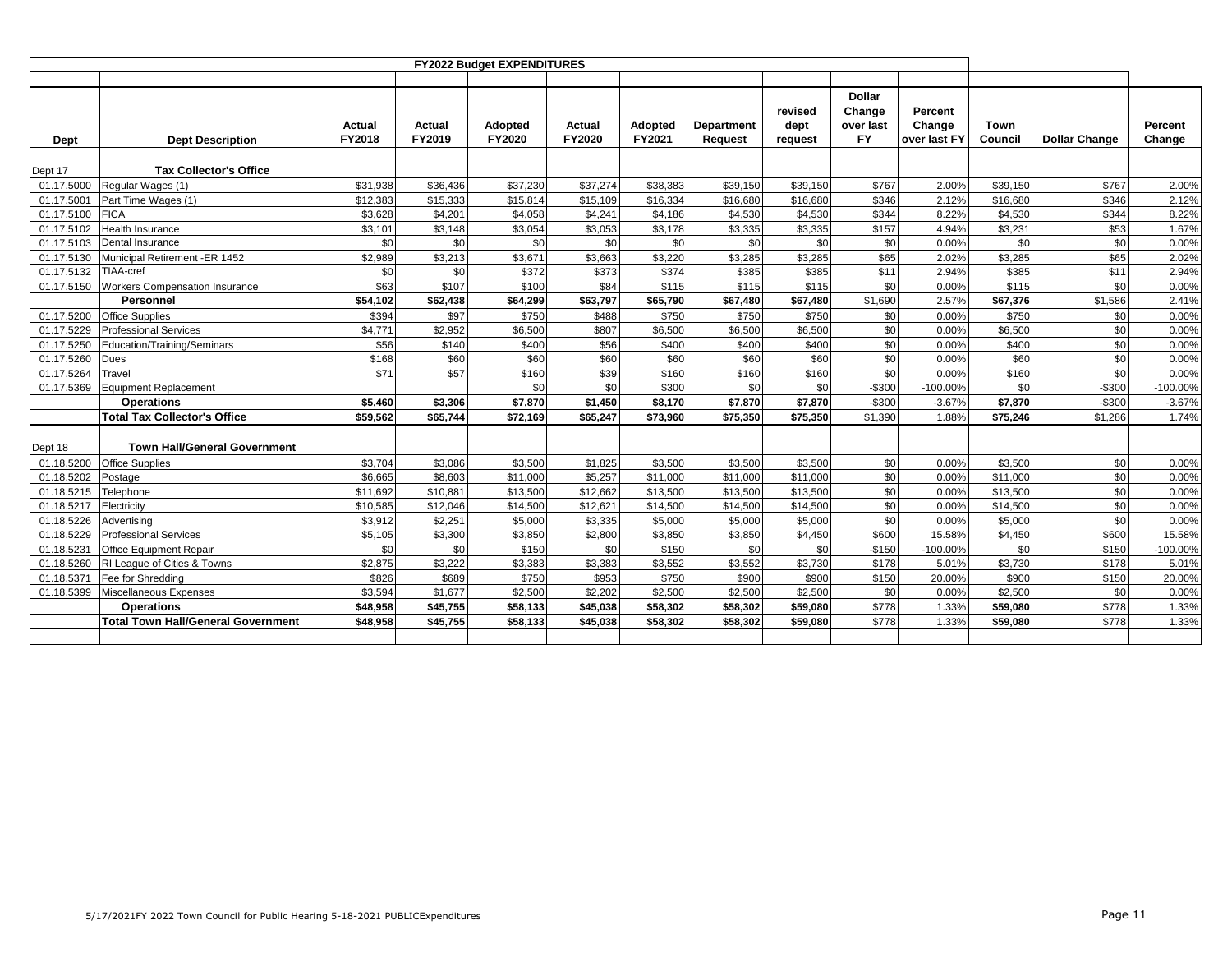|                          |                                              |                        |                        | <b>FY2022 Budget EXPENDITURES</b> |                        |                          |                       |                            |                                                   |                                   |                       |                      |                   |
|--------------------------|----------------------------------------------|------------------------|------------------------|-----------------------------------|------------------------|--------------------------|-----------------------|----------------------------|---------------------------------------------------|-----------------------------------|-----------------------|----------------------|-------------------|
|                          |                                              |                        |                        |                                   |                        |                          |                       |                            |                                                   |                                   |                       |                      |                   |
| Dept                     | <b>Dept Description</b>                      | Actual<br>FY2018       | Actual<br>FY2019       | Adopted<br>FY2020                 | Actual<br>FY2020       | <b>Adopted</b><br>FY2021 | Department<br>Request | revised<br>dept<br>request | <b>Dollar</b><br>Change<br>over last<br><b>FY</b> | Percent<br>Change<br>over last FY | Town<br>Council       | <b>Dollar Change</b> | Percent<br>Change |
| Dept 19                  | <b>Public Works Department</b>               |                        |                        |                                   |                        |                          |                       |                            |                                                   |                                   |                       |                      |                   |
| 01.19.5000               | Regular Wages (9)                            | \$357,122              | \$430,235              | \$434,393                         | \$432,436              | \$487,113                | \$498,730             | \$498,730                  | \$11,617                                          | 2.38%                             | \$498,730             | \$11,617             | 2.38%             |
| 01.19.5010               | Part Time Wages                              | \$4,219                | \$836                  | \$3,500                           | \$623                  | \$3,500                  | \$3,500               | \$3,500                    | \$0                                               | 0.00%                             | \$3,500               | \$0                  | 0.00%             |
| 01.19.5060               | Overtime                                     | \$53,398               | \$51,905               | \$43,000                          | \$27,886               | \$45,000                 | \$45,000              | \$45,000                   | \$0                                               | 0.00%                             | \$45,000              | \$0                  | 0.00%             |
| 01.19.5065               | <b>Emergency Overtime</b>                    | \$30,335               | \$0                    | \$0                               | \$0                    | \$0                      | \$0                   | \$0                        | \$0                                               | 0.00%                             | \$0                   | \$0                  | 0.00%             |
| 01.19.5100               | FICA                                         | \$33,200               | \$36,050               | \$36,521                          | \$34,413               | \$40,630                 | \$41,900              | \$41,900                   | \$1,270                                           | 3.13%                             | \$41,900<br>\$109,195 | \$1,270              | 3.13%             |
| 01.19.5102<br>01.19.5103 | Health Insurance<br>Dental Insurance         | \$76,977<br>\$3,521    | \$74,033<br>\$2,810    | \$73,631<br>\$2,140               | \$66,720<br>\$2,510    | \$83,862<br>\$2,511      | \$112,625<br>\$3,000  | \$112,625<br>\$3,000       | \$28,763<br>\$489                                 | 34.30%<br>19.47%                  | \$2,740               | \$25,333<br>\$229    | 30.21%<br>9.12%   |
| 01.19.5130               | Municipal Retirement -ER 1452                | \$33,584               | \$36,122               | \$42,831                          | \$42,471               | \$41,892                 | \$42,885              | \$43,000                   | \$1,108                                           | 2.64%                             | \$43,000              | \$1,108              | 2.64%             |
| 01.19.5132               | TIAA-cref                                    | \$0                    | \$0                    | \$4,344                           | \$2,905                | \$4,871                  | \$4,320               | \$4,320                    | $-$ \$551                                         | $-11.31%$                         | \$4,320               | $-$ \$551            | $-11.31%$         |
| 01.19.5150               | <b>Workers Compensation Insurance</b>        | \$23,721               | \$46,239               | \$41,750                          | \$40,225               | \$47,000                 | \$47,000              | \$47,000                   | \$0                                               | 0.00%                             | \$47,000              | \$0                  | 0.00%             |
|                          | Personnel                                    | \$616,077              | \$678,230              | \$682,110                         | \$650,189              | \$756,379                | \$798,960             | \$799,075                  | \$42,696                                          | 5.64%                             | \$795,385             | \$39,006             | 5.16%             |
| 01.19.5200               | <b>Office Supplies</b>                       | \$392                  | \$490                  | \$0                               | \$96                   | \$0                      | \$0                   | \$0                        | \$0                                               | 0.00%                             | \$0                   | \$0                  | 0.00%             |
| 01.19.5215               | Telephone                                    | \$6,809                | \$6,375                | \$7,800                           | \$7,728                | \$7,800                  | \$7,800               | \$7,800                    | \$0                                               | 0.00%                             | \$7,800               | \$0                  | 0.00%             |
| 01.19.5260               | Dues                                         | \$25                   | \$25                   | \$25                              | \$25                   | \$25                     | \$25                  | \$25                       | \$0                                               | 0.00%                             | \$25                  | \$0                  | 0.00%             |
| 01.19.5285               | <b>Building Maintenance</b>                  | \$3,685                | \$2,128                | \$2,000                           | \$3,910                | \$2,000                  | \$2,000               | \$2,000                    | \$0                                               | 0.00%                             | \$2,000               | \$0                  | 0.00%             |
| 01.19.5300               | Fuel / State Fleet Ops                       | \$6,095                | \$6,835                | \$7,260                           | \$5,997                | \$7,260                  | \$7,260               | \$10,250                   | \$2,990                                           | 41.18%                            | \$10,250              | \$2,990              | 41.18%            |
| 01.19.5310               | <b>Emergency Purchases</b>                   | \$498                  | \$0                    | \$0                               | \$0                    | \$0                      | \$0                   | \$0                        | \$0                                               | 0.00%                             | \$0                   | \$0                  | 0.00%             |
| 01.19.5325               | <b>Clothing Allowance</b>                    | \$13,163               | \$12,270               | \$11,200                          | \$10,514               | \$13,000                 | \$13,000              | \$13,000                   | \$0                                               | 0.00%                             | \$13,000              | \$0                  | 0.00%             |
| 01.19.5359               | <b>Tree Maintenance</b>                      | \$0                    | \$82,180               | \$35,000                          | \$90,420               | \$35,000                 | \$35,000              | \$35,000                   | \$0                                               | 0.00%                             | \$35,000              | \$0                  | 0.00%             |
| 01.19.5360               | Snow Removal                                 | \$90,829               | \$56,888               | \$100,000                         | \$48,668               | \$100,000                | \$100,000             | \$100,000                  | \$0                                               | 0.00%                             | \$100,000             | \$0                  | 0.00%             |
| 01.19.5361               | Street Maintenance - Gravel                  | \$6,816                | \$10,180               | \$7,000                           | \$10,060               | \$7,000                  | \$7,000               | \$7,000                    | $\$0$                                             | 0.00%                             | \$7,000               | \$0                  | 0.00%             |
| 01.19.5362               | Street Maintenance - Drainage                | \$10,352               | \$10,440               | \$10,000                          | \$24,776               | \$10,000                 | \$10,000              | \$10,000                   | \$0                                               | 0.00%                             | \$10,000              | \$0                  | 0.00%             |
| 01.19.5363               | Street Maintenance - Asphalt/Patch           | \$15,966               | \$11,242               | \$18,000                          | \$12,407               | \$18,000                 | \$18,000              | \$18,000                   | \$0                                               | 0.00%                             | \$18,000              | \$0                  | 0.00%             |
| 01.19.5364               | Street Maintenance - Signs & Post            | \$4,679                | \$4,805                | \$3,000                           | \$758                  | \$5,000                  | \$5,000               | \$5,000                    | \$0                                               | 0.00%                             | \$5,000               | \$0                  | 0.00%             |
| 01.19.5367               | <b>Equipment Rental/Contracted Services</b>  | \$10,055               | \$6,080                | \$12,000                          | \$0                    | \$12,000                 | \$12,000              | \$12,000                   | \$0                                               | 0.00%                             | \$12,000              | \$0                  | 0.00%             |
| 01.19.5368               | Engineering                                  | \$3,281                | \$1,008                | \$2,500                           | \$0                    | \$2,500                  | \$2,500               | \$2,500                    | \$0                                               | 0.00%                             | \$2,500               | \$0                  | 0.00%             |
| 01.19.5370               | <b>Operating Supplies</b>                    | \$828                  | \$4,245                | \$5,000                           | \$7,238                | \$5,000                  | \$5,000               | \$5,000                    | \$0                                               | 0.00%                             | \$5,000               | \$0                  | 0.00%             |
| 01.19.5372               | Fuel Oil & Lubricants                        | \$42,844               | \$28,452               | \$30,000                          | \$24,441               | \$30,000                 | \$30,000              | \$30,000                   | \$0                                               | 0.00%                             | \$30,000              | \$0                  | 0.00%             |
| 01.19.5378               | Equipment Maintenance & Parts                | \$99,173               | \$138,768              | \$120,000                         | \$108,228              | \$120,000                | \$120,000             | \$125,000                  | \$5,000                                           | 4.17%                             | \$125,000             | \$5,000              | 4.17%             |
| 01.19.5399               | Licenses, registrations, etc                 | \$1,074                | \$2,425                | \$1,000                           | \$741                  | \$1,000                  | \$1,000               | \$1,000                    | \$0                                               | 0.00%                             | \$1,000               | \$0                  | 0.00%             |
|                          | <b>Operations</b>                            | \$316,564              | \$384,836              | \$371,785                         | \$356,007              | \$375,585                | \$375,585             | \$383,575                  | \$7,990                                           | 2.13%                             | \$383,575             | \$7,990              | 2.13%             |
|                          | <b>Total Public Works Department</b>         | \$932,641              | \$1,063,066            | \$1,053,895                       | \$1,006,196            | \$1,131,964              | \$1,174,545           | \$1,182,650                | \$50,686                                          | 4.48%                             | \$1,178,960           | \$46,996             | 4.15%             |
|                          | <b>Public Safety Department</b>              |                        |                        |                                   |                        |                          |                       |                            |                                                   |                                   |                       |                      |                   |
| Dept 60                  | <b>Public Safety Administration</b>          |                        |                        |                                   |                        |                          |                       |                            |                                                   |                                   |                       |                      |                   |
| 01.60.5000               | Regular Wages - Admin (1)                    | \$214,273<br>\$261,997 | \$263,983<br>\$274,708 | \$263,873<br>\$230,000            | \$218,402<br>\$201,917 | \$43,854                 | \$44,735<br>\$3,100   | \$44,735<br>\$3,100        | \$881<br>\$0                                      | 2.01%<br>0.00%                    | \$44,735<br>\$3,100   | \$881<br>\$0         | 2.01%<br>0.00%    |
| 01.60.5060<br>01.60.5080 | Overtime<br>Detail Pay                       | \$151,921              | \$148,151              | \$0                               | \$0                    | \$3,100<br>\$0           | \$0                   | \$0                        | \$0                                               | 0.00%                             | \$0                   | \$0                  | 0.00%             |
| 01.60.5100               | <b>FICA</b>                                  | \$104,323              | \$111,650              | \$104,960                         | \$127,184              | \$7,425                  | \$11,300              | \$11,300                   | \$3,875                                           | 52.19%                            | \$11,300              | \$3,875              | 52.19%            |
| 01.60.5102               | <b>Health Insurance</b>                      | \$226,778              | \$237,375              | \$225,340                         | \$217,665              | \$14,176                 | \$14,885              | \$14,885                   | \$709                                             | 5.00%                             | \$14,435              | \$259                | 1.83%             |
| 01.60.5103               | Dental Insurance                             | \$12,428               | \$10,780               | \$8,651                           | \$10,208               | \$499                    | \$525                 | \$525                      | \$26                                              | 5.21%                             | \$480                 | $-$19$               | $-3.81%$          |
| 01.60.5130               | Municipal Retirement -ER1452                 | \$19,594               | \$22,476               | \$27,671                          | \$25,053               | \$3,771                  | \$3,750               | \$3,850                    | \$79                                              | 2.09%                             | \$3,850               | \$79                 | 2.09%             |
| 01.60.5132 TIAA-cref     |                                              | \$0                    | \$0                    | \$1,716                           | \$2,209                | \$440                    | \$450                 | \$450                      | \$10                                              | 2.27%                             | \$450                 | \$10                 | 2.27%             |
| 01.60.5150               | <b>Workers Compensation Insurance</b>        | \$1,633                | \$2,671                | \$9,000                           | \$4,400                | \$200                    | \$200                 | \$200                      | \$0                                               | 0.00%                             | \$200                 | \$0                  | 0.00%             |
|                          | <b>Total Police Administration Personnel</b> | \$992,947              | \$1,071,794            | \$871,211                         | \$807,038              | \$73,465                 | \$78,945              | \$79,045                   | \$5,580                                           | 7.60%                             | \$78,550              | \$5,085              | 6.92%             |
| 01.60.5200               | <b>Office Supplies</b>                       | \$6,035                | \$5,400                | \$6,500                           | \$5,343                | \$6,500                  | \$6,500               | \$6,500                    | \$0                                               | 0.00%                             | \$6,500               | \$0                  | 0.00%             |
| 01.60.5202               | Postage                                      | \$288                  | \$453                  | \$450                             | \$4                    | \$450                    | \$450                 | \$450                      | \$0                                               | 0.00%                             | \$450                 | \$0                  | 0.00%             |
| 01.60.5215               | Telephone                                    | \$13,662               | \$13,487               | 14500                             | 14572                  | 14500                    | 15000                 | 15000                      | \$500                                             | 3.45%                             | 15000                 | \$500                | 3.45%             |
| 01.60.5400               | Legal - Labor Lawyer                         | \$8,862                | \$4,000                | \$4,000                           | \$1,868                | \$4,000                  | \$4,000               | \$4,000                    | \$0                                               | 0.00%                             | \$4,000               | \$0                  | 0.00%             |
| 01.60.5730               | Unemployment                                 | \$469                  | \$0                    | \$0                               | \$0                    | \$0                      | \$0                   | \$0                        | \$0                                               | 0.00%                             | \$0                   | \$0                  | 0.00%             |
|                          | <b>Total Police Admin Operating</b>          | \$29,316               | \$23,340               | \$25,450                          | \$21,787               | \$25,450                 | \$25,950              | \$25,950                   | \$500                                             | 1.96%                             | \$25,950              | \$500                | 1.96%             |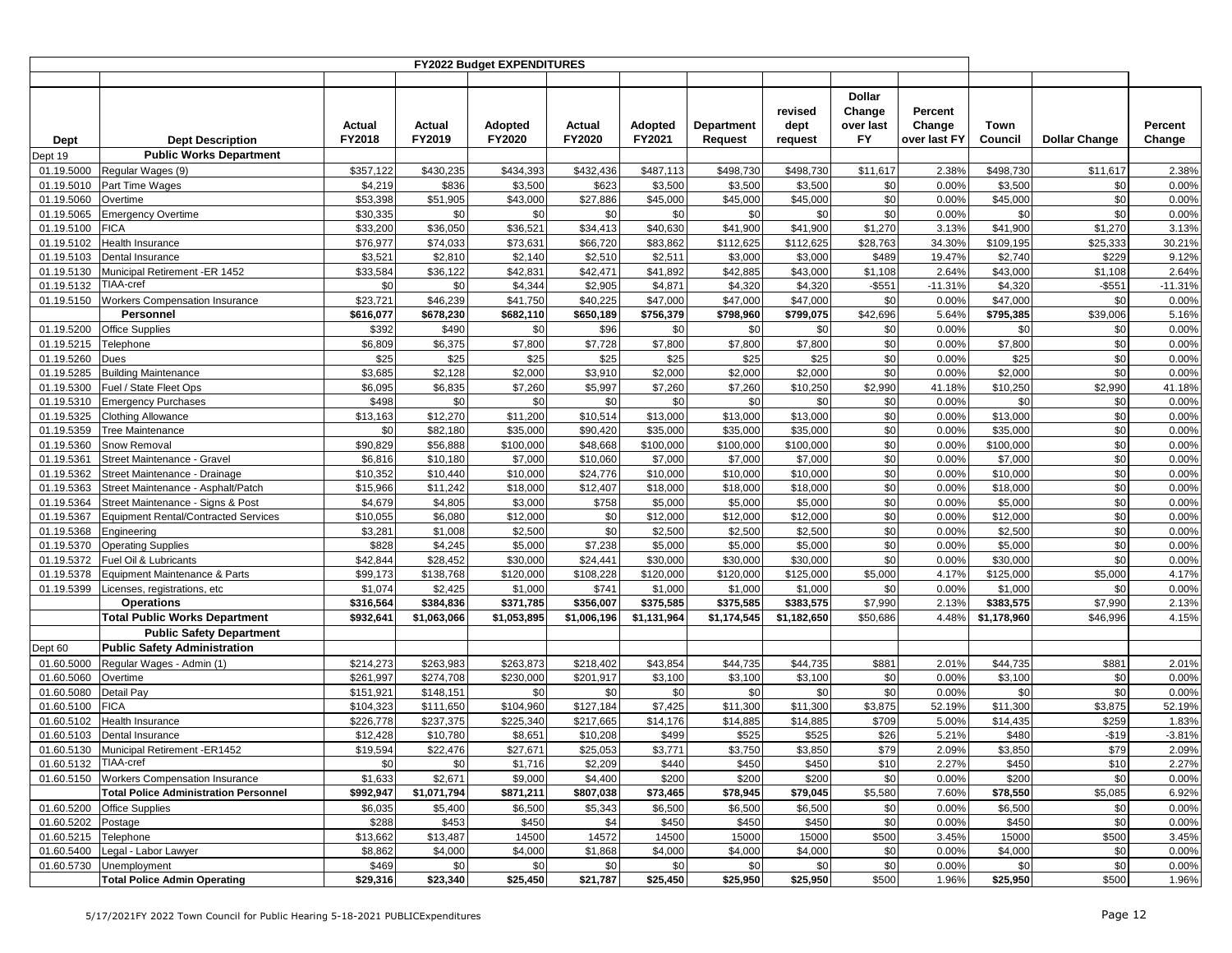|                          |                                             |                  |                  | FY2022 Budget EXPENDITURES      |                  |                          |                              |                            |                                             |                                   |                    |                      |                   |
|--------------------------|---------------------------------------------|------------------|------------------|---------------------------------|------------------|--------------------------|------------------------------|----------------------------|---------------------------------------------|-----------------------------------|--------------------|----------------------|-------------------|
|                          |                                             |                  |                  |                                 |                  |                          |                              |                            |                                             |                                   |                    |                      |                   |
| Dept                     | <b>Dept Description</b>                     | Actual<br>FY2018 | Actual<br>FY2019 | <b>Adopted</b><br><b>FY2020</b> | Actual<br>FY2020 | Adopted<br>FY2021        | <b>Department</b><br>Request | revised<br>dept<br>request | <b>Dollar</b><br>Change<br>over last<br>FY. | Percent<br>Change<br>over last FY | Town<br>Council    | <b>Dollar Change</b> | Percent<br>Change |
|                          | <b>Total Police Administration</b>          | \$1,022,263      | \$1,095,134      | \$896,661                       | \$828,825        | \$98,915                 | \$104,895                    | \$104,995                  | \$6,080                                     | 6.15%                             | \$104,500          | \$5,585              | 5.65%             |
|                          |                                             |                  |                  |                                 |                  |                          |                              |                            |                                             |                                   |                    |                      |                   |
| Dept. 61                 | <b>Public Safety Officers</b>               |                  |                  |                                 |                  |                          |                              |                            |                                             |                                   |                    |                      |                   |
| 01.61.5000               | Regular Wages - Sworn Officers (13) & Chief | \$753,519        | \$803,720        | \$839,066                       | \$936,854        | \$997,639                | \$1,051,150                  | \$1,047,381                | \$49,742                                    | 4.99%                             | \$1,047,381        | \$49,742             | 4.99%             |
| 01.61.5010               | Part Time Wages temp seasonal               |                  |                  | \$0                             | \$0              | \$0                      | \$0                          | \$10,000                   | \$10,000                                    | 100.00%                           | \$10,000           | \$10,000             | 100.00%           |
| 01.61.5060               | overtime                                    |                  |                  | \$0                             | \$0              | \$205,000                | \$218,000                    | \$218,000                  | \$13,000                                    | 6.34%                             | \$218,000          | \$13,000             | 6.34%             |
| 01.61.5080<br>01.61.5100 | Detail Pay<br><b>FICA</b>                   |                  |                  | \$0<br>\$0                      | \$330,900<br>\$0 | \$0<br>\$109,050         | \$0<br>\$98,500              | \$0<br>\$98,500            | \$0<br>$-$10,550$                           | 0.00%<br>$-9.67%$                 | \$0<br>\$98,500    | \$0<br>$-$10,550$    | 0.00%<br>$-9.67%$ |
| 01.61.5102               | Health Insurance                            |                  |                  | \$0                             | \$0              | \$177,705                | \$184,835                    | \$184,835                  | \$7,130                                     | 4.01%                             | \$180,225          | \$2,520              | 1.42%             |
| 01.61.5103               | Dental Insurance                            |                  |                  | $\mathbf 0$                     | $\mathbf 0$      | 7217                     | 7400                         | 7400                       | \$183                                       | 2.54%                             | \$7,000            | $-$217$              | $-3.01%$          |
| 01.61.5130               | Municipal Retirement -ER1454                |                  |                  | \$0                             | \$0              | \$7,955                  | \$9,100                      | \$9,100                    | \$1,145                                     | 14.39%                            | \$9,100            | \$1,145              | 14.39%            |
| 01.61.5131               | Police Retirement - ER1454                  | \$72,219         | \$75,178         | \$97,752                        | \$101,431        | \$110,250                | \$116,600                    | \$99,550                   | $-$10,700$                                  | $-9.71%$                          | \$99,550           | $-$10,700$           | $-9.71%$          |
| 01.61.5132               | TIAA-CREF                                   |                  |                  |                                 |                  | \$835                    | \$1,000                      | \$1,000                    | \$165                                       | 19.76%                            | \$1,000            | \$165                | 19.76%            |
| 01.61.5133               | Deferred Comp Plans                         |                  |                  |                                 |                  | \$18,500                 | \$18,500                     | \$18,500                   | \$0                                         | 0.00%                             | \$18,500           | \$0                  | 0.00%             |
|                          | <b>Total Personnel Officers</b>             | \$825,738        | \$878,898        | \$936,818                       | \$1,369,185      | \$1,634,151              | \$1,705,085                  | \$1,694,266                | \$60,115                                    | 3.68%                             | \$1,689,256        | \$55,105             | 3.37%             |
| 01.61.5250               | Education/Training/Seminars                 | \$18,449         | \$28,330         | \$25,000                        | \$25,525         | \$25,000                 | \$30,000                     | \$30,000                   | \$5,000                                     | 20.00%                            | \$30,000           | \$5,000              | 20.00%            |
| 01.61.5260               | Dues                                        | \$610            | \$515            | \$600                           | \$380            | \$600                    | \$600                        | \$600                      | \$0                                         | 0.00%                             | \$600              | \$0                  | 0.00%             |
| 01.61.5264               | Travel                                      | \$783            | \$669            | \$700                           | \$759            | \$700                    | \$700                        | \$700                      | \$0                                         | 0.00%                             | \$700              | \$0                  | 0.00%             |
| 01.61.5300               | Fuel / State Fleet Ops                      | \$45,226         | \$51,528         | \$52,250                        | \$49,371         | \$52,250                 | \$52,250                     | \$52,250                   | \$0                                         | 0.00%                             | \$52,250           | \$0                  | 0.00%             |
| 01.61.5323               | Vehicle Repairs / Maintenance               | \$43,036         | \$29,081         | \$30,000                        | \$39,771         | \$30,000                 | \$30,000                     | \$30,000                   | \$0                                         | 0.00%                             | \$30,000           | \$0                  | 0.00%             |
| 01.61.5324               | <b>Uniforms</b>                             | \$18,793         | \$12,187         | \$12,000                        | \$8,488          | \$12,000                 | \$12,000                     | \$12,000                   | \$0                                         | 0.00%                             | \$12,000           | \$0                  | 0.00%             |
| 01.61.5353               | <b>Body Armor</b>                           | \$2,415          | \$0              | \$1,500                         | \$2,188          | \$1,500                  | \$1,500                      | \$1,500                    | \$0                                         | 0.00%                             | \$1,500            | \$0                  | 0.00%             |
| 01.61.5355               | Fingerprinting                              | \$3,190          | \$2,940          | \$3,500                         | \$2,220          | \$3,500                  | \$3,500                      | \$3,500                    | \$0                                         | 0.00%                             | \$3,500            | \$0                  | 0.00%             |
| 01.61.5369               | <b>Small Equipment Purchases</b>            | \$5,437          | \$7,145          | \$7,500                         | \$6,539          | \$7,500                  | \$7,500                      | \$7,500                    | \$0                                         | 0.00%                             | \$7,500            | \$0                  | 0.00%             |
| 01.61.5378<br>01.61.5379 | Equip Repairs / Maint & Parts               | \$1,414          | \$2,280          | \$2,000<br>\$2,500              | \$1,604          | \$2,000                  | \$2,000<br>\$2,500           | \$2,000<br>\$2,500         | \$0<br>\$0                                  | 0.00%<br>0.00%                    | \$2,000<br>\$2,500 | \$0<br>\$0           | 0.00%<br>0.00%    |
| 01.61.5399               | <b>Emergency Repairs</b><br>Misc.           | \$1,700<br>\$618 | \$1,636<br>\$748 | \$1,000                         | \$2,366<br>\$891 | \$2,500<br>\$1,000       | \$1,000                      | \$1,000                    | \$0                                         | 0.00%                             | \$1,000            | \$0                  | 0.00%             |
|                          | <b>Operating Expense</b>                    | \$141,671        | \$137,059        | \$138,550                       | \$140,102        | \$138,550                | \$143,550                    | \$143,550                  | \$5,000                                     | 3.61%                             | \$143,550          | \$5,000              | 3.61%             |
|                          | <b>Total Police Patrol</b>                  | \$967,409        | \$1,015,957      | \$1,075,368                     | \$1,509,287      | \$1,772,701              | \$1,848,635                  | \$1,837,816                | \$65,115                                    | 3.67%                             | \$1,832,806        | \$60,105             | 3.39%             |
|                          |                                             |                  |                  |                                 |                  |                          |                              |                            |                                             |                                   |                    |                      |                   |
| Dept. 62                 | <b>Police Dispatchers</b>                   |                  |                  |                                 |                  |                          |                              |                            |                                             |                                   |                    |                      |                   |
| 01.62.5000               | Regular wages                               | \$14,965         | \$15,390         | \$19,968                        | \$28,117         | \$132,871                | \$134,675                    | \$134,675                  | \$1,804                                     | 1.36%                             | \$134,675          | \$1,804              | 1.36%             |
| 01.62.5001               | Part-time wages                             |                  |                  |                                 |                  | \$19,968                 | \$20,150                     | \$20,150                   | \$182                                       | 0.91%                             | \$20,150           | \$182                | 0.91%             |
| 01.62.5060               | Overtime                                    |                  |                  |                                 |                  | \$39,000                 | \$41,000                     | \$44,300                   | \$5,300                                     | 13.59%                            | \$44,300           | \$5,300              | 13.59%            |
| 01.62.5100               | <b>FICA</b>                                 |                  |                  |                                 |                  | \$14,675                 | \$15,000                     | \$15,250                   | \$575                                       | 3.92%                             | \$15,250           | \$575                | 3.92%             |
| 01.62.5102               | Health Insurance                            |                  |                  |                                 |                  | \$33,363                 | \$35,030                     | \$35,030                   | \$1,667                                     | 5.00%                             | 33,965             | \$602                | 1.80%             |
| 01.62.5103               | Dental Insurance                            |                  |                  |                                 |                  | 837                      | 885                          | 885                        | \$48                                        | 5.73%                             | 810                | $-$27$               | $-3.23%$          |
| 01.62.5130               | Municipal Retirement -ER1452                |                  |                  |                                 |                  | \$11,427                 | \$11,585                     | \$11,585                   | \$158                                       | 1.38%                             | \$11,585           | \$158                | 1.38%             |
| 01.62.5150               | Workers Compensation Insurance              |                  |                  |                                 |                  | \$1,328                  | \$1,345                      | \$1,345                    | \$17                                        | 1.28%                             | \$1,345            | \$17                 | 1.28%             |
|                          | Personnel                                   | \$14,965         | \$15,390         | \$19,968                        | \$28,117         | \$253,469                | \$259,670                    | \$263,220                  | \$9,751                                     | 3.85%                             | \$262,080          | \$8,611              | 3.40%             |
| 01.62.5324               | Uniforms                                    | \$0<br>\$0       | \$0<br>\$0       | \$0<br>\$0                      | \$0<br>\$0       | \$0<br>\$0               | \$0                          | \$0<br>\$0                 | \$0<br>\$0                                  | 0.00%                             | \$0                | \$0                  | 0.00%             |
|                          | <b>Operating Expense</b>                    |                  |                  |                                 |                  |                          | \$0                          |                            |                                             | 0.00%                             | \$0                | \$0                  | 0.00%             |
|                          | <b>Total Dispatch</b>                       | \$14,965         | \$15,390         | \$19,968                        | \$28,117         | \$253,469<br>\$2,125,085 | \$259,670                    | \$263,220                  | \$9,751                                     | 3.85%                             | \$262,080          | \$8,611              | 3.40%             |
|                          | <b>Total Public safety Department</b>       | \$2,004,637      | \$2,126,481      | \$1,991,997                     | \$2,366,229      |                          | \$2,213,200                  | \$2,206,031                | \$80,946                                    | 3.81%                             | \$2,199,386        | \$74,301             | 3.50%             |
| Dept 21                  | <b>Animal Control</b>                       |                  |                  |                                 |                  |                          |                              |                            |                                             |                                   |                    |                      |                   |
|                          | 01.21.5000 Regular Wages (1)                | \$35,139         | \$37,356         | \$45,022                        | \$38,003         | \$47,725                 | \$50,550                     | \$48,644                   | \$919                                       | 1.93%                             | \$48,644           | \$919                | 1.93%             |
| 01.21.5001               | Part Time Wages                             | \$4,910          | \$8,107          | \$10,000                        | \$6,851          | \$9,400                  | \$10,000                     | \$11,800                   | \$2,400                                     | 25.53%                            | \$11,800           | \$2,400              | 25.53%            |
| 01.21.5010               | Temporary part-time                         |                  |                  |                                 |                  | \$3,500                  | \$0                          | \$0                        | $-$3,500$                                   | $-100.00%$                        | \$0                | $-$3,500$            | -100.00%          |
| 01.21.5060               | Overtime                                    | \$3,837          | \$2,796          | \$2,000                         | \$1,095          | \$2,500                  | \$2,500                      | \$2,500                    | \$0                                         | 0.00%                             | \$2,500            | \$0                  | 0.00%             |
| 01.21.5100 FICA          |                                             | \$3,246          | \$3,579          | \$4,362                         | \$3,407          | \$4,830                  | \$4,830                      | \$5,000                    | \$170                                       | 3.52%                             | \$5,000            | \$170                | 3.52%             |
|                          |                                             |                  |                  |                                 |                  |                          |                              |                            |                                             |                                   |                    |                      |                   |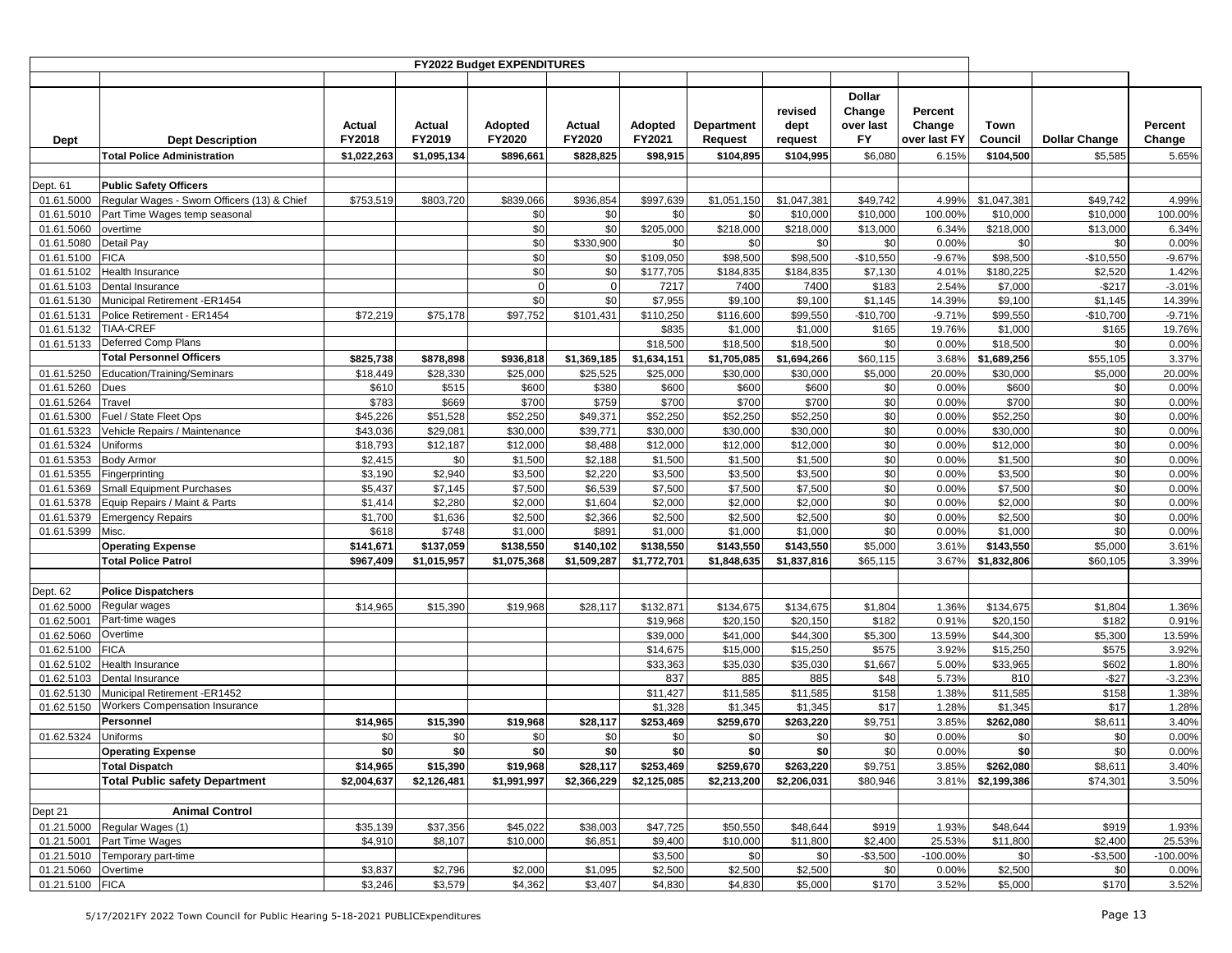|            |                                                        |                  |                  | <b>FY2022 Budget EXPENDITURES</b> |                  |                          |                       |                            |                                  |                                   |                 |                      |                   |
|------------|--------------------------------------------------------|------------------|------------------|-----------------------------------|------------------|--------------------------|-----------------------|----------------------------|----------------------------------|-----------------------------------|-----------------|----------------------|-------------------|
|            |                                                        |                  |                  |                                   |                  |                          |                       |                            | <b>Dollar</b>                    |                                   |                 |                      |                   |
| Dept       | <b>Dept Description</b>                                | Actual<br>FY2018 | Actual<br>FY2019 | <b>Adopted</b><br>FY2020          | Actual<br>FY2020 | <b>Adopted</b><br>FY2021 | Department<br>Request | revised<br>dept<br>request | Change<br>over last<br><b>FY</b> | Percent<br>Change<br>over last FY | Town<br>Council | <b>Dollar Change</b> | Percent<br>Change |
| 01.21.5102 | <b>Health Insurance</b>                                | \$14,738         | \$14,522         | \$14,385                          | \$14,315         | \$15,010                 | \$15,760              | \$15,760                   | \$750                            | 5.00%                             | \$15,280        | \$270                | 1.80%             |
| 01.21.5103 | Dental Insurance                                       | \$731            | \$609            | \$562                             | \$613            | \$499                    | \$560                 | \$560                      | \$61                             | 12.22%                            | \$510           | \$11                 | 2.20%             |
| 01.21.5130 | Municipal Retirement -ER 1452                          | \$3,465          | \$3,481          | \$4,439                           | \$3,691          | \$4,104                  | \$4,350               | \$4,350                    | \$246                            | 5.99%                             | \$4,350         | \$246                | 5.99%             |
| 01.21.5132 | <b>TIAA-cref</b>                                       | \$0              | \$0              | \$450                             | \$591            | \$475                    | \$760                 | \$760                      | \$285                            | 60.00%                            | \$760           | \$285                | 60.00%            |
| 01.21.5150 | <b>Workers Compensation Insurance</b>                  | \$384            | \$1,100          | \$820                             | \$571            | \$1.100                  | \$700                 | \$700                      | $-$400$                          | -36.36%                           | \$700           | $-$400$              | -36.36%           |
|            | Personnel                                              | \$66,450         | \$71,550         | \$82,040                          | \$69,137         | \$89,143                 | \$90,010              | \$90.074                   | \$931                            | 1.04%                             | \$89,544        | \$401                | 0.45%             |
| 01.21.5203 | Misc Supplies, Animal Control                          | \$5,972          | \$2,329          | \$2,500                           | \$2,405          | \$2,500                  | \$2,500               | \$2,500                    | \$0                              | 0.00%                             | \$2,500         | \$0                  | 0.00%             |
| 01.21.5215 | Telephone                                              | \$435            | \$401            | \$550                             | \$444            | \$550                    | \$550                 | \$550                      | \$0                              | 0.00%                             | \$550           | \$0                  | 0.00%             |
| 01.21.5250 | Education/Training/Seminars                            | \$575            | \$130            | \$2,000                           | \$0              | \$2,000                  | \$2,000               | \$2,000                    | \$0                              | 0.00%                             | \$2,000         | \$0                  | 0.00%             |
| 01.21.5260 | Dues                                                   | \$100            | \$75             | \$100                             | \$75             | \$100                    | \$100                 | \$100                      | \$0                              | 0.00%                             | \$100           | \$0                  | 0.00%             |
| 01.21.5264 | Travel                                                 | \$542            | \$209            | \$200                             | \$97             | \$200                    | \$200                 | \$200                      | \$0                              | 0.00%                             | \$200           | \$0                  | 0.00%             |
| 01.21.5300 | Fuel / State Fleet Ops                                 | \$1,250          | \$1,352          | \$2,000                           | \$799            | \$2,000                  | \$2,000               | \$2,000                    | \$0                              | 0.00%                             | \$2,000         | \$0                  | 0.00%             |
| 01.21.5323 | Vehicle Repairs / Maint & Parts                        | \$426            | \$613            | \$1.000                           | \$325            | \$1,000                  | \$1,000               | \$1,000                    | \$0                              | 0.00%                             | \$1.000         | \$0                  | 0.00%             |
| 01.21.5325 | <b>Clothing Allowance</b>                              | \$784            | \$312            | \$1,200                           | \$723            | \$1,200                  | \$1,200               | \$1,200                    | \$0                              | 0.00%                             | \$1.200         | \$0                  | 0.00%             |
| 01.21.5340 | Veterinarian                                           | \$3.455          | \$1,650          | \$3.200                           | \$3,323          | \$3.200                  | \$3.200               | \$3,200                    | \$0                              | 0.00%                             | \$3.200         | \$0                  | 0.00%             |
| 01.21.5341 | Dog Tags & Licenses                                    | \$306            | \$280            | \$400                             | \$287            | \$400                    | \$400                 | \$400                      | \$0                              | 0.00%                             | \$400           | \$0                  | 0.00%             |
| 01.21.5342 | Impoundment/Turnover Fees                              | \$2,447          | \$1,313          | \$2,500                           | \$225            | \$2,500                  | \$2,500               | \$2,500                    | \$0                              | 0.00%                             | \$2,500         | \$0                  | 0.00%             |
|            | <b>Operations</b>                                      | \$16,292         | \$8,664          | \$15,650                          | \$8,703          | \$15,650                 | \$15,650              | \$15,650                   | \$0                              | 0.00%                             | \$15,650        | \$0                  | 0.00%             |
|            | <b>Total Animal Control</b>                            | \$82,742         | \$80,214         | \$97,690                          | \$77,840         | \$104,793                | \$105,660             | \$105,724                  | \$931                            | 0.89%                             | \$105,194       | \$401                | 0.38%             |
|            |                                                        |                  |                  |                                   |                  |                          |                       |                            |                                  |                                   |                 |                      |                   |
| Dept 22    | Recreation                                             |                  |                  |                                   |                  |                          |                       |                            |                                  |                                   |                 |                      |                   |
| 01.22.5000 | Part Time Recreation Director (1)                      | \$10,131         | \$12.820         | \$12,240                          | \$12,798         | \$12,485                 | \$12.735              | \$12.735                   | \$250                            | 2.00%                             | \$12,735        | \$250                | 2.00%             |
| 01.22.5010 | Part Time Recreation Program                           | \$7,783          | \$8.126          | \$12,000                          | \$7.037          | \$19,175                 | \$23.635              | \$24.000                   | \$4.825                          | 25.16%                            | \$24.000        | \$4.825              | 25.16%            |
| 01.22.5100 | <b>FICA</b>                                            | \$1,370          | \$1,602          | \$1.854                           | \$1,632          | \$2.425                  | \$1,807               | \$2,810                    | \$385                            | 15.88%                            | \$2,810         | \$385                | 15.88%            |
| 01.22.5150 | <b>Workers Compensation Insurance</b>                  | \$303            | \$906            | \$800                             | \$711            | \$1,000                  | \$1,000               | \$1,000                    | \$0                              | 0.00%                             | \$1,000         | \$0                  | 0.00%             |
|            | Personnel                                              | \$19,587         | \$23,454         | \$26,894                          | \$22,178         | \$35,085                 | \$39,177              | \$40,545                   | \$5,460                          | 15.56%                            | \$40,545        | \$5,460              | 15.56%            |
| 01.22.5204 | <b>Recreation Supplies</b>                             | \$0              | \$0              | \$500                             | \$0              | \$500                    | \$500                 | \$500                      | \$0                              | 0.00%                             | \$500           | \$0                  | 0.00%             |
| 01.22.5260 | Dues                                                   | \$20             | \$0              | \$50                              | \$0              | \$0                      | \$0                   | \$0                        | \$0                              | 0.00%                             | \$0             | \$0                  | 0.00%             |
| 01.22.5280 | Grounds Maintenance                                    | \$0              | \$723            | \$0                               | \$1,051          | \$0                      | \$0                   | \$0                        | \$0                              | 0.00%                             | \$0             | \$0                  | 0.00%             |
| 01.22.5391 | Rec Program Expenses                                   | \$3,830          | \$1,690          | \$3,000                           | \$2,767          | \$4,000                  | \$4,000               | \$4,000                    | \$0                              | 0.00%                             | \$4,000         | \$0                  | 0.00%             |
| 01.22.5394 | Rec Events - Other                                     | \$172            | \$805            | \$1,500                           | \$513            | \$1,500                  | \$1,500               | \$1,500                    | \$0                              | 0.00%                             | \$1,500         | \$0                  | 0.00%             |
| 01.22.5395 | Port-A-Jons                                            | \$299            | \$784            | \$675                             | \$471            | \$675                    | \$675                 | \$675                      | \$0                              | 0.00%                             | \$675           | \$0                  | 0.00%             |
|            | <b>Operations</b>                                      | \$4,321          | \$4,002          | \$5,725                           | \$4,802          | \$6,675                  | \$6,675               | \$6,675                    | \$0                              | 0.00%                             | \$6,675         | \$0                  | 0.00%             |
|            | <b>Total Recreation</b>                                | \$23,908         | \$27,456         | \$32,619                          | \$26,980         | \$41,760                 | \$45,852              | \$47,220                   | \$5,460                          | 13.07%                            | \$47,220        | \$5,460              | 13.07%            |
|            |                                                        |                  |                  |                                   |                  |                          |                       |                            |                                  |                                   |                 |                      |                   |
| Dept 23    | <b>Public Works / Transfer Station Utilities</b>       |                  |                  |                                   |                  |                          |                       |                            |                                  |                                   |                 |                      |                   |
| 01.23.5217 | Electricity                                            | \$16,580         | \$17,014         | \$18,000                          | \$17,590         | \$18,000                 | \$18,000              | \$18,000                   | \$0                              | 0.00%                             | \$18,000        | \$0                  | 0.00%             |
| 01.23.5275 | Propane Gas                                            | \$986            | \$5,701          | \$6,500                           | \$6,118          | \$6,500                  | \$6,500               | \$6,500                    | \$0                              | 0.00%                             | \$6,500         | \$0                  | 0.00%             |
| 01.23.5289 | Security System Maintenance (Fire)                     | \$1,149          | \$1,109          | \$1,200                           | \$1,258          | \$1,200                  | \$1,200               | \$1,200                    | \$0                              | 0.00%                             | \$1,200         | \$0                  | 0.00%             |
| 01.23.5335 | <b>Bottled Water</b>                                   | \$185            | \$354            | \$350                             | \$366            | \$350                    | \$350                 | \$350                      | \$0                              | 0.00%                             | \$350           | \$0                  | 0.00%             |
|            | <b>Operations</b>                                      | \$18,900         | \$24,178         | \$26,050                          | \$25,332         | \$26,050                 | \$26,050              | \$26.050                   | \$0                              | 0.00%                             | \$26,050        | \$0                  | 0.00%             |
|            | <b>Total Public Works / Transfer Station Utilition</b> | \$18,900         | \$24,178         | \$26,050                          | \$25,332         | \$26,050                 | \$26,050              | \$26,050                   | \$0                              | 0.00%                             | \$26,050        | \$0                  | 0.00%             |
|            |                                                        |                  |                  |                                   |                  |                          |                       |                            |                                  |                                   |                 |                      |                   |
|            |                                                        |                  |                  |                                   |                  |                          |                       |                            |                                  |                                   |                 |                      |                   |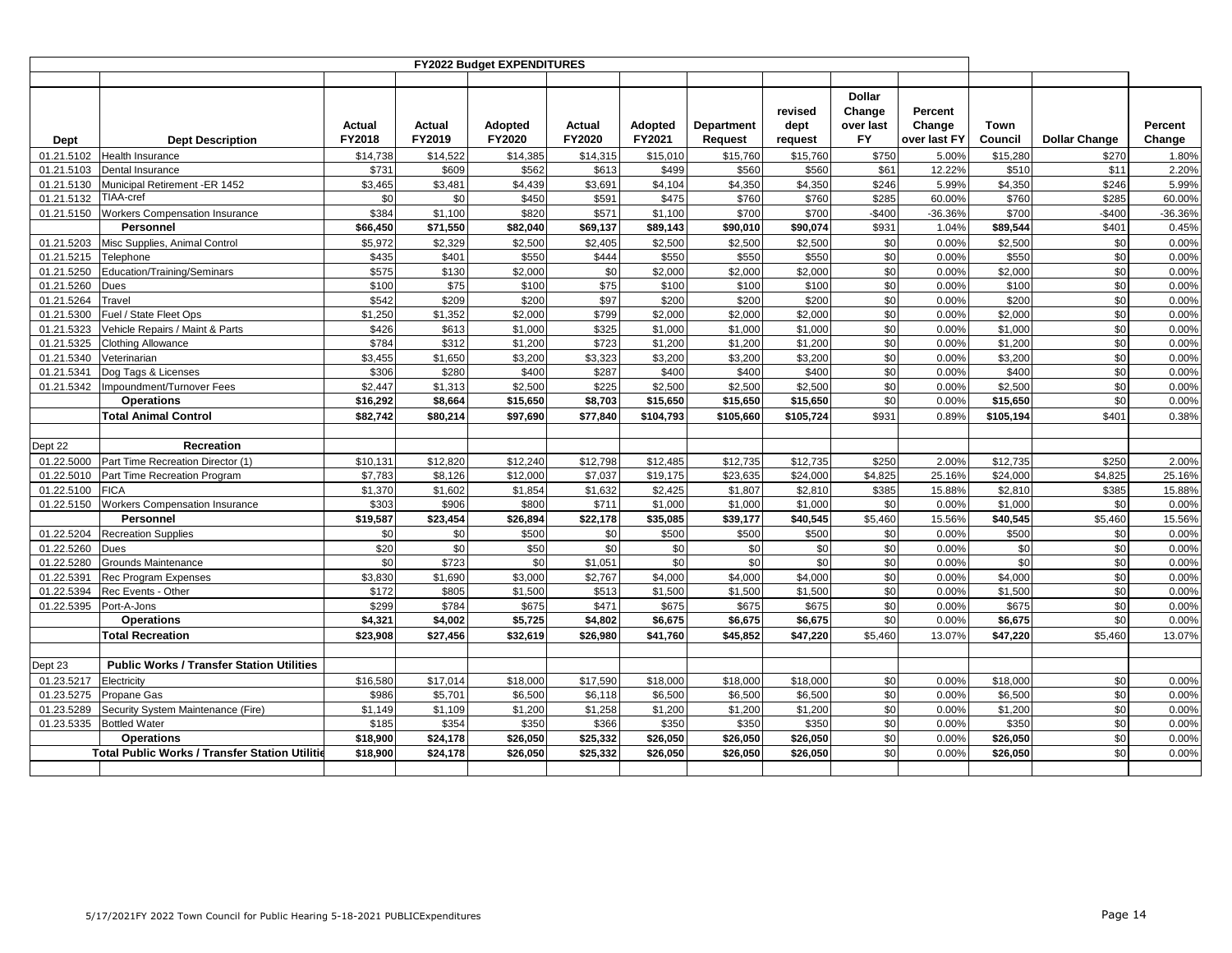|            |                                               |                  |                  | FY2022 Budget EXPENDITURES |                  |                   |                              |                            |                                                   |                                   |                 |                      |                   |
|------------|-----------------------------------------------|------------------|------------------|----------------------------|------------------|-------------------|------------------------------|----------------------------|---------------------------------------------------|-----------------------------------|-----------------|----------------------|-------------------|
| Dept       | <b>Dept Description</b>                       | Actual<br>FY2018 | Actual<br>FY2019 | <b>Adopted</b><br>FY2020   | Actual<br>FY2020 | Adopted<br>FY2021 | Department<br><b>Request</b> | revised<br>dept<br>request | <b>Dollar</b><br>Change<br>over last<br><b>FY</b> | Percent<br>Change<br>over last FY | Town<br>Council | <b>Dollar Change</b> | Percent<br>Change |
| Dept 24    | <b>Building Maintenance</b>                   |                  |                  |                            |                  |                   |                              |                            |                                                   |                                   |                 |                      |                   |
| 01.24.5000 | Regular Wages (1)                             | \$33,887         | \$35,323         | \$36,207                   | \$35,986         | \$37,028          | \$37,335                     | \$37,960                   | \$932                                             | 2.52%                             | \$37,960        | \$932                | 2.52%             |
| 01.24.5100 | <b>FICA</b>                                   | \$2.399          | \$2.505          | \$2,770                    | \$2.561          | \$2.833           | \$2,860                      | \$2,905                    | \$72                                              | 2.54%                             | \$2.905         | \$72                 | 2.54%             |
| 01.24.5102 | Health Insurance                              | \$13,716         | \$13,826         | \$13,585                   | \$13,468         | \$14,176          | \$14,885                     | \$14,885                   | \$709                                             | 5.00%                             | \$14,435        | \$259                | 1.83%             |
| 01.24.5103 | <b>Dental Insurance</b>                       | \$731            | \$627            | \$530                      | \$623            | \$499             | \$525                        | \$525                      | \$26                                              | 5.21%                             | \$480           | $-$19$               | $-3.81%$          |
| 01.24.5130 | Municipal Retirement -ER 1452                 | \$3,153          | \$3,116          | \$3,570                    | \$3,536          | \$3,132           | \$3,210                      | \$3,210                    | \$78                                              | 2.49%                             | \$3,210         | \$78                 | 2.49%             |
| 01.24.5132 | <b>TIAA-CREF</b>                              | \$0              | \$0              | \$362                      | \$360            | \$364             | \$375                        | \$375                      | \$11                                              | 3.02%                             | \$375           | \$11                 | 3.02%             |
| 01.24.5150 | <b>Workers Compensation Insurance</b>         | \$972            | \$1,747          | \$1,700                    | \$1,412          | \$1,750           | \$1,750                      | \$1,750                    | \$0                                               | 0.00%                             | \$1,750         | \$0                  | 0.00%             |
|            | Personnel                                     | \$54,858         | \$57,144         | \$58,724                   | \$57,946         | \$59,782          | \$60,940                     | \$61,610                   | \$1,828                                           | 3.06%                             | \$61,115        | \$1,333              | 2.23%             |
| 01.24.5201 | <b>Custodial Supplies</b>                     | \$2,036          | \$1,704          | \$3,000                    | \$2,481          | \$3,000           | \$3,000                      | \$3,000                    | \$0                                               | 0.00%                             | \$3,000         | \$0                  | 0.00%             |
| 01.24.5264 | Travel                                        | \$222            | \$0              | \$0                        | \$0              | \$0               | \$0                          | \$0                        | \$0                                               | 0.00%                             | \$0             | \$0                  | 0.00%             |
| 01.24.5280 | Grounds Maintenance                           | \$2,563          | \$2,900          | \$3,500                    | \$1,507          | \$3,500           | \$3,500                      | \$3,500                    | \$0                                               | 0.00%                             | \$3,500         | \$0                  | 0.00%             |
| 01.24.5282 | Pest Control                                  | \$911            | \$660            | \$600                      | \$660            | \$600             | \$700                        | \$700                      | \$100                                             | 16.67%                            | \$700           | \$100                | 16.67%            |
| 01.24.5285 | <b>Building Maintenance</b>                   | \$10,810         | \$6,977          | \$15,000                   | \$4,844          | \$15,000          | \$15,000                     | \$15,000                   | \$0                                               | 0.00%                             | \$15,000        | \$0                  | 0.00%             |
| 01.24.5286 | Heating/Fuel Oil                              | \$5,975          | \$6,212          | \$8,000                    | \$5,411          | \$8,000           | \$8,000                      | \$8,000                    | \$0                                               | 0.00%                             | \$8,000         | \$0                  | 0.00%             |
| 01.24.5289 | <b>Security System Maintenance</b>            | \$970            | \$895            | \$3,500                    | \$814            | \$3,500           | \$3,500                      | \$3,500                    | \$0                                               | 0.00%                             | \$3,500         | \$0                  | 0.00%             |
| 01.24.5290 | Elevator Inspection & Maintenance             | \$4,800          | \$700            | \$2,800                    | \$1,400          | \$2,800           | \$2,600                      | \$2,600                    | $-$200$                                           | $-7.14%$                          | \$2,600         | $-$200$              | $-7.14%$          |
|            | <b>Operations</b>                             | \$28,287         | \$20,048         | \$36,400                   | \$17,117         | \$36,400          | \$36,300                     | \$36,300                   | $-$100$                                           | $-0.27%$                          | \$36,300        | $-$100$              | $-0.27%$          |
|            | <b>Total Building Maintenance</b>             | \$83,145         | \$77,192         | \$95,124                   | \$75,063         | \$96,182          | \$97,240                     | \$97,910                   | \$1,728                                           | 1.80%                             | \$97,415        | \$1,233              | 1.28%             |
|            |                                               |                  |                  |                            |                  |                   |                              |                            |                                                   |                                   |                 |                      |                   |
| Dept 25    | <b>Community Services</b>                     |                  |                  |                            |                  |                   |                              |                            |                                                   |                                   |                 |                      |                   |
| 01.25.5500 | Hope Valley Ambulance                         | \$50,000         | \$50,000         | \$52,000                   | \$52,000         | \$52,000          | \$52,000                     | \$52,000                   | \$0                                               | 0.00%                             | \$52,000        | \$0                  | 0.00%             |
| 01.25.5501 | <b>Clark Memorial Library</b>                 | \$97,000         | \$98,000         | \$100,000                  | \$100,000        | \$100,000         | \$100,000                    | \$100,000                  | \$0                                               | 0.00%                             | \$100,000       | \$0                  | 0.00%             |
| 01.25.5506 | Domestic Violence Resource Ctr of South Count | \$750            | \$750            | \$1,000                    | \$1,000          | \$1,000           | \$1,000                      | \$1,000                    | \$0                                               | 0.00%                             | \$1,000         | \$0                  | 0.00%             |
| 01.25.5509 | Memorial Day Parade - American Legion         | \$500            | \$500            | \$0                        | \$0              | \$0               | \$0                          | \$500                      | \$500                                             | 100.00%                           | \$500           | \$500                | 100.00%           |
| 01.25.5510 | Richmond Historical Society                   | \$400            | \$400            | \$500                      | \$500            | \$500             | \$500                        | \$500                      | \$0                                               | 0.00%                             | \$500           | \$0                  | 0.00%             |
| 01.25.5515 | Southern RI Volunteers / Changing Lives       | \$750            | \$750            | \$750                      | \$750            | \$750             | \$750                        | \$750                      | \$0                                               | 0.00%                             | \$750           | \$0                  | 0.00%             |
| 01.25.5516 | <b>WARM Center</b>                            | \$0              | \$500            | \$500                      | \$500            | \$500             | \$500                        | \$500                      | \$0                                               | 0.00%                             | \$500           | \$0                  | 0.00%             |
| 01.25.5521 | <b>Wood River Health Services</b>             | \$1,500          | \$1,500          | \$1,500                    | \$1,500          | \$1,500           | \$1,500                      | \$1,500                    | \$0                                               | 0.00%                             | \$1,500         | \$0                  | 0.00%             |
| 01.25.5523 | Rhode Island Center Assisting Those in Need   | \$1,000          | \$1.000          | \$2,500                    | \$2,500          | \$2.500           | \$2.500                      | \$2,500                    | \$0                                               | 0.00%                             | \$2.500         | \$0                  | 0.00%             |
| 01.25.5529 | South Kingstown Adult Day Services            | \$0              | \$500            | \$500                      | \$500            | \$500             | \$0                          | \$0                        | $-$500$                                           | $-100.00%$                        | \$0             | $-$500$              | $-100.00\%$       |
| 01.25.5532 | Neighbors Helping Neighbors                   | \$500            | \$500            | \$500                      | \$500            | \$500             | \$500                        | \$500                      | \$0                                               | 0.00%                             | \$500           | \$0                  | 0.00%             |
|            | <b>Operations</b>                             | \$152,400        | \$154,400        | \$159,750                  | \$159,750        | \$159,750         | \$159,250                    | \$159,750                  | \$0                                               | 0.00%                             | \$159,750       | \$0                  | 0.00%             |
|            | <b>Total Community Services</b>               | \$152,400        | \$154,400        | \$159,750                  | \$159,750        | \$159,750         | \$159,250                    | \$159,750                  | \$0                                               | 0.00%                             | \$159,750       | \$0                  | 0.00%             |
|            |                                               |                  |                  |                            |                  |                   |                              |                            |                                                   |                                   |                 |                      |                   |
|            |                                               |                  |                  |                            |                  |                   |                              |                            |                                                   |                                   |                 |                      |                   |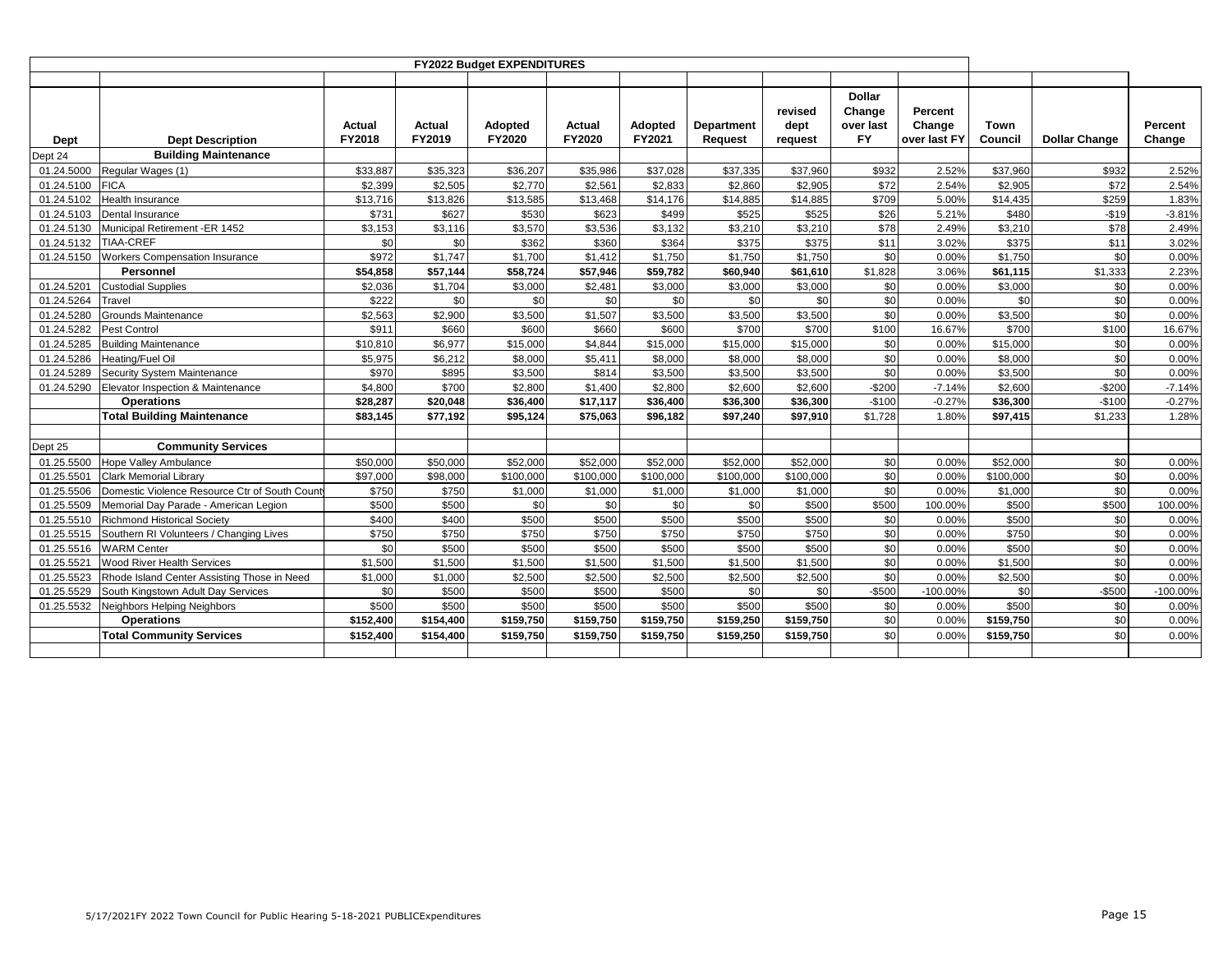|                          |                                                            |                  |                     | FY2022 Budget EXPENDITURES      |                   |                   |                              |                            |                                                   |                                   |                   |                      |                    |
|--------------------------|------------------------------------------------------------|------------------|---------------------|---------------------------------|-------------------|-------------------|------------------------------|----------------------------|---------------------------------------------------|-----------------------------------|-------------------|----------------------|--------------------|
|                          |                                                            |                  |                     |                                 |                   |                   |                              |                            |                                                   |                                   |                   |                      |                    |
| Dept                     | <b>Dept Description</b><br><b>Senior Activities</b>        | Actual<br>FY2018 | Actual<br>FY2019    | <b>Adopted</b><br><b>FY2020</b> | Actual<br>FY2020  | Adopted<br>FY2021 | <b>Department</b><br>Request | revised<br>dept<br>request | <b>Dollar</b><br>Change<br>over last<br><b>FY</b> | Percent<br>Change<br>over last FY | Town<br>Council   | <b>Dollar Change</b> | Percent<br>Change  |
| Dept 26<br>01.26.5000    | Senior Center Director Stipend (1)                         | \$83             | \$5,014             | \$5,100                         | \$547             | \$5,202           | \$5,300                      | \$5,300                    | \$98                                              | 1.88%                             | \$5,300           | \$98                 | 1.88%              |
| 01.26.5100               | <b>FICA</b>                                                | \$6              | \$384               | \$390                           | \$41              | \$398             | \$410                        | \$410                      | \$12                                              | 3.02%                             | \$410             | \$12                 | 3.02%              |
| 01.26.5150               | Workers Compensation Insurance                             | \$0              | \$265               | \$250                           | \$185             | \$275             | \$200                        | \$200                      | $-$75$                                            | $-27.27%$                         | \$200             | $-$75$               | $-27.27%$          |
|                          | <b>Personnel</b>                                           | \$89             | \$5,663             | \$5,740                         | \$773             | \$5,875           | \$5,910                      | \$5,910                    | \$35                                              | 0.60%                             | \$5,910           | \$35                 | 0.60%              |
| 01.26.5200               | <b>Office Supplies</b>                                     | \$490            | \$623               | \$200                           | \$205             | \$200             | \$200                        | \$200                      | \$0                                               | 0.00%                             | \$200             | \$0                  | 0.00%              |
| 01.26.5205               | <b>Misc Supplies</b>                                       | \$229            | \$0                 | \$500                           | \$472             | \$500             | \$500                        | \$500                      | \$0                                               | 0.00%                             | \$500             | \$0                  | 0.00%              |
| 01.26.5215               | Cable TV and internet                                      | \$1,936          | \$1,844             | \$2,200                         | \$2,034           | \$1,320           | \$1,500                      | \$1,500                    | \$180                                             | 13.64%                            | \$1,500           | \$180                | 13.64%             |
| 01.26.5391               | Program Expenses                                           | \$5,871          | $-$477$             | \$9,400                         | \$4,950           | \$9,400           | \$9,000                      | \$9,000                    | $-$400$                                           | $-4.26%$                          | \$9,000           | $-$400$              | $-4.26%$           |
|                          | <b>Operations</b>                                          | \$8,526          | \$1,990             | \$12,300                        | \$7,661           | \$11,420          | \$11,200                     | \$11,200                   | $-$220$                                           | $-1.93%$                          | \$11,200          | $-$220$              | $-1.93%$           |
|                          | <b>Total Senior Activities</b>                             | \$8,615          | \$7,653             | \$18,040                        | \$8,434           | \$17,295          | \$17,110                     | \$17,110                   | $-$185$                                           | $-1.07%$                          | \$17,110          | $-$185$              | $-1.07%$           |
|                          |                                                            |                  |                     |                                 |                   |                   |                              |                            |                                                   |                                   |                   |                      |                    |
| Dept 27                  | <b>Recreation Commission</b>                               |                  |                     |                                 |                   |                   |                              |                            |                                                   |                                   |                   |                      |                    |
| 01.27.5391               | Program Expenses                                           |                  |                     |                                 |                   |                   |                              | \$0                        | \$0                                               | 0.00%                             | \$2,000           | \$2,000              | 100.00%            |
|                          | <b>Operations</b>                                          | \$0              | \$0                 | \$0                             | \$0               | \$0               | \$0                          | \$0                        | \$0                                               | 0.00%                             | \$2,000           | \$2,000              | 100.00%            |
|                          | <b>Total Recreation Commission</b>                         | \$0              | \$0                 | \$0                             | \$0               | \$0               | \$0                          | \$0                        | \$0                                               | 0.00%                             | \$2,000           | \$2,000              | 100.00%            |
|                          |                                                            |                  |                     |                                 |                   |                   |                              |                            |                                                   |                                   |                   |                      |                    |
| Dept 28                  | <b>Economic Development</b>                                |                  | \$600               | \$600                           |                   | \$600             | \$600                        | \$600                      | \$0                                               | 0.00%                             | \$600             |                      | 0.00%              |
| 01.28.5260<br>01.28.5351 | Dues<br>Printing                                           | \$600<br>\$0     | \$0                 | \$1,000                         | \$600<br>\$192    | \$1,000           | \$1,000                      | \$1,000                    | \$0                                               | 0.00%                             | \$1,000           | \$0<br>\$0           | 0.00%              |
|                          | <b>Operations</b>                                          | \$600            | \$600               | \$1,600                         | \$792             | \$1,600           | \$1,600                      | \$1,600                    | \$0                                               | 0.00%                             | \$1,600           | \$0                  | 0.00%              |
|                          | <b>Total Economic Development</b>                          | \$600            | \$600               | \$1,600                         | \$792             | \$1,600           | \$1,600                      | \$1,600                    | \$0                                               | 0.00%                             | \$1,600           | \$0                  | 0.00%              |
|                          |                                                            |                  |                     |                                 |                   |                   |                              |                            |                                                   |                                   |                   |                      |                    |
| Dept 29                  | <b>Elder Affairs Commission</b>                            |                  |                     |                                 |                   |                   |                              |                            |                                                   |                                   |                   |                      |                    |
| 01.29.5351               | Printing                                                   | \$151            | \$0                 | \$0                             | \$0               | \$0               | \$0                          | \$0                        | \$0                                               | 0.00%                             | \$0               | \$0                  | 0.00%              |
| 01.29.5370               | <b>Operating Supplies</b>                                  | \$27             | \$0                 | \$0                             | \$0               | \$0               | \$0                          | \$0                        | \$0                                               | 0.00%                             | \$0               | \$0                  | 0.00%              |
| 01.29.5520               | Meal on Wheels Program                                     | \$0              | \$0                 | \$350                           | \$0               | \$350             | \$350                        | \$350                      | \$0                                               | 0.00%                             | \$350             | \$0                  | 0.00%              |
|                          | <b>Operations</b>                                          | \$178            | \$0                 | \$350                           | \$0               | \$350             | \$350                        | \$350                      | \$0                                               | 0.00%                             | \$350             | \$0                  | 0.00%              |
|                          | <b>Total Elder Affairs Commission</b>                      | \$178            | \$0                 | \$350                           | \$0               | \$350             | \$350                        | \$350                      | \$0                                               | 0.00%                             | \$350             | \$0                  | 0.00%              |
|                          |                                                            |                  |                     |                                 |                   |                   |                              |                            |                                                   |                                   |                   |                      |                    |
| Dept 30                  | <b>Police Station/Community Center Bldg</b>                |                  |                     |                                 |                   |                   |                              |                            |                                                   |                                   |                   |                      |                    |
| 01.30.5217               | Electricity                                                | \$17,480         | \$15,606            | \$20,000                        | \$17,326          | \$20,000          | \$20,000                     | \$20,000                   | \$0                                               | 0.00%                             | \$20,000          | \$0                  | 0.00%              |
| 01.30.5275               | Propane                                                    | \$2,391          | \$2,627             | \$3,800                         | \$1,903           | \$3,800           | \$3,000                      | \$3,000                    | -\$800                                            | $-21.05%$                         | \$3,000           | $-$800$              | $-21.05%$          |
| 01.30.5282<br>01.30.5285 | Pest Control<br><b>Building Maintenance/Police Station</b> | \$500<br>\$5,429 | \$1,350<br>\$10,349 | \$675<br>\$12,000               | \$0<br>\$4,211    | \$675<br>\$12,000 | \$675<br>\$10,000            | \$675<br>\$10,000          | \$0<br>$-$2,000$                                  | 0.00%<br>$-16.67%$                | \$675<br>\$10,000 | \$0<br>$-$2,000$     | 0.00%<br>$-16.67%$ |
| 01.30.5289               | Security System Maintenance (Fire)                         | \$1,800          | \$400               | \$500                           | \$509             | \$500             | \$500                        | \$500                      | \$0                                               | 0.00%                             | \$500             | \$0                  | 0.00%              |
| 01.30.5290               | Elevator Maintenance/Inspection                            | \$1,050          | \$880               | \$2,500                         | \$1,400           | \$2,500           | \$2,000                      | \$2,000                    | $-$500$                                           | $-20.00%$                         | \$2,000           | $-$500$              | $-20.00%$          |
| 01.30.5330               | Radon Testing                                              | \$165            | \$0                 | \$155                           | \$0               | \$0               | \$0                          | \$0                        | \$0                                               | 0.00%                             | \$0               | \$0                  | 0.00%              |
|                          | <b>Operations</b>                                          | \$28,815         | \$31,212            | \$39,630                        | \$25,349          | \$39,475          | \$36,175                     | \$36,175                   | $-$3,300$                                         | $-8.36%$                          | \$36,175          | $-$3,300$            | $-8.36%$           |
|                          | <b>Total Police Station/Community Center</b>               | \$28,815         | \$31,212            | \$39,630                        | \$25,349          | \$39,475          | \$36,175                     | \$36,175                   | $-$3,300$                                         | $-8.36%$                          | \$36,175          | $-$3,300$            | $-8.36%$           |
|                          |                                                            |                  |                     |                                 |                   |                   |                              |                            |                                                   |                                   |                   |                      |                    |
| Dept 31                  | <b>Town Sergeant</b>                                       |                  |                     |                                 |                   |                   |                              |                            |                                                   |                                   |                   |                      |                    |
| 01.31.5001               | <b>Town Sergeant</b>                                       | \$500            | \$500               | \$500                           | \$0               | \$500             | \$500                        | \$500                      | \$0                                               | 0.00%                             | \$500             | \$0                  | 0.00%              |
| 01.31.5100 FICA          |                                                            | \$38             | \$38                | \$38                            | \$0               | \$38              | \$38                         | \$38                       | \$0                                               | 0.00%                             | \$38              | \$0                  | 0.00%              |
|                          | Personnel                                                  | \$538            | \$538               | \$538                           | \$0               | \$538             | \$538                        | \$538                      | \$0                                               | 0.00%                             | \$538             | \$0                  | 0.00%              |
|                          | <b>Total Town Sergeant</b>                                 | \$538            | \$538               | \$538                           | \$0               | \$538             | \$538                        | \$538                      | \$0                                               | 0.00%                             | \$538             | \$0                  | 0.00%              |
|                          |                                                            |                  |                     |                                 |                   |                   |                              |                            |                                                   |                                   |                   |                      |                    |
| Dept 32                  | <b>Transfer/Recycling/Landfill</b>                         |                  |                     |                                 |                   |                   |                              |                            |                                                   |                                   |                   |                      |                    |
| 01.32.5060               | 01.32.5000 Regular Wages (1)                               | \$34,790         | \$48,545            | \$40,395<br>\$500               | \$40,778<br>\$159 | \$41,203          | \$41,275                     | \$42,025                   | \$822<br>\$0                                      | 2.00%<br>0.00%                    | \$42,025<br>\$500 | \$822                | 2.00%              |
|                          | Overtime                                                   | \$394            | \$1,209             |                                 |                   | \$500             | \$500                        | \$500                      |                                                   |                                   |                   | \$0                  | 0.00%              |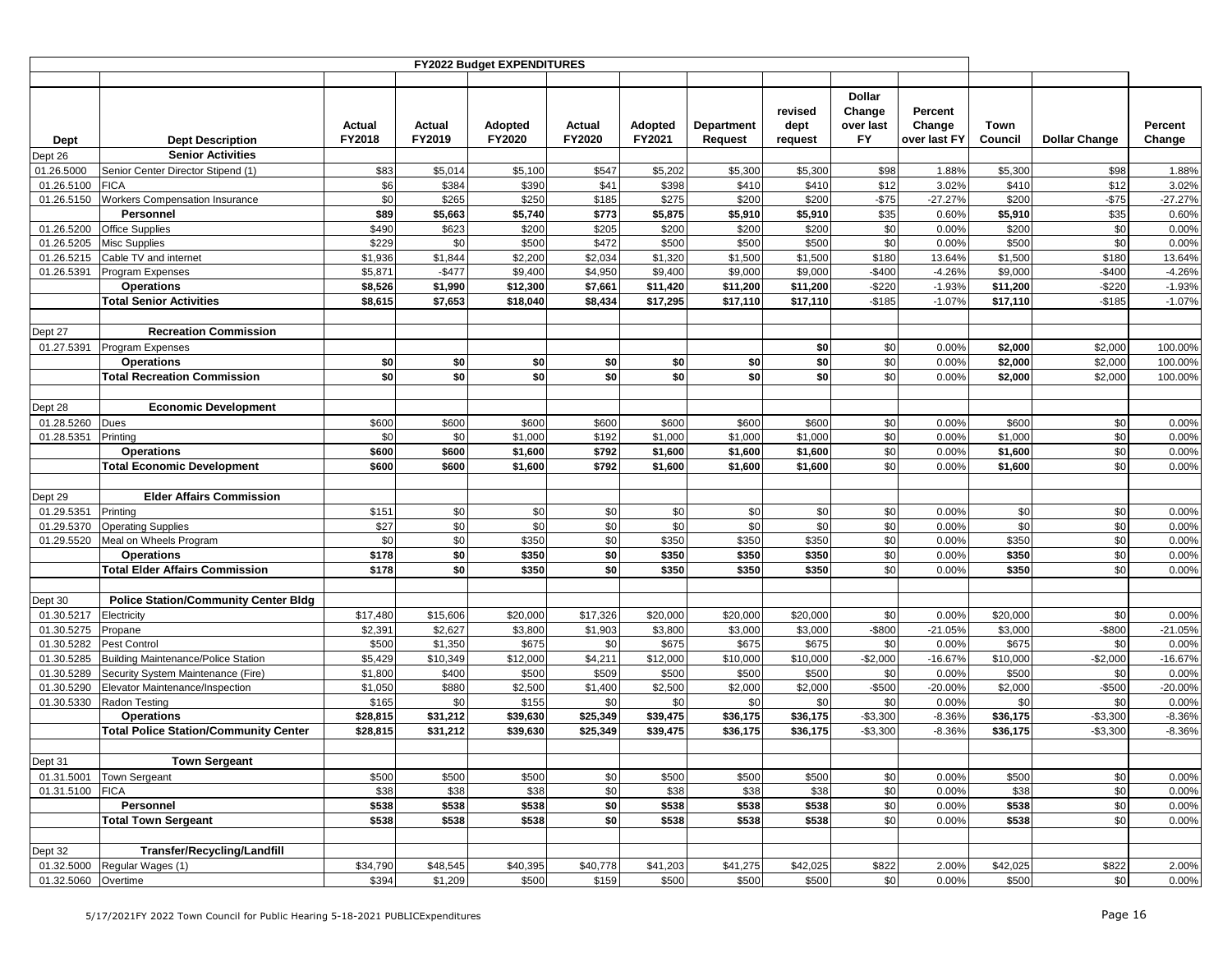|            |                                          |                  |                  | FY2022 Budget EXPENDITURES |                  |                   |                       |                            |                                                   |                                   |                 |                      |                   |
|------------|------------------------------------------|------------------|------------------|----------------------------|------------------|-------------------|-----------------------|----------------------------|---------------------------------------------------|-----------------------------------|-----------------|----------------------|-------------------|
|            |                                          |                  |                  |                            |                  |                   |                       |                            |                                                   |                                   |                 |                      |                   |
| Dept       | <b>Dept Description</b>                  | Actual<br>FY2018 | Actual<br>FY2019 | <b>Adopted</b><br>FY2020   | Actual<br>FY2020 | Adopted<br>FY2021 | Department<br>Request | revised<br>dept<br>request | <b>Dollar</b><br>Change<br>over last<br><b>FY</b> | Percent<br>Change<br>over last FY | Town<br>Council | <b>Dollar Change</b> | Percent<br>Change |
| 01.32.5100 | <b>FICA</b>                              | \$2,498          | \$3,609          | \$3,090                    | \$2,940          | \$3,190           | \$3,195               | \$3,260                    | \$70                                              | 2.19%                             | \$3,260         | \$70                 | 2.19%             |
| 01.32.5102 | Health Insurance                         | \$13,716         | \$13,826         | \$13,585                   | \$13,468         | \$14,176          | \$14,885              | \$14,885                   | \$709                                             | 5.00%                             | \$14,435        | \$259                | 1.83%             |
| 01.32.5103 | Dental Insurance                         | \$731            | \$627            | \$530                      | \$623            | \$499             | \$525                 | \$525                      | \$26                                              | 5.21%                             | \$485           | $-$14$               | $-2.81%$          |
| 01.32.5130 | Municipal Retirement -ER 1452            | \$3,191          | \$3,416          | \$3,983                    | \$4,007          | \$3,227           | \$3,295               | \$3,295                    | \$68                                              | 2.11%                             | \$3,295         | \$68                 | 2.11%             |
| 01.32.5132 | <b>TIAA-cref</b>                         | \$0              | \$0              | \$404                      | \$408            | \$375             | \$385                 | \$385                      | \$10                                              | 2.67%                             | \$385           | \$10                 | 2.67%             |
| 01.32.5150 | <b>Workers Compensation Insurance</b>    | \$787            | \$2,013          | \$1,280                    | \$1,470          | \$2,000           | \$2,000               | \$2,000                    | \$0                                               | 0.00%                             | \$2,000         | \$0                  | 0.00%             |
|            | Personnel                                | \$56,107         | \$73,245         | \$63,767                   | \$63,853         | \$65,170          | \$66,060              | \$66,875                   | \$1,705                                           | 2.62%                             | \$66,385        | \$1,215              | 1.86%             |
| 01.32.5215 | Telephone                                | \$375            | \$365            | \$460                      | \$381            | \$460             | \$400                 | \$400                      | -\$60                                             | $-13.04%$                         | \$400           | $-$ \$60             | $-13.04%$         |
| 01.32.5319 | <b>Central Landfill Tipping Fees</b>     | \$48,456         | \$56,689         | \$54,000                   | \$62,556         | \$55,000          | \$63,000              | \$63,000                   | \$8,000                                           | 14.55%                            | \$63,000        | \$8,000              | 14.55%            |
| 01.32.5331 | <b>Well Water Testing</b>                | \$15,225         | \$5,150          | \$15,000                   | \$15,527         | \$15,000          | \$16,000              | \$16,000                   | \$1,000                                           | 6.67%                             | \$16,000        | \$1,000              | 6.67%             |
| 01.32.5371 | Fee for Hauling Refuse                   | \$55,773         | \$58,203         | \$60,000                   | \$60,517         | \$60,000          | \$61,000              | \$61,000                   | \$1,000                                           | 1.67%                             | \$61,000        | \$1,000              | 1.67%             |
| 01.32.5376 | License Fee to RI                        | \$0              | \$3,000          | \$0                        | \$5,716          | \$3,000           | \$3,000               | \$3,000                    | \$0                                               | 0.00%                             | \$3,000         | \$0                  | 0.00%             |
| 01.32.5378 | <b>Equipment Maintenance</b>             | \$2,521          | \$895            | \$2,000                    | \$3,253          | \$2,000           | \$3,000               | \$3,000                    | \$1,000                                           | 50.00%                            | \$3,000         | \$1,000              | 50.00%            |
|            | <b>Operations</b>                        | \$122,350        | \$124,302        | \$131,460                  | \$147,950        | \$135,460         | \$146,400             | \$146,400                  | \$10,940                                          | 8.08%                             | \$146,400       | \$10,940             | 8.08%             |
|            | <b>Total Transfer/Recycling/Landfill</b> | \$178,457        | \$197,547        | \$195,227                  | \$211,803        | \$200,630         | \$212,460             | \$213,275                  | \$12,645                                          | 6.30%                             | \$212,785       | \$12,155             | 6.06%             |
|            |                                          |                  |                  |                            |                  |                   |                       |                            |                                                   |                                   |                 |                      |                   |
| Dept 33    | <b>Canvassing Authority</b>              |                  |                  |                            |                  |                   |                       |                            |                                                   |                                   |                 |                      |                   |
| 01.33.5001 | Board Members/Commission/                | \$1,574          | \$500            | \$2,000                    | \$1,500          | \$2,000           | \$2,000               | \$2,000                    | \$0                                               | 0.00%                             | \$2,000         | \$0                  | 0.00%             |
| 01.33.5003 | <b>Election Officials</b>                | \$800            | \$6,000          | \$2,200                    | \$1,851          | \$6,600           | \$2,000               | \$2,000                    | $-$4,600$                                         | $-69.70%$                         | \$2,000         | $-$4,600$            | -69.70%           |
| 01.33.5060 | DPW personnel OT                         | \$0              | \$0              | \$300                      | \$0              | \$300             | \$300                 | \$300                      | \$0                                               | 0.00%                             | \$300           | \$0                  | 0.00%             |
| 01.33.5100 | <b>FICA</b>                              | \$38             | \$0              | \$0                        | \$0              | \$0               | \$0                   | \$0                        | \$0                                               | 0.00%                             | \$0             | \$0                  | 0.00%             |
|            | Personnel                                | \$2,412          | \$6,500          | \$4,500                    | \$3,351          | \$8,900           | \$4,300               | \$4,300                    | $-$4,600$                                         | $-51.69%$                         | \$4,300         | $-$4,600$            | -51.69%           |
| 01.33.5200 | <b>Office Supplies</b>                   | \$340            | \$580            | \$800                      | \$0              | \$800             | \$800                 | \$800                      | \$0                                               | 0.00%                             | \$800           | \$0                  | 0.00%             |
| 01.33.5202 | <b>Misc Supplies</b>                     |                  |                  |                            |                  |                   |                       | \$17,000                   |                                                   |                                   | \$17,000        | \$17,000             | 100.00%           |
| 01.33.5264 | Travel                                   | \$97             | \$0              | \$250                      | \$246            | \$300             | \$300                 | \$300                      | \$0                                               | 0.00%                             | \$300           | \$0                  | 0.00%             |
| 01.33.5399 | Miscellaneous                            | \$167            | \$686            | \$250                      | \$309            | \$700             | \$400                 | \$400                      | $-$300$                                           | $-42.86%$                         | \$400           | $-$300$              | -42.86%           |
|            | Operations                               | \$604            | \$1,266          | \$1,300                    | \$555            | \$1,800           | \$1,500               | \$18,500                   | \$16,700                                          | 927.78%                           | \$18,500        | \$16,700             | 927.78%           |
|            | <b>Total Canvassing Authority</b>        | \$3,016          | \$7,766          | \$5,800                    | \$3,906          | \$10,700          | \$5,800               | \$22,800                   | \$12,100                                          | 113.08%                           | \$22,800        | \$12,100             | 113.08%           |
|            |                                          |                  |                  |                            |                  |                   |                       |                            |                                                   |                                   |                 |                      |                   |
| Dept 35    | <b>Emergency Management</b>              |                  |                  |                            |                  |                   |                       |                            |                                                   |                                   |                 |                      |                   |
| 01.35.5001 | Director Stipend (1)                     | \$7,998          | \$8,021          | \$8,160                    | \$8,061          | \$8,160           | \$8,325               | \$8,325                    | \$165                                             | 2.02%                             | \$8,325         | \$165                | 2.02%             |
| 01.35.5002 | Deputy Stipends (2)                      | \$2,000          | \$2,000          | \$2,000                    | \$2,000          | \$2,000           | \$2,000               | \$2,000                    | \$0                                               | 0.00%                             | \$2,000         | \$0                  | 0.00%             |
| 01.35.5100 | <b>FICA</b>                              | \$765            | \$767            | \$777                      | \$770            | \$777             | \$790                 | \$790                      | \$13                                              | 1.66%                             | \$790           | \$13                 | 1.66%             |
| 01.35.5150 | <b>Workers Compensation Insurance</b>    | \$299            | \$322            | \$340                      | \$369            | \$340             | \$400                 | \$400                      | \$60                                              | 17.65%                            | \$400           | \$60                 | 17.65%            |
|            | Personnel                                | \$11,062         | \$11,110         | \$11,277                   | \$11,200         | \$11,277          | \$11,515              | \$11,515                   | \$238                                             | 2.11%                             | \$11,515        | \$238                | 2.11%             |
| 01.35.5200 | <b>Office Supplies</b>                   | \$0              | \$0              | \$0                        | \$11             | \$0               | \$0                   | \$0                        | \$0                                               | 0.00%                             | \$0             | \$0                  | 0.00%             |
| 01.35.5202 | <b>Misc Supplies</b>                     | \$30             | \$0              | \$300                      | \$903            | \$300             | \$300                 | \$300                      | \$0                                               | 0.00%                             | \$300           | \$0                  | 0.00%             |
| 01.35.5215 | Phone/Internet EOC                       | \$3,168          | \$3,061          | \$3,800                    | \$3,024          | \$3,800           | \$3,200               | \$3,200                    | $-$ \$600                                         | $-15.79%$                         | \$3,200         | -\$600               | -15.79%           |
| 01.35.5250 | Education / Traing / Seminars            | \$30             | \$0              | \$400                      | \$0              | \$400             | \$400                 | \$400                      | \$0                                               | 0.00%                             | \$400           | \$0                  | 0.00%             |
| 01 35 5310 | Emergency purchases and supplie FEMA     | \$0              | \$0              | \$0                        | \$15,561         | \$0               | \$0                   | \$0                        | \$0                                               | 0.00%                             | \$0             | \$0                  | 0.00%             |
| 01.35.5369 | <b>Communication Equipment</b>           | \$0              | \$3,625          | \$2,000                    | \$3,960          | \$2,000           | \$2,000               | \$2,000                    | \$0                                               | 0.00%                             | \$2,000         | \$0                  | 0.00%             |
|            | 01.35.5378 Equip Repairs / Maint & Parts | \$0              | \$5,707          | \$0                        | \$0              | \$0               | \$300                 | \$300                      | \$300                                             | 100.00%                           | \$300           | \$300                | 100.00%           |
|            | <b>Operations</b>                        | \$3,228          | \$12,393         | \$6,500                    | \$23,459         | \$6,500           | \$6,200               | \$6,200                    | $-$300$                                           | $-4.62%$                          | \$6,200         | $-$300$              | $-4.62%$          |
|            | <b>Total Emergency Management</b>        | \$14,290         | \$23,503         | \$17,777                   | \$34,659         | \$17,777          | \$17,715              | \$17,715                   | $-$ \$62                                          | $-0.35%$                          | \$17,715        | $-$ \$62             | $-0.35%$          |
|            |                                          |                  |                  |                            |                  |                   |                       |                            |                                                   |                                   |                 |                      |                   |
| Dept 36    | Contingency                              |                  |                  |                            |                  |                   |                       |                            |                                                   |                                   |                 |                      |                   |
|            | 01.36.5750 Contingency                   | \$9,610          | \$0              | \$20,000                   | \$0              | \$25,000          | \$25,000              | \$25,000                   | \$0                                               | 0.00%                             | \$25,000        | \$0                  | 0.00%             |
|            | 01.36.5752 Contingency Wages             | \$0              | \$0              | \$35,000                   | \$0              | \$10,000          | \$10,000              | \$10,000                   | \$0                                               | 0.00%                             | \$30,000        | \$20,000             | 200.00%           |
|            | 01.36.5755 Healthcare Contingency        | \$0              | \$0              | \$18,000                   | \$0              | \$18,000          | \$18,000              | \$18,000                   | \$0                                               | 0.00%                             | \$18,000        | \$0                  | 0.00%             |
|            | Operations                               | \$9,610          | \$0              | \$73,000                   | \$0              | \$53,000          | \$53,000              | \$53,000                   | \$0                                               | 0.00%                             | \$73,000        | \$20,000             | 37.74%            |
|            | <b>Total Contingency</b>                 | \$9,610          | \$0              | \$73,000                   | \$0              | \$53,000          | \$53,000              | \$53,000                   | \$0                                               | 0.00%                             | \$73,000        | \$20,000             | 37.74%            |
|            |                                          |                  |                  |                            |                  |                   |                       |                            |                                                   |                                   |                 |                      |                   |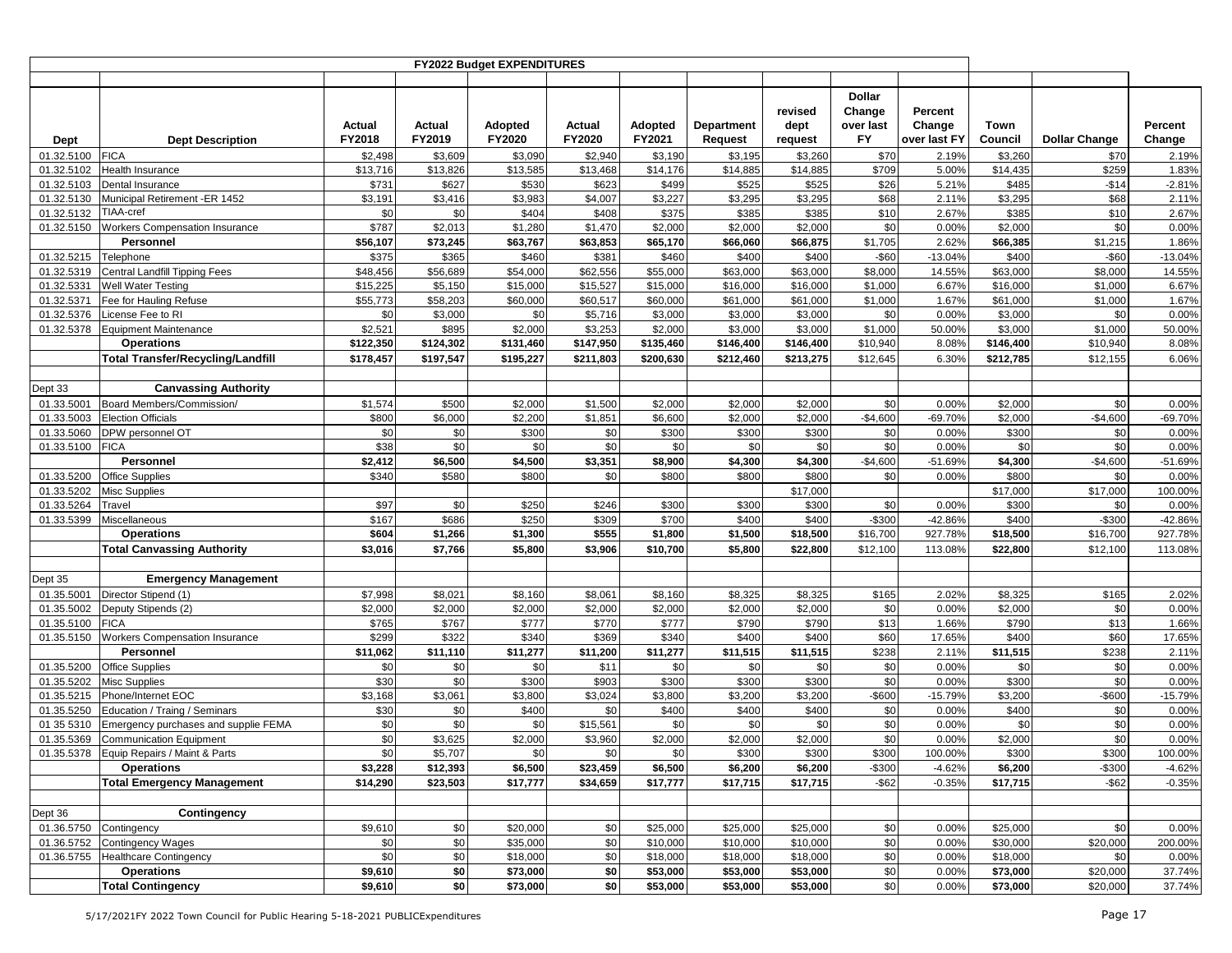|                          |                                                                                                      |                      |                  | FY2022 Budget EXPENDITURES |                  |                          |                                     |                            |                                                   |                                   |                 |                      |                   |
|--------------------------|------------------------------------------------------------------------------------------------------|----------------------|------------------|----------------------------|------------------|--------------------------|-------------------------------------|----------------------------|---------------------------------------------------|-----------------------------------|-----------------|----------------------|-------------------|
|                          |                                                                                                      |                      |                  |                            |                  |                          |                                     |                            |                                                   |                                   |                 |                      |                   |
| <b>Dept</b>              | <b>Dept Description</b>                                                                              | Actual<br>FY2018     | Actual<br>FY2019 | Adopted<br>FY2020          | Actual<br>FY2020 | <b>Adopted</b><br>FY2021 | <b>Department</b><br><b>Request</b> | revised<br>dept<br>request | <b>Dollar</b><br>Change<br>over last<br><b>FY</b> | Percent<br>Change<br>over last FY | Town<br>Council | <b>Dollar Change</b> | Percent<br>Change |
| Dept 38                  | <b>Probate Court</b>                                                                                 |                      |                  |                            |                  |                          |                                     |                            |                                                   |                                   |                 |                      |                   |
| 01.38.5001               | Probate Clerk                                                                                        | \$3,600              | \$0              | \$0                        | \$0              | \$0                      | \$0                                 | \$0                        | \$0                                               | 0.00%                             | \$0             | \$0                  | 0.00%             |
| 01.38.5100               | <b>FICA</b>                                                                                          | \$0                  | \$0              | \$0                        | \$0              | \$0                      | \$0                                 | \$0                        | \$0                                               | 0.00%                             | \$0             | \$0                  | 0.00%             |
| 01.38.5229               | Probate Judge                                                                                        | \$0                  | \$3,600          | \$3,600                    | \$3,600          | \$3,600                  | \$3,600                             | \$3,600                    | \$0                                               | 0.00%                             | \$3,600         | \$0                  | 0.00%             |
|                          | Personnel                                                                                            | \$3,600              | \$3,600          | \$3,600                    | \$3,600          | \$3,600                  | \$3,600                             | \$3,600                    | \$0                                               | 0.00%                             | \$3,600         | \$0                  | 0.00%             |
|                          | <b>Total Probate Court</b>                                                                           | \$3,600              | \$3,600          | \$3,600                    | \$3,600          | \$3,600                  | \$3,600                             | \$3,600                    | \$0                                               | 0.00%                             | \$3,600         | \$0                  | 0.00%             |
|                          |                                                                                                      |                      |                  |                            |                  |                          |                                     |                            |                                                   |                                   |                 |                      |                   |
| Dept 39                  | <b>Debt Service</b>                                                                                  |                      |                  |                            |                  |                          |                                     |                            |                                                   |                                   |                 |                      |                   |
| 01.39.5773               | Principal Pmt matures - 2052 (USDA Water Mai                                                         | \$11,276             | \$13,072         | \$13,465                   | \$13,465         | \$13,869                 | \$14,285                            | \$14,285                   | \$416                                             | 3.00%                             | \$14,285        | \$416                | 3.00%             |
| 01.39.5774               | Interest Pmt matures - 2052 (USDA Water Main                                                         | \$24,422             | \$22,626         | \$22,233                   | \$22,233         | \$21,830                 | \$21,413                            | \$21,413                   | $-$417$                                           | $-1.91%$                          | \$21,413        | $-$417$              | $-1.91%$          |
| 01.39.5775               | Principal Pmt matures - 2055 (USDA Water Tan                                                         | \$17,451             | \$19,038         | \$19,599                   | \$19,038         | \$20,176                 | \$22,080                            | $\overline{$}22,080$       | \$1,904                                           | 9.44%                             | \$22,080        | \$1,904              | 9.44%             |
| 01.39.5776               | Interest Pmt matures - 2055 (USDA Water Tank                                                         | \$38,283             | \$36,695         | \$36,134                   | \$36,695         | \$35,557                 | \$34,963                            | \$34,963                   | $-$594$                                           | $-1.67%$                          | \$34,963        | $-$594$              | $-1.67%$          |
| 01.39.5782               | Paying Agent Fee                                                                                     | \$1,750              | \$750            | \$0                        | \$1,750          | \$750                    | \$1,750                             | \$1,750                    | \$1,000                                           | 133.33%                           | \$1,750         | \$1,000              | 133.33%           |
| 01.39.5783               | Principal Pmt Matures 2028 (Capital \$2,501,000                                                      | \$0                  | \$251,000        | \$250,000                  | \$250,000        | \$250,000                | \$250,000                           | \$250,000                  | \$0                                               | 0.00%                             | \$250,000       | \$0                  | 0.00%             |
| 01.39.5784               | Interest Pmt Matures 2028 (Capital \$2,501,000                                                       | \$26,043             | \$50,028         | \$44,753                   | \$44,753         | \$39,488                 | \$37,223                            | \$34,223                   | $-$5,265$                                         | $-13.33%$                         | \$34,223        | $-$5,265$            | $-13.33%$         |
| 01.39.5785               | Principal Pmt matures - 2018 (Capital \$1,400,00<br>Interest Pmt matures - 2018 (Capital \$1,400,000 | \$145,000<br>\$2,991 | \$0<br>\$0       | \$0<br>\$0                 | \$0<br>\$0       | \$0<br>\$0               | \$0                                 | \$0<br>\$0                 | \$0<br>\$0                                        | 0.00%                             | \$0<br>\$0      | \$0<br>\$0           | 0.00%             |
| 01.39.5786<br>01.39.5787 | Principal Pmt matures - 2021 (Capital \$1,150,00                                                     | \$100,000            | \$250,000        | \$260,000                  | \$260,000        | \$265,000                | \$0<br>\$0                          | \$0                        | $-$265,000$                                       | 0.00%<br>$-100.00%$               | \$0             | $-$265,000$          | 0.00%<br>-100.00% |
| 01.39.5788               | Interest Pmt matures - 2021 (Capital \$1,150,000                                                     | \$22,538             | \$18,225         | \$14,525                   | \$11,525         | \$3,975                  | \$0                                 | \$0                        | $-$3,975$                                         | $-100.00%$                        | \$0             | $-$3,975$            | -100.00%          |
| 01.39.5789               | Principal Pmt matures - 2025 (Capital \$2,410,00                                                     | \$230,000            | \$235,000        | \$235,000                  | \$235,000        | \$240,000                | \$245,000                           | \$245,000                  | \$5,000                                           | 2.08%                             | \$245,000       | \$5,000              | 2.08%             |
| 01.39.5790               | Interest Pmt matures - 2025 (Capital \$2,410,000                                                     | \$47,100             | \$42,450         | \$37,750                   | \$37,750         | \$33,000                 | \$26,925                            | \$26,925                   | $-$6,075$                                         | $-18.41%$                         | \$26,925        | $-$6,075$            | $-18.41%$         |
|                          | <b>Debt Service</b>                                                                                  | \$666,854            | \$938,884        | \$933,459                  | \$932,209        | \$923,645                | \$653,639                           | \$650,639                  | $-$273,006$                                       | -29.56%                           | \$650,639       | $-$273,006$          | $-29.56%$         |
|                          | <b>Total Debt Service</b>                                                                            | \$666,854            | \$938,884        | \$933,459                  | \$932,209        | \$923,645                | \$653,639                           | \$650,639                  | $-$273,006$                                       | $-29.56%$                         | \$650,639       | $-$273,006$          | -29.56%           |
|                          |                                                                                                      |                      |                  |                            |                  |                          |                                     |                            |                                                   |                                   |                 |                      |                   |
| Dept 41                  | <b>Restricted Account</b>                                                                            |                      |                  |                            |                  |                          |                                     |                            |                                                   |                                   |                 |                      |                   |
| 01.41.5775               | Restricted Revaluation A/C                                                                           | \$29,000             | \$29,000         | \$29,000                   | \$29,000         | \$20,000                 | \$20,000                            | \$20,000                   | \$0                                               | 0.00%                             | \$20,000        | \$0                  | 0.00%             |
|                          | <b>Operations</b>                                                                                    | \$29,000             | \$29,000         | \$29,000                   | \$29,000         | \$20,000                 | \$20,000                            | \$20,000                   | \$0                                               | 0.00%                             | \$20,000        | \$0                  | 0.00%             |
|                          | <b>Total Restricted Account</b>                                                                      | \$29,000             | \$29,000         | \$29,000                   | \$29,000         | \$20,000                 | \$20,000                            | \$20,000                   | \$0                                               | 0.00%                             | \$20,000        | \$0                  | 0.00%             |
|                          |                                                                                                      |                      |                  |                            |                  |                          |                                     |                            |                                                   |                                   |                 |                      |                   |
| Dept 44                  | <b>Town Administrator</b>                                                                            |                      |                  |                            |                  |                          |                                     |                            |                                                   |                                   |                 |                      |                   |
| 01.44.5000               | Regular Wages (1)                                                                                    | \$77,992             | \$81,211         | \$83,500                   | \$84,139         | \$86,000                 | \$88,580                            | \$88,580                   | \$2,580                                           | 3.00%                             | \$88,580        | \$2,580              | 3.00%             |
| 01.44.5100               | <b>FICA</b>                                                                                          | \$6,420              | \$6,692          | \$6,388                    | \$6,971          | \$7,197                  | \$7,430                             | \$7,430                    | \$233                                             | 3.24%                             | \$7,430         | \$233                | 3.24%             |
| 01.44.5102               | <b>Health Insurance</b>                                                                              | \$3,101              | \$3,148          | \$3,054                    | \$3,053          | \$3,178                  | \$3,340                             | \$3,340                    | \$162                                             | 5.10%                             | \$3,240         | \$62                 | 1.95%             |
| 01.44.5130               | <b>Municipal Retirement</b>                                                                          | \$7,300              | \$7,163          | \$8,233                    | \$8,271          | \$7,396                  | \$8,060                             | \$8,060                    | \$664                                             | 8.98%                             | \$8,060         | \$664                | 8.98%             |
| 01.44.5132               | <b>TIAA-cref</b>                                                                                     | \$0                  | \$0              | \$835                      | \$838            | \$860                    | \$940                               | \$940                      | \$80                                              | 9.30%                             | \$940           | \$80                 | 9.30%             |
| 01.44.5140               | Vehicle and Phone Allowance                                                                          | \$3,314              | \$3,115          | \$3,500                    | \$3,938          | \$4,900                  | \$5,150                             | \$5,150                    | \$250                                             | 5.10%                             | \$5,150         | \$250                | 5.10%             |
| 01.44.5150               | Workers Compensation Insurance                                                                       | \$105                | \$165            | \$200                      | \$139            | \$200                    | \$200                               | \$200                      | \$0                                               | 0.00%                             | \$200           | \$0                  | 0.00%             |
|                          | Personnel                                                                                            | \$98,232             | \$101,494        | \$105,710                  | \$107,349        | \$109,731                | \$113,700                           | \$113,700                  | \$3,969                                           | 3.62%                             | \$113,600       | \$3,869              | 3.53%             |
| 01.44.5250               | <b>Educational Training / Certifications</b>                                                         | \$15                 | \$264            | \$400                      | \$44             | \$400                    | \$400                               | \$400                      | \$0                                               | 0.00%                             | \$400           | \$0                  | 0.00%             |
| 01.44.5260               | Dues                                                                                                 | \$100                | \$100            | \$145                      | \$170            | \$145                    | \$175                               | \$175                      | \$30                                              | 20.69%                            | \$175           | \$30                 | 20.69%            |
|                          | <b>Operations</b><br><b>Total Town Administrator</b>                                                 | \$115                | \$364            | \$545                      | \$214            | \$545                    | \$575                               | \$575                      | \$30                                              | 5.50%                             | \$575           | \$30                 | 5.50%             |
|                          |                                                                                                      | \$98,347             | \$101,858        | \$106,255                  | \$107,563        | \$110,276                | \$114,275                           | \$114,275                  | \$3,999                                           | 3.63%                             | \$114,175       | \$3,899              | 3.54%             |
|                          | <b>Land Trust</b>                                                                                    |                      |                  |                            |                  |                          |                                     |                            |                                                   |                                   |                 |                      |                   |
| Dept 46                  | 01.46.5250 Education/Training/Seminars                                                               | \$0                  | \$0              | \$0                        | \$0              | \$0                      | \$0                                 | \$0                        | \$0                                               | 0.00%                             | \$0             | \$0                  | 0.00%             |
| 01.46.5264 Travel        |                                                                                                      | \$0                  | \$220            | \$250                      | \$220            | \$250                    | \$250                               | \$0                        | $-$250$                                           | $-100.00\%$                       | \$0             | $-$250$              | $-100.00\%$       |
|                          | 01.46.5336 Contract Services                                                                         | \$1,337              | \$4,317          | \$6,000                    | \$2,460          | \$0                      | \$0                                 | \$0                        | \$0                                               | 0.00%                             | \$0             | \$0                  | 0.00%             |
|                          | 01.46.5337 Stewardship                                                                               | \$1,150              | \$1,000          | \$5,000                    | \$936            | \$2,500                  | \$2,500                             | \$3,000                    | \$500                                             | 20.00%                            | \$3,000         | \$500                | 20.00%            |
|                          | 01.46.5370 Operating Supplies                                                                        | \$476                | \$600            | \$1,000                    | \$930            | \$1,000                  | \$1,000                             | \$750                      | $-$250$                                           | $-25.00%$                         | \$750           | $-$250$              | $-25.00%$         |
|                          |                                                                                                      |                      |                  |                            |                  |                          |                                     |                            |                                                   |                                   |                 |                      |                   |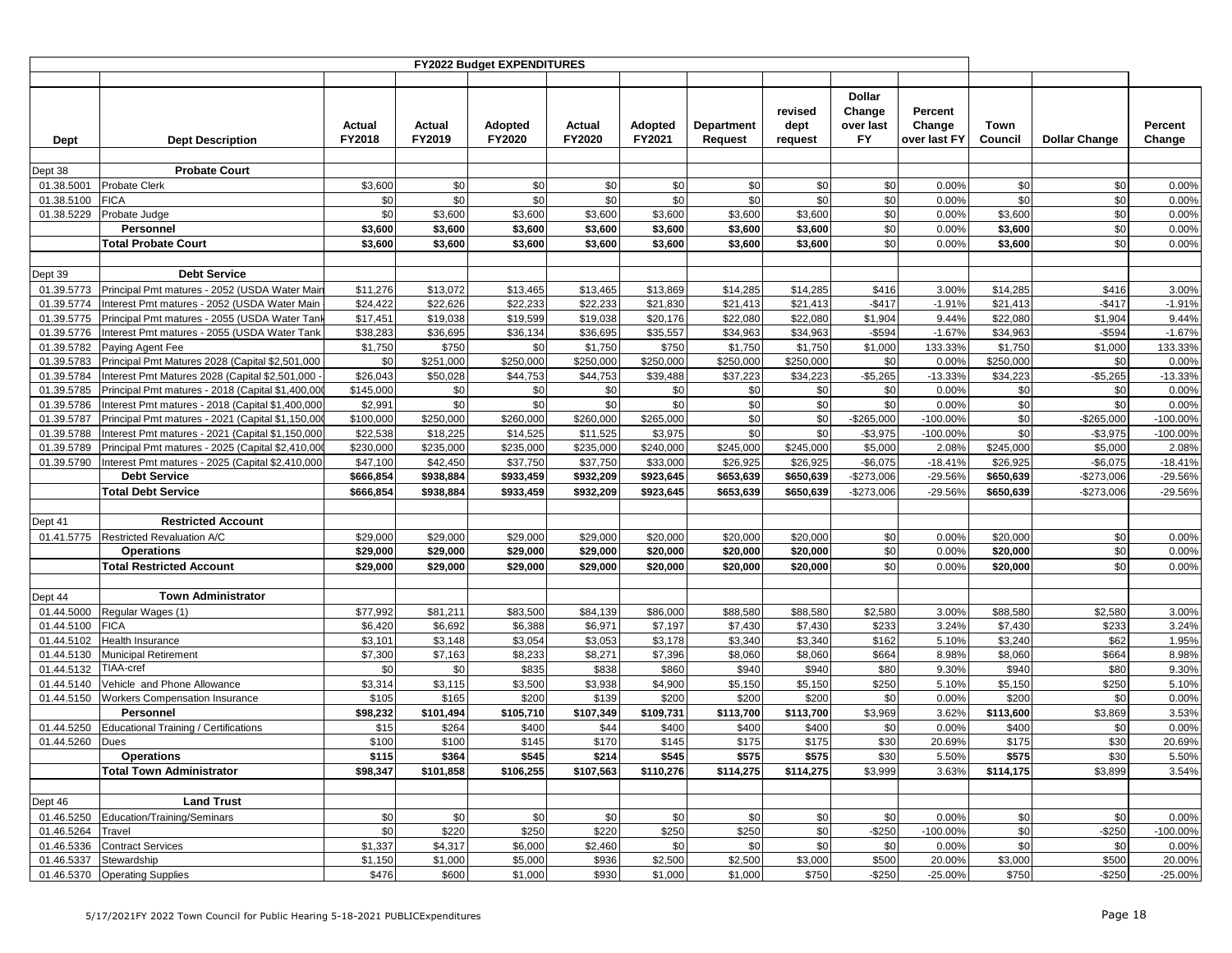|      |                                                                                                                                                                                                                                                                                              |         |         | <b>FY2022 Budget EXPENDITURES</b> |         |         |         |         |  |       |         |                      |                   |
|------|----------------------------------------------------------------------------------------------------------------------------------------------------------------------------------------------------------------------------------------------------------------------------------------------|---------|---------|-----------------------------------|---------|---------|---------|---------|--|-------|---------|----------------------|-------------------|
|      |                                                                                                                                                                                                                                                                                              |         |         |                                   |         |         |         |         |  |       |         |                      |                   |
| Dept | <b>Dollar</b><br>Percent<br>revised<br>Change<br>Change<br>Adopted<br>Actual<br>Actual<br><b>Adopted</b><br>Actual<br>Department<br>dept<br>over last<br><b>FY</b><br>FY2018<br><b>FY2020</b><br>FY2019<br>FY2021<br>FY2020<br>over last FY<br><b>Dept Description</b><br>Reauest<br>request |         |         |                                   |         |         |         |         |  |       |         | <b>Dollar Change</b> | Percent<br>Change |
|      | Operations                                                                                                                                                                                                                                                                                   | \$2,963 | \$6,137 | \$12,250                          | \$4,546 | \$3,750 | \$3,750 | \$3,750 |  | 0.00% | \$3,750 | SO I                 | 0.00%             |
|      | <b>Total Land Trust</b><br>\$3,750<br>\$2,963<br>\$6,137<br>\$12,250<br>\$3,750<br>\$3,750<br>\$4,546<br>0.00%                                                                                                                                                                               |         |         |                                   |         |         |         |         |  |       | \$3,750 |                      | 0.00%             |
|      |                                                                                                                                                                                                                                                                                              |         |         |                                   |         |         |         |         |  |       |         |                      |                   |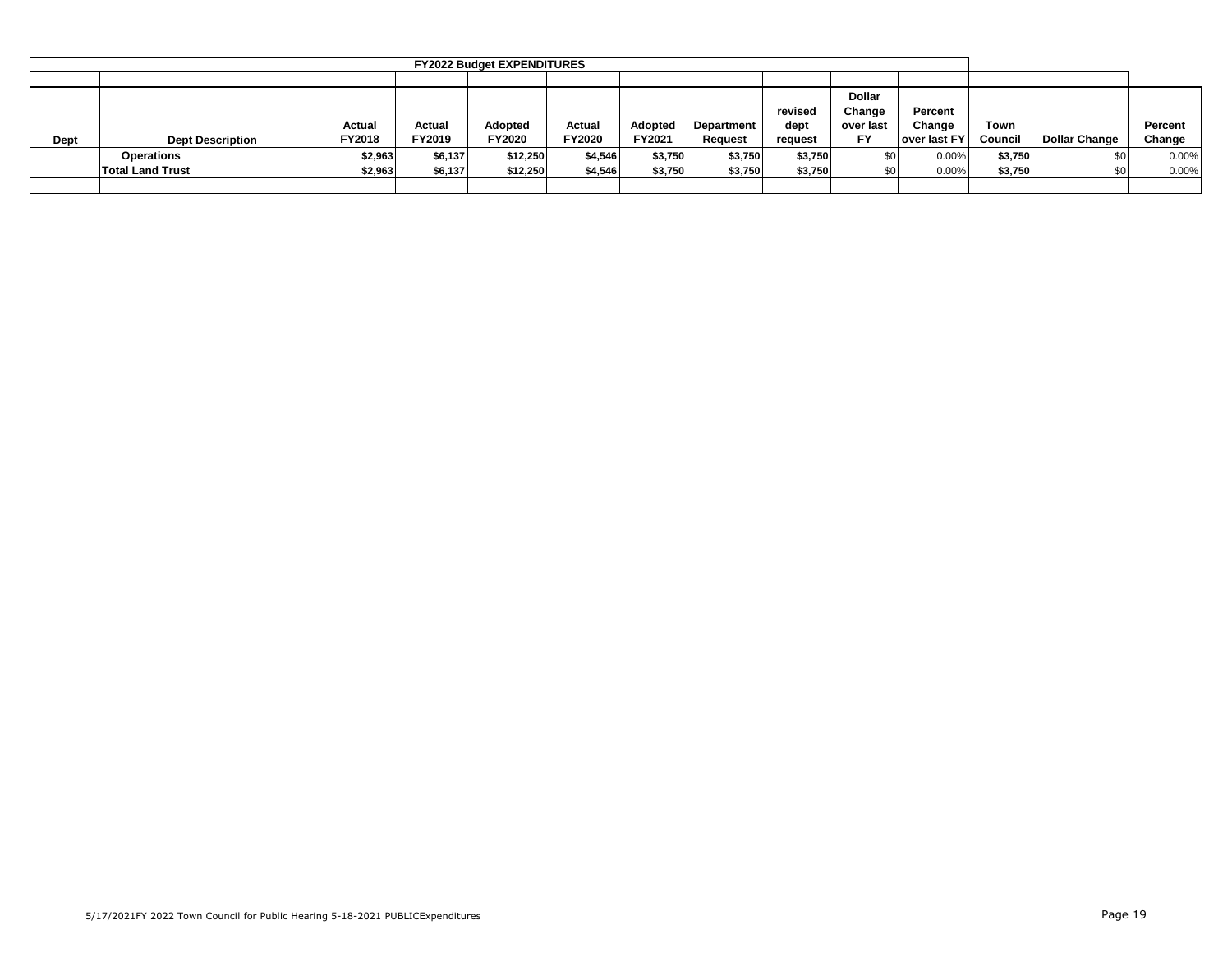|             |                                      |               |         | <b>FY2022 Budget EXPENDITURES</b> |               |         |            |                 |                                      |                   |         |                      |         |
|-------------|--------------------------------------|---------------|---------|-----------------------------------|---------------|---------|------------|-----------------|--------------------------------------|-------------------|---------|----------------------|---------|
|             |                                      |               |         |                                   |               |         |            |                 |                                      |                   |         |                      |         |
|             |                                      | Actual        | Actual  | Adopted                           | Actual        | Adopted | Department | revised<br>dept | <b>Dollar</b><br>Change<br>over last | Percent<br>Change | Town    |                      | Percent |
| <b>Dept</b> | <b>Dept Description</b>              | <b>FY2018</b> | FY2019  | <b>FY2020</b>                     | <b>FY2020</b> | FY2021  | Request    | request         | <b>FY</b>                            | over last FY      | Council | <b>Dollar Change</b> | Change  |
| Dept 47     | <b>Conservation Commission</b>       |               |         |                                   |               |         |            |                 |                                      |                   |         |                      |         |
| 01.47.5205  | <b>Misc Supplies</b>                 | \$149         | \$115   | \$250                             | \$0           | \$250   | \$250      | \$250           | \$0                                  | 0.00%             | \$250   | \$0                  | 0.00%   |
| 01.47.5250  | <b>Training Workshops</b>            | \$215         | \$165   | \$220                             | \$320         | \$220   | \$220      | \$220           | \$0                                  | 0.00%             | \$220   | \$0                  | 0.00%   |
| 01.47.5260  | Dues                                 | \$200         | \$100   | \$180                             |               | \$180   | \$180      | \$180           | \$0                                  | 0.00%             | \$180   | \$0                  | 0.00%   |
| 01.47.5267  | Travel                               | \$0           | \$0     | \$40                              | \$0           | \$40    | \$40       | \$40            | \$0                                  | 0.00%             | \$40    | \$0                  | 0.00%   |
| 01.47.5370  | <b>Operating Expenses</b>            | \$993         | \$3,126 | \$1,200                           | \$1,281       | \$1,200 | \$1,200    | \$1,200         | \$0                                  | 0.00%             | \$1,200 | \$0.                 | 0.00%   |
|             | <b>Operations</b>                    | \$1,557       | \$3,506 | \$1,890                           | \$1,601       | \$1,890 | \$1,890    | \$1,890         | \$0                                  | 0.00%             | \$1,890 | \$0                  | 0.00%   |
|             | <b>Total Conservation Commission</b> | \$1,557       | \$3,506 | \$1,890                           | \$1,601       | \$1,890 | \$1,890    | \$1,890         | \$0                                  | 0.00%             | \$1,890 | \$0                  | 0.00%   |
|             |                                      |               |         |                                   |               |         |            |                 |                                      |                   |         | \$0 <sub>1</sub>     | 0.00%   |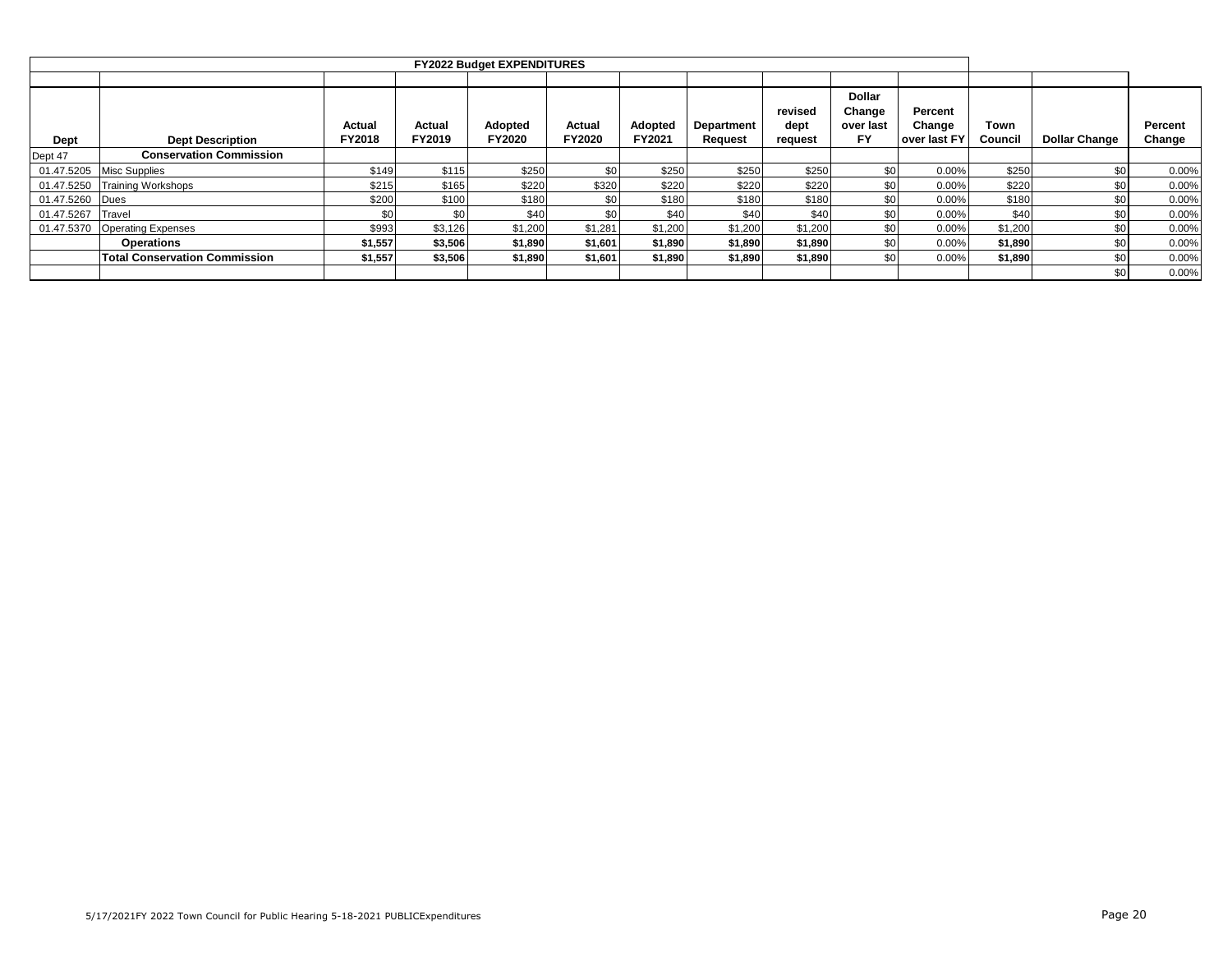|             |                                      |                         |                  | FY2022 Budget EXPENDITURES |                  |                           |                       |                            |                                                   |                                   |                    |                      |                   |
|-------------|--------------------------------------|-------------------------|------------------|----------------------------|------------------|---------------------------|-----------------------|----------------------------|---------------------------------------------------|-----------------------------------|--------------------|----------------------|-------------------|
|             |                                      |                         |                  |                            |                  |                           |                       |                            |                                                   |                                   |                    |                      |                   |
| <b>Dept</b> | <b>Dept Description</b>              | <b>Actual</b><br>FY2018 | Actual<br>FY2019 | Adopted<br>FY2020          | Actual<br>FY2020 | Adopted<br>FY2021         | Department<br>Request | revised<br>dept<br>request | <b>Dollar</b><br>Change<br>over last<br><b>FY</b> | Percent<br>Change<br>over last FY | Town<br>Council    | <b>Dollar Change</b> | Percent<br>Change |
| Dept 49     | Other                                |                         |                  |                            |                  |                           |                       |                            |                                                   |                                   |                    | \$0                  | 0.00%             |
| 01.49.5150  | <b>Workers Compensation</b>          | \$22,254                | $-$2,640$        | \$0                        | \$0              | \$0                       | \$0                   | \$0                        | \$0                                               | 0.00%                             | \$0                | \$0                  | 0.00%             |
|             | Personnel                            | \$22,254                | $-$2,640$        | \$0                        | \$0              | \$0                       | \$0                   | \$0                        | \$0                                               | 0.00%                             | \$O                | \$0                  | 0.00%             |
| 01.49.5219  | <b>Utilities Street Lighting</b>     | \$22,385                | $-$2,493$        | \$8,000                    | \$12,780         | \$8,000                   | \$13,000              | \$13,000                   | \$5,000                                           | 62.50%                            | \$13,000           | \$5,000              | 62.50%            |
| 01.49.5354  | <b>Insurance Coverage</b>            | \$118,714               | \$117,909        | \$123,000                  | \$121,701        | \$123,000                 | \$125,000             | \$125,000                  | \$2,000                                           | 1.63%                             | \$125,000          | \$2,000              | 1.63%             |
| 01.49.5356  | Annual Audit Fee                     | \$24,254                | \$34,657         | \$31,000                   | \$25,777         | \$40,000                  | \$34,000              | \$34,000                   | $-$6,000$                                         | $-15.00%$                         | \$34,000           | $-$6,000$            | $-15.00%$         |
|             | Capital                              |                         |                  |                            |                  |                           |                       |                            |                                                   |                                   |                    |                      |                   |
| 01.49.5358  | <b>Transfer to Capital</b>           | \$108,917               | \$0              | \$298,416                  | \$298,416        | \$277,264                 | \$706,899             | \$706,899                  | \$429,635                                         | 154.96%                           | \$706,899          | \$429,635            | 154.96%           |
| 01.49.5399  | Misc Transfer                        | \$0                     | \$7,628          | \$0                        | \$0              | \$0                       | \$0                   | \$0                        | \$0                                               | 0.00%                             | \$0                | \$0                  | 0.00%             |
|             | Capital                              | \$108,917               | \$7,628          | \$298,416                  | \$298,416        | \$277,264                 | \$706,899             | \$706,899                  | \$429,635                                         | 154.96%                           | \$706,899          | \$429,635            | 154.96%           |
|             | <b>Operations</b>                    | \$165,353               | \$150,073        | \$162,000                  | \$160,258        | \$171,000                 | \$172,000             | \$172,000                  | \$1,000                                           | 0.58%                             | \$172,000          | \$1,000              | 0.58%             |
|             | <b>Total Other</b>                   | \$296.524               | \$155,061        | \$460.416                  | \$458.674        | \$448.264                 | \$878,899             | \$878.899                  | \$430,635                                         | 96.07%                            | \$878.899          | \$430,635            | 96.07%            |
|             |                                      |                         |                  |                            |                  |                           |                       |                            |                                                   |                                   |                    |                      |                   |
|             | <b>Total Personnel</b>               | \$3,461,365             | \$3,712,089      | \$3,709,550                | \$3,966,425      | \$3,867,522               | \$4,018,877           | \$4,043,106                | \$175,584                                         | 4.54%                             | \$4,027,423        | \$159,901            | 4.13%             |
|             | <b>Total Debt Service</b>            | \$666,854               | \$938,884        | \$933,459                  | \$932,209        | \$923,645                 | \$653,639             | \$650,639                  | $-$273,006$                                       | -29.56%                           | \$650,639          | $-$273,006$          | -29.56%           |
|             | <b>Total Capital</b>                 | \$108,917               | \$7,628          | \$298,416                  | \$298,416        | \$277.264                 | \$706,899             | \$706,899                  | \$429,635                                         | 154.96%                           | \$706,899          | \$429.635            | 154.96%           |
|             | <b>Total Operations</b>              | \$1,434,043             | \$1,479,511      | \$1,633,058                | \$1,477,998      | \$1,717,082               | \$1,706,092           | \$1,740,045                | \$22,963                                          | 1.34%                             | \$1,762,045        | \$44,963             | 2.62%             |
|             | <b>Total Municipal Expenditures</b>  | \$5,671,179             | \$6,138,112      | \$6,574,483                | \$6,675,048      | \$6,785,513               | \$7,085,507           | \$7,140,689                | \$355,176                                         | 5.23%                             | \$7,147,006        | \$361,493            | 5.33%             |
|             |                                      |                         |                  |                            |                  |                           |                       |                            |                                                   |                                   |                    |                      |                   |
| Dept 40     | <b>Education Expense</b>             |                         |                  |                            |                  |                           |                       |                            |                                                   |                                   |                    |                      |                   |
| 01.40.5800  | Chariho Regional School Budget       | \$19,154,991            | \$19,193,499     | \$19,539,330               |                  | \$19,539,330 \$19,812,834 | \$19,900,000          | \$20,350,224               | \$537,390                                         |                                   | 2.71% \$20,350,224 | \$537,390            | 2.71%             |
| 01.40.5801  | Chariho Regional School Debt Service | \$197,880               | \$304,067        | \$274,139                  | \$274,139        | \$285,467                 | \$286,000             | \$283,206                  | $-$2,261$                                         | $-0.79%$                          | \$283,206          | $-$2,261$            | $-0.79%$          |
|             |                                      |                         |                  |                            |                  |                           |                       |                            |                                                   |                                   |                    |                      |                   |
|             | <b>Total Education Expense</b>       | \$19,352,871            | \$19,497,566     | \$19,813,469               | \$19,813,469     | \$20,098,301              | \$20,186,000          | \$20,633,430               | \$535,129                                         |                                   | 2.66% \$20,633,430 | \$535,129            | 2.66%             |
|             |                                      |                         |                  |                            |                  |                           |                       |                            |                                                   |                                   |                    |                      |                   |
|             | <b>Total Expenditures</b>            | \$25,024,050            | \$25,635,678     | \$26,387,952               | \$26,488,517     | \$26,883,814              | \$27,271,507          | \$27,774,119               | \$890,305                                         |                                   | 3.31% \$27,780,436 | \$896,622            | 3.34%             |
|             |                                      |                         |                  |                            |                  |                           |                       |                            |                                                   |                                   |                    |                      |                   |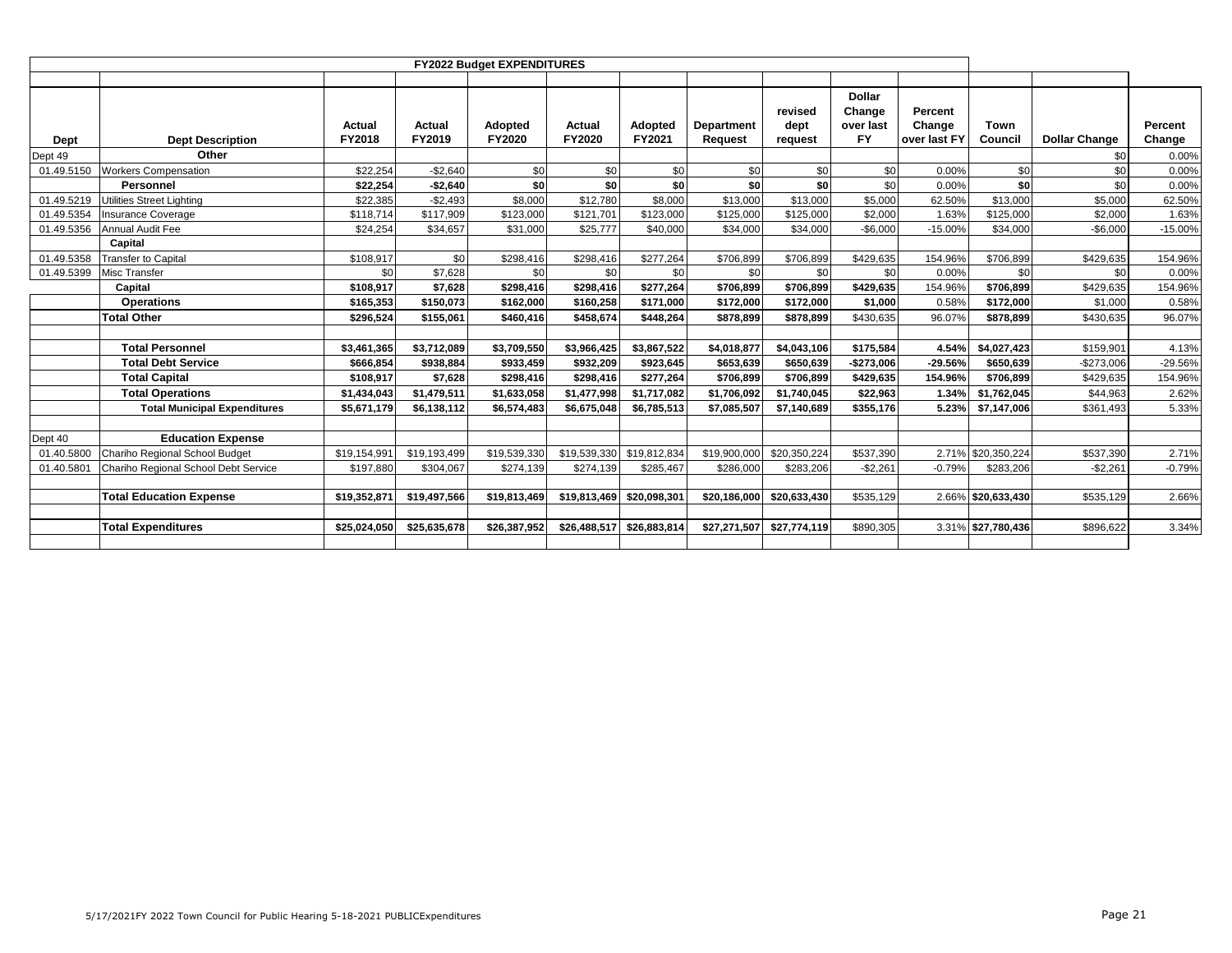|            |                                       |                  |                  | <b>FY2022 Budget REVENUE</b> |                  |                   |                                     |                     |                         |                   |                     |                         |                   |
|------------|---------------------------------------|------------------|------------------|------------------------------|------------------|-------------------|-------------------------------------|---------------------|-------------------------|-------------------|---------------------|-------------------------|-------------------|
|            |                                       |                  |                  |                              | Requested        |                   | Proposed                            |                     |                         |                   |                     |                         |                   |
| Dept       | <b>Dept Description</b>               | Actual<br>FY2018 | Actual<br>FY2019 | Adopted<br><b>FY2020</b>     | Actual<br>FY2020 | Adopted<br>FY2021 | <b>Department</b><br><b>Request</b> | <b>Revised Dept</b> | <b>Dollar</b><br>Change | Percent<br>Change | <b>Town Council</b> | <b>Dollar</b><br>Change | Percent<br>Change |
|            | <b>Taxes</b>                          |                  |                  |                              |                  |                   |                                     |                     |                         |                   |                     |                         |                   |
| 01.00.4000 | Taxes                                 | \$18,168,749     | \$18,791,340     | \$19,185,962                 | \$19,304,048     | \$19,756,417      | \$20,116,270                        | \$20,163,446        | \$407.029               | 2.06%             | \$20,211,976        | \$455,559               | 2.31%             |
| 01.00.4001 | Interest & Penalty                    | \$85,998         | \$88,015         | \$90,000                     | \$83,109         | \$90,000          | \$85,000                            | \$85,000            | $-$5.000$               | $-5.56%$          | \$85,000            | $-$5,000$               | $-5.56%$          |
| 01.00.4002 | Miscellaneous                         | \$18,743         | \$13,072         | \$8,000                      | \$10,361         | \$12,000          | \$10,000                            | \$10,000            | $-$2,000$               | $-16.67%$         | \$10,000            | $-$2,000$               | $-16.67%$         |
| 01.00.4071 | Last Year Tax                         | \$385,851        | \$348,196        | \$500,000                    | \$368,092        | \$350,000         | \$350,000                           | \$350,000           | \$0                     | 0.00%             | \$350,000           | \$0                     | 0.00%             |
| 01.00.4072 | Prior Years Tax                       |                  | \$43,945         |                              | \$29.759         | \$40,000          | \$25,000                            | \$25,000            | $-$15,000$              | $-37.50%$         | \$25,000            | $-$15,000$              | $-37.50%$         |
|            | <b>Total</b>                          | \$18,659,341     | \$19,284,568     | \$19,783,962                 | \$19,795,369     | \$20,248,417      | \$20,586,270                        | \$20,633,446        | \$385.029               | 1.90%             | \$20,681,976        | \$433,559               | 2.14%             |
|            |                                       |                  |                  |                              |                  |                   |                                     |                     |                         |                   |                     |                         |                   |
|            | <b>State Aid</b>                      |                  |                  |                              |                  |                   |                                     |                     |                         |                   |                     |                         |                   |
| 01.00.4006 | Aid to Education                      | \$4.676.150      | \$4,596,330      | \$4,640,585                  | \$4,511,568      | \$4,693,796       | \$4,694,206                         | \$5,149,642         | \$455,846               | 9.71%             | \$5,149,642         | \$455,846               | 9.71%             |
| 01.00.4060 | Education Reimbursement Federal COVID |                  |                  |                              | \$128,969        | \$0               | \$0                                 | \$0                 | \$0                     | 0.00%             | \$0                 | \$0                     | 0.00%             |
| 01.00.4008 | <b>Corporation Tax</b>                | \$96,149         | \$95,892         | \$96,149                     | \$94,980         | \$95,892          | \$94,980                            | \$94,980            | $-$ \$912               | $-0.95%$          | \$94,980            | $-$ \$912               | $-0.95%$          |
| 01.00.4009 | <b>Hotel Tax</b>                      | \$4,989          | \$8,538          | \$6,848                      | \$5,352          | \$6,934           | \$3,100                             | \$3,100             | $-$3,834$               | $-55.29%$         | \$3,100             | $-$3,834$               | $-55.29%$         |
| 01.00.4010 | Meal & Beverage Tax                   | \$143,647        | \$139,226        | \$150,304                    | \$149,209        | \$99,923          | \$127,902                           | \$127,902           | \$27,979                | 28.00%            | \$127,902           | \$27,979                | 28.00%            |
| 01.00.4063 | Motor Vehicle Phase-out               | \$248,574        | \$366,909        | \$471,000                    | \$471,437        | \$532,466         | \$679,468                           | \$679,468           | \$147,002               | 27.61%            | \$632,555           | \$100,089               | 18.80%            |
|            | <b>Total</b>                          | \$5,169,509      | \$5,206,895      | \$5,364,886                  | \$5,361,515      | \$5,429,011       | \$5,599,656                         | \$6,055,092         | \$626,081               | 11.53%            | \$6,008,179         | \$579,168               | 10.67%            |
|            |                                       |                  |                  |                              |                  |                   |                                     |                     |                         |                   |                     |                         |                   |
|            | <b>Federal Aid</b>                    |                  |                  |                              |                  |                   |                                     |                     |                         |                   |                     |                         |                   |
| 01.00.4052 | <b>Emergency Claims</b>               | \$0              | \$0              | \$0                          | \$3,640          | \$0               | \$0                                 | \$0                 | \$0                     | 0.00%             | \$0                 | \$0                     | 0.00%             |
|            | <b>Total</b>                          | \$0              | \$0              | \$0                          | \$3,640          | \$0               | \$0                                 | \$0                 | \$0                     | 0.00%             | \$0                 | \$0                     | 0.00%             |
|            |                                       |                  |                  |                              |                  |                   |                                     |                     |                         |                   |                     |                         |                   |
|            | <b>Permits &amp; Fees</b>             |                  |                  |                              |                  |                   |                                     |                     |                         |                   |                     |                         |                   |
| 01.00.4012 | <b>Building Permits</b>               | \$231,608        | \$238,777        | \$190,000                    | \$209,834        | \$220,000         | \$210,000                           | \$210,000           | $-$10,000$              | $-4.55%$          | \$210,000           | $-$10,000$              | $-4.55%$          |
| 01.00.4013 | <b>Zoning Fees</b>                    | \$3,909          | \$2,358          | \$2,500                      | \$2,604          | \$2,500           | \$2,500                             | \$2,500             | \$0                     | 0.00%             | \$2,500             | \$0                     | 0.00%             |
| 01.00.4014 | <b>Planning Fees</b>                  | \$18,246         | \$16,932         | \$20,000                     | \$7,508          | \$17,000          | \$10,000                            | \$10,000            | $-$7,000$               | $-41.18%$         | \$10,000            | $-$7,000$               | $-41.18%$         |
|            | Total                                 | \$253,763        | \$258,067        | \$212,500                    | \$219,946        | \$239,500         | \$222,500                           | \$222,500           | $-$17,000$              | $-7.10%$          | \$222,500           | $-$17,000$              | $-7.10%$          |
|            |                                       |                  |                  |                              |                  |                   |                                     |                     |                         |                   |                     |                         |                   |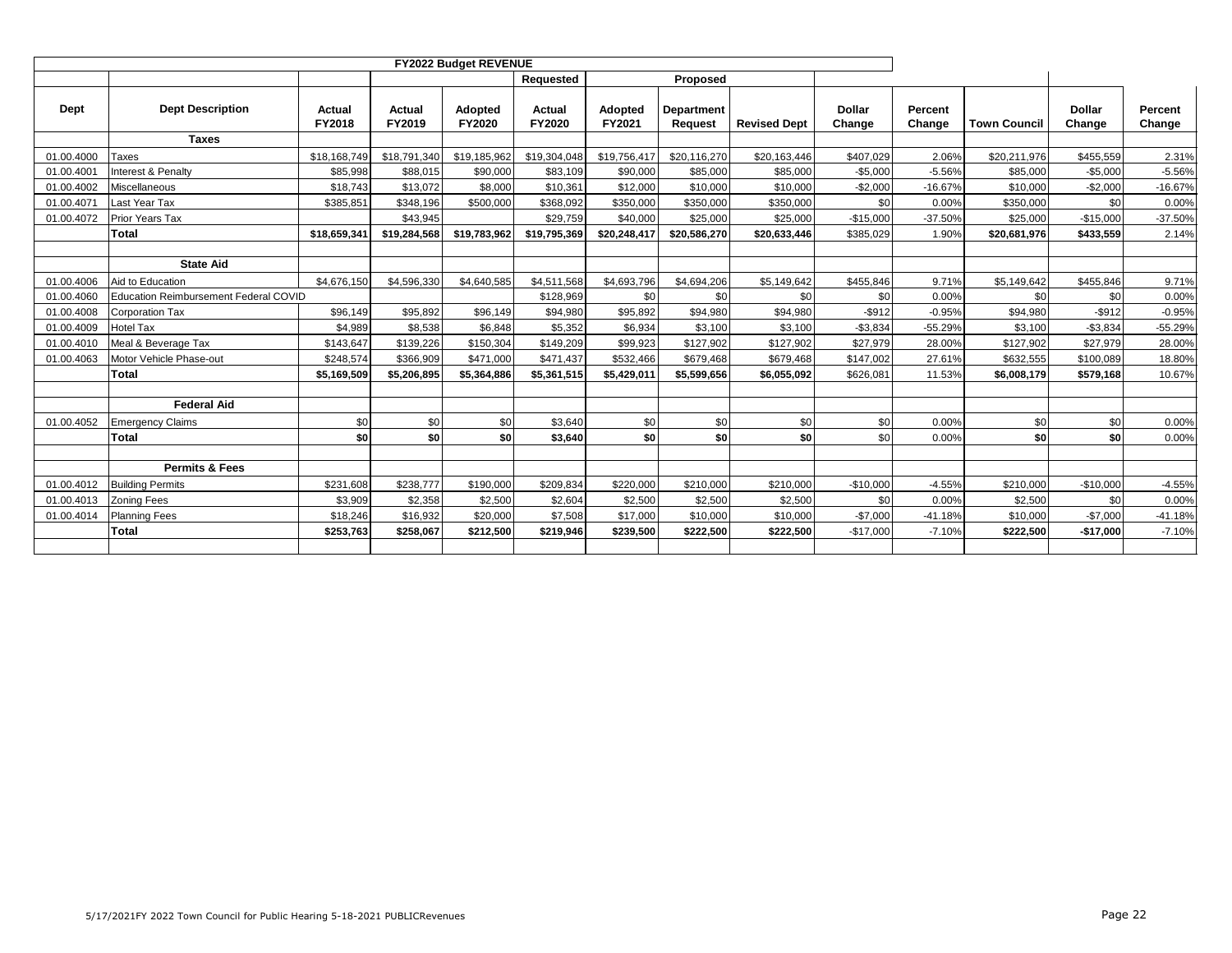|            |                                    |                  |                  | FY2022 Budget REVENUE |                  |                   |                              |                     |                         |                   |                     |                         |                   |
|------------|------------------------------------|------------------|------------------|-----------------------|------------------|-------------------|------------------------------|---------------------|-------------------------|-------------------|---------------------|-------------------------|-------------------|
|            |                                    |                  |                  |                       | Requested        |                   | Proposed                     |                     |                         |                   |                     |                         |                   |
| Dept       | <b>Dept Description</b>            | Actual<br>FY2018 | Actual<br>FY2019 | Adopted<br>FY2020     | Actual<br>FY2020 | Adopted<br>FY2021 | <b>Department</b><br>Request | <b>Revised Dept</b> | <b>Dollar</b><br>Change | Percent<br>Change | <b>Town Council</b> | <b>Dollar</b><br>Change | Percent<br>Change |
|            | <b>License Fees</b>                |                  |                  |                       |                  |                   |                              |                     |                         |                   |                     |                         |                   |
| 01.00.4015 | Misc Business License & Fees       | \$8,804          | \$10,066         | \$9,000               | \$7,080          | \$10,000          | \$8,000                      | \$8,000             | $-$2,000$               | $-20.00%$         | \$8,000             | $-$2,000$               | $-20.00%$         |
| 01.00.4016 | Liquor License                     | \$8,600          | \$8,558          | \$9,000               | \$8,835          | \$9,000           | \$9,000                      | \$9,000             | \$0                     | 0.00%             | \$9,000             | \$0                     | 0.00%             |
| 01.00.4017 | Dog License                        | \$6,080          | \$6,206          | \$6,700               | \$6,618          | \$6,700           | \$6,700                      | \$6,700             | \$0                     | 0.00%             | \$6,700             | \$0                     | 0.00%             |
| 01.00.4018 | Marriage License                   | \$336            | \$288            | \$325                 | \$208            | \$325             | \$250                        | \$250               | $-$75$                  | $-23.08%$         | \$250               | $-$75$                  | $-23.08%$         |
| 01.00.4019 | Misc Non-Business License & Fees   | \$4,735          | \$446            | \$2,000               | \$1,800          | \$500             | \$1,800                      | \$1,800             | \$1,300                 | 260.00%           | \$1,800             | \$1,300                 | 260.00%           |
| 01.00.4020 | <b>Hopkinton Transfer Stickers</b> | \$1,225          | \$4,240          | \$4,500               | \$1,588          | \$4,500           | \$1,500                      | \$1,500             | $-$3,000$               | $-66.67%$         | \$1,500             | $-$3,000$               | $-66.67%$         |
|            | Total                              | \$29,780         | \$29,804         | \$31,525              | \$26,129         | \$31,025          | \$27,250                     | \$27,250            | $-$3,775$               | $-12.17%$         | \$27,250            | $-$3,775$               | $-12.17%$         |
|            | <b>User Fees</b>                   |                  |                  |                       |                  |                   |                              |                     |                         |                   |                     |                         |                   |
| 01.00.4026 | Realty Stamp Commission            | \$53,048         | \$48,896         | \$43,000              | \$50,587         | \$45,000          | \$45,000                     | \$45,000            | \$0                     | 0.00%             | \$45,000            | \$0                     | 0.00%             |
| 01.00.4027 | Copies                             | \$7,380          | \$6,510          | \$9,000               | \$8,490          | \$7,000           | \$7,000                      | \$7,000             | \$0                     | 0.00%             | \$7,000             | \$0                     | 0.00%             |
| 01.00.4028 | <b>Recording Fees</b>              | \$87,839         | \$81,330         | \$90,000              | \$87,766         | \$85,000          | \$85,000                     | \$85,000            | \$0                     | 0.00%             | \$89,700            | \$4,700                 | 5.53%             |
| 01.00.4030 | <b>Probate Fees</b>                | \$6,195          | \$8,894          | \$10,000              | \$6,666          | \$10,000          | \$8,500                      | \$8,500             | $-$1,500$               | $-15.00%$         | \$8,500             | $-$1,500$               | $-15.00%$         |
| 01.00.4042 | <b>Recreation Events</b>           | \$11,265         | \$17,061         | \$12,000              | \$1,970          | \$25,000          | \$25,000                     | \$25,000            | \$0                     | 0.00%             | \$25,000            | \$0                     | 0.00%             |
| 01.00.4043 | <b>Community Center Rental</b>     | \$685            | \$535            | \$1,500               | \$350            | \$1,500           | \$500                        | \$500               | $-$1,000$               | -66.67%           | \$500               | $-$1,000$               | $-66.67%$         |
| 01.00.4065 | <b>Transfer Station Fees</b>       | \$166,534        | \$159,005        | \$170,600             | \$186,968        | \$165,000         | \$165,000                    | \$165,000           | \$0                     | 0.00%             | \$165,000           | \$0                     | 0.00%             |
|            | Total                              | \$332,946        | \$322,231        | \$336,100             | \$342,797        | \$338,500         | \$336,000                    | \$336,000           | $-$2,500$               | $-0.74%$          | \$340,700           | \$2,200                 | 0.65%             |
|            |                                    |                  |                  |                       |                  |                   |                              |                     |                         |                   |                     |                         |                   |
|            | <b>Fines &amp; Forfeitures</b>     |                  |                  |                       |                  |                   |                              |                     |                         |                   |                     |                         |                   |
| 01.00.4021 | Dog Fines                          | \$1,193          | \$1,170          | \$1,700               | \$1,620          | \$1,700           | \$1,700                      | \$1,700             | \$0                     | 0.00%             | \$1,700             | \$0                     | 0.00%             |
| 01.00.4022 | <b>State Traffic Fines</b>         | \$46,077         | \$44,648         | \$46,000              | \$37,056         | \$46,000          | \$41,000                     | \$41,000            | $-$5,000$               | $-10.87%$         | \$41,000            | $-$5,000$               | $-10.87%$         |
|            | Total                              | \$47,270         | \$45,818         | \$47,700              | \$38,676         | \$47,700          | \$42,700                     | \$42,700            | $-$5,000$               | $-10.48%$         | \$42,700            | $-$5,000$               | $-10.48%$         |
|            |                                    |                  |                  |                       |                  |                   |                              |                     |                         |                   |                     |                         |                   |
|            | <b>Investments</b>                 |                  |                  |                       |                  |                   |                              |                     |                         |                   |                     |                         |                   |
| 01.00.4024 | Interest Income                    | \$48,849         | \$68,801         | \$45,000              | \$50,249         | \$55,000          | \$52,000                     | \$52,000            | $-$3,000$               | $-5.45%$          | \$52,000            | $-$3,000$               | $-5.45%$          |
|            | Total                              | \$48,849         | \$68,801         | \$45,000              | \$50,249         | \$55,000          | \$52,000                     | \$52,000            | $-$3,000$               | $-5.45%$          | \$52,000            | $-$3,000$               | $-5.45%$          |
|            |                                    |                  |                  |                       |                  |                   |                              |                     |                         |                   |                     |                         |                   |
|            | <b>Miscellaneous Income</b>        |                  |                  |                       |                  |                   |                              |                     |                         |                   |                     |                         |                   |
| 01.00.4033 | School Resource Office Reimb       | \$70,719         | \$64,001         | \$60,000              | \$60,125         | \$64,000          | \$62,000                     | \$62,000            | $-$2,000$               | $-3.13%$          | \$62,000            | $-$2,000$               | $-3.13%$          |
| 01.00.4034 | <b>VIN Inspection Fees</b>         | \$3,830          | \$4,165          | \$5,500               | \$3,075          | \$4,500           | \$4,000                      | \$4,000             | -\$500                  | $-11.11%$         | \$4,000             | $-$500$                 | $-11.11%$         |
| 01.00.4036 | Detail Pay                         | \$220,839        | \$217,222        | \$48,500              | \$465,947        | \$48,500          | \$48,500                     | \$48,500            | \$0                     | 0.00%             | \$48,500            | \$0                     | 0.00%             |
| 01.00.4050 | Miscellaneous Revenues             | \$16,028         | \$9,694          | \$4,030               | \$12,406         | \$5,000           | \$10,000                     | \$10,000            | \$5,000                 | 100.00%           | \$10,000            | \$5,000                 | 100.00%           |
| 01.00.4051 | Miscellaneous Police Returns       | \$2,890          | \$6,153          | \$30,000              | \$8,412          | \$10,000          | \$8,000                      | \$8,000             | $-$2,000$               | $-20.00%$         | \$8,000             | $-$2,000$               | $-20.00%$         |
| 01.00.4076 | Senior Activities Bingo            | \$6,500          | \$4,353          | \$8,000               | \$3,635          | \$6,000           | \$4,000                      | \$4,000             | $-$2,000$               | $-33.33%$         | \$4,000             | $-$2,000$               | -33.33%           |
| 01.00.4077 | Senior Activities Donations        | \$0              | \$4,000          | \$0                   | \$0              | \$0               | \$0                          | \$0                 | \$0                     | 0.00%             | \$0                 | \$0                     | 0.00%             |
| 01.00.4078 | <b>Senior Activities Dues</b>      | \$2,369          | \$4,187          | \$3,000               | \$3,411          | \$4,000           | \$3,500                      | \$3,500             | -\$500                  | $-12.50%$         | \$3,500             | $-$500$                 | $-12.50%$         |
| 01.00.4079 | Senior Activities Program Fees     | \$4,973          | \$4,792          | \$5,000               | \$3,082          | \$5,000           | \$5,000                      | \$5,000             | \$0                     | 0.00%             | \$5,000             | \$0                     | 0.00%             |
|            | Total                              | \$328,148        | \$318,567        | \$164,030             | \$560,093        | \$147,000         | \$145,000                    | \$145,000           | $-$2,000$               | $-1.36%$          | \$145,000           | $-$2,000$               | $-1.36%$          |
|            |                                    |                  |                  |                       |                  |                   |                              |                     |                         |                   |                     |                         |                   |
|            | <b>Total revenues</b>              | \$24,869,606     | \$25,534,751     | \$25,985,703          | \$26,398,414     | \$26,536,153      | \$27,011,376                 | \$27,513,988        | \$977,835               | 3.68%             | \$27,520,305        | \$984,152               | 3.71%             |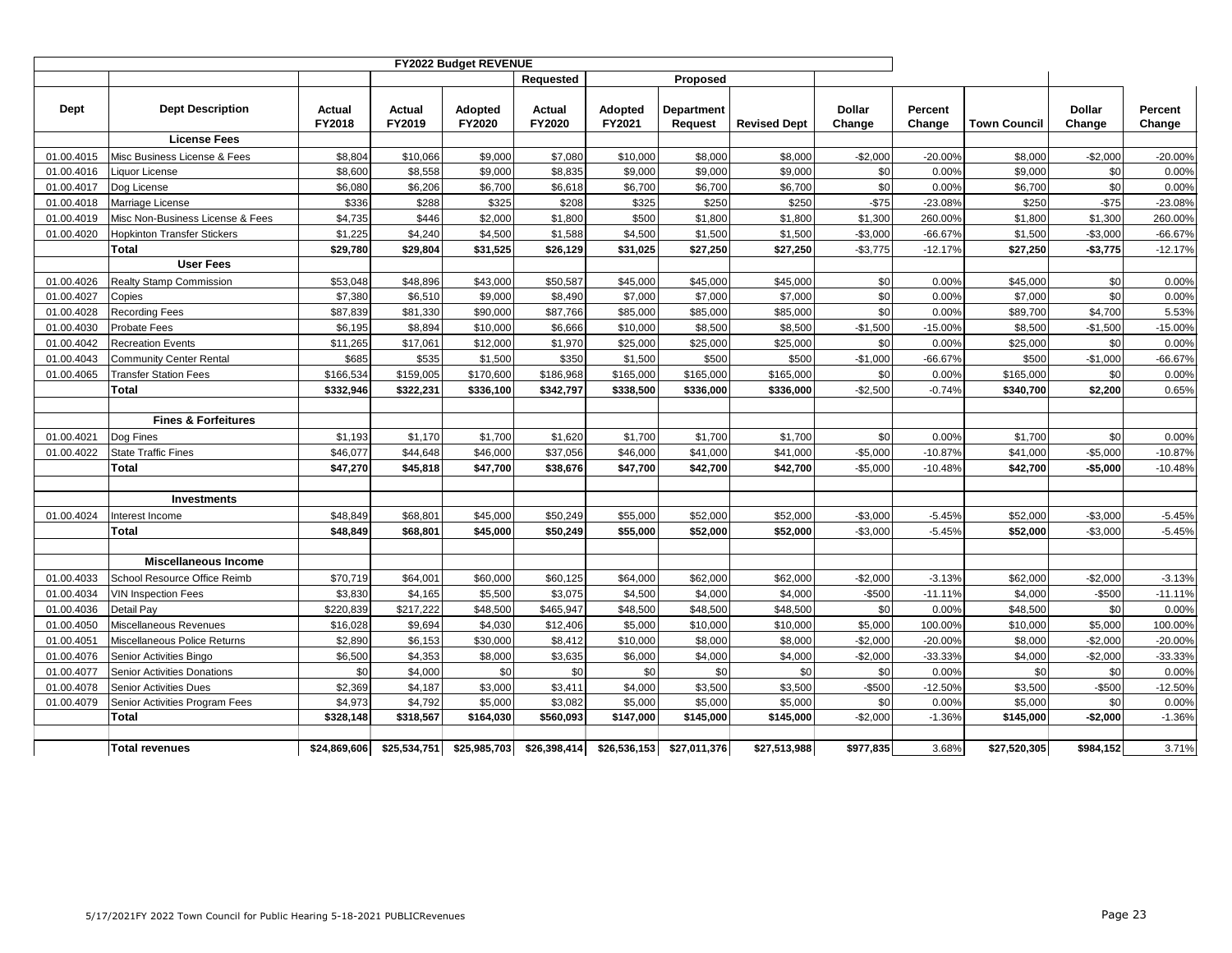|             |                                              |                  |                  | <b>FY2022 Budget REVENUE</b> |                           |                   |                              |                     |                         |                   |                     |                         |                   |
|-------------|----------------------------------------------|------------------|------------------|------------------------------|---------------------------|-------------------|------------------------------|---------------------|-------------------------|-------------------|---------------------|-------------------------|-------------------|
|             |                                              |                  |                  |                              | Requested                 |                   | Proposed                     |                     |                         |                   |                     |                         |                   |
| Dept        | <b>Dept Description</b>                      | Actual<br>FY2018 | Actual<br>FY2019 | Adopted<br><b>FY2020</b>     | Actual<br><b>FY2020</b>   | Adopted<br>FY2021 | <b>Department</b><br>Request | <b>Revised Dept</b> | <b>Dollar</b><br>Change | Percent<br>Change | <b>Town Council</b> | <b>Dollar</b><br>Change | Percent<br>Change |
|             |                                              |                  |                  | FY2020 Budget                |                           |                   |                              |                     |                         |                   |                     |                         |                   |
|             | <b>TRANSFERS</b>                             |                  |                  |                              |                           |                   |                              |                     |                         |                   |                     |                         |                   |
| <b>Dept</b> | <b>Dept Description</b>                      | Actual<br>FY2018 | Actual<br>FY2019 | Adopted<br><b>FY2020</b>     | Actual<br><b>FY2020</b>   | Adopted<br>FY2021 | Department<br>Request        | <b>Revised Dept</b> | <b>Dollar</b><br>Change | Percent<br>Change | <b>Town Council</b> | <b>Dollar</b><br>Change | Percent<br>Change |
| 01.00.4055  | <b>Education Impact Fees</b>                 | \$9,600          | \$12,000         | \$0                          | \$0                       | \$0               | \$0                          | \$0 <sub>1</sub>    | \$C                     | 0.00%             | \$0                 | \$0                     | 0.00%             |
| 01.00.4056  | <b>Recreation Impact Fees</b>                | \$3,900          | \$3,899          | \$0                          | \$0                       | \$0               | \$0                          | \$0                 | \$C                     | 0.00%             | \$0                 | \$0                     | 0.00%             |
| 01.00.4057  | Open Space Recreation                        | \$0              | \$0              | \$0                          | \$0                       | \$0               | \$0                          | \$0                 | \$C                     | 0.00%             | \$C                 | \$0                     | 0.00%             |
| 01.00.4058  | <b>Water Fund Debt</b>                       | \$91,431         | \$91,431         | \$91,431                     | \$91,431                  | \$91,431          | \$91,431                     | \$91,431            | \$C                     | 0.00%             | \$91,431            | \$0                     | 0.00%             |
| 01.00.4059  | Water Fund Admin (10% of Finance Dept        | \$12,302         | \$12,624         | \$15,818                     | \$15,818                  | \$18,000          | \$18,700                     | \$18,700            | <b>\$700</b>            | 3.89%             | \$18,700            | \$700                   | 3.89%             |
| 01.00.4066  | Appropriated Reserve - school budget         | \$0              | \$0              | \$34,500                     | \$34,500                  | \$24,175          | \$0                          | \$0                 | $-$24,175$              | $-100.00\%$       | \$0                 | $-$24,175$              | $-100.00\%$       |
| 01.00.4070  | Appropriated Reserve - school categorica     | \$0              | \$0              | \$35,500                     | \$35,500                  | \$17,846          | \$0                          | \$0                 | $-$17,846$              | $-100.00\%$       | \$0                 | $-$17,846$              | $-100.00\%$       |
|             | Appropriated Reserve - commit for other uses | \$0              | \$0              | \$40,000                     | \$40,000                  | \$30,222          | \$0                          | \$0                 | $-$30,222$              | $-100.00\%$       | \$0                 | $-$30,222$              | $-100.00\%$       |
| 01.00.4074  | Appropriated Reserve unassigned              | \$180,500        | \$13,920         | \$185,000                    | \$185,000                 | \$165,987         | \$150,000                    | \$150,000           | $-$15,987$              | $-9.63%$          | \$150,000           | $-$15,987$              | $-9.63%$          |
|             | <b>Total Transfers</b>                       | \$297,733        | \$133,874        | \$402,249                    | \$402,249                 | \$347,661         | \$260,131                    | \$260,131           | $-$ \$87,530            | -25.18%           | \$260,131           | $-$87,530$              | -25.18%           |
|             |                                              |                  |                  |                              |                           |                   |                              |                     |                         |                   |                     |                         |                   |
|             | <b>Total Resources</b>                       | \$25,167,339     | \$25,668,625     |                              | \$26,387,952 \$26,800,663 | \$26,883,814      | \$27,271,507                 | \$27,774,119        | \$890,305               | 3.31%             | \$27,780,436        | \$896,622               | 3.34%             |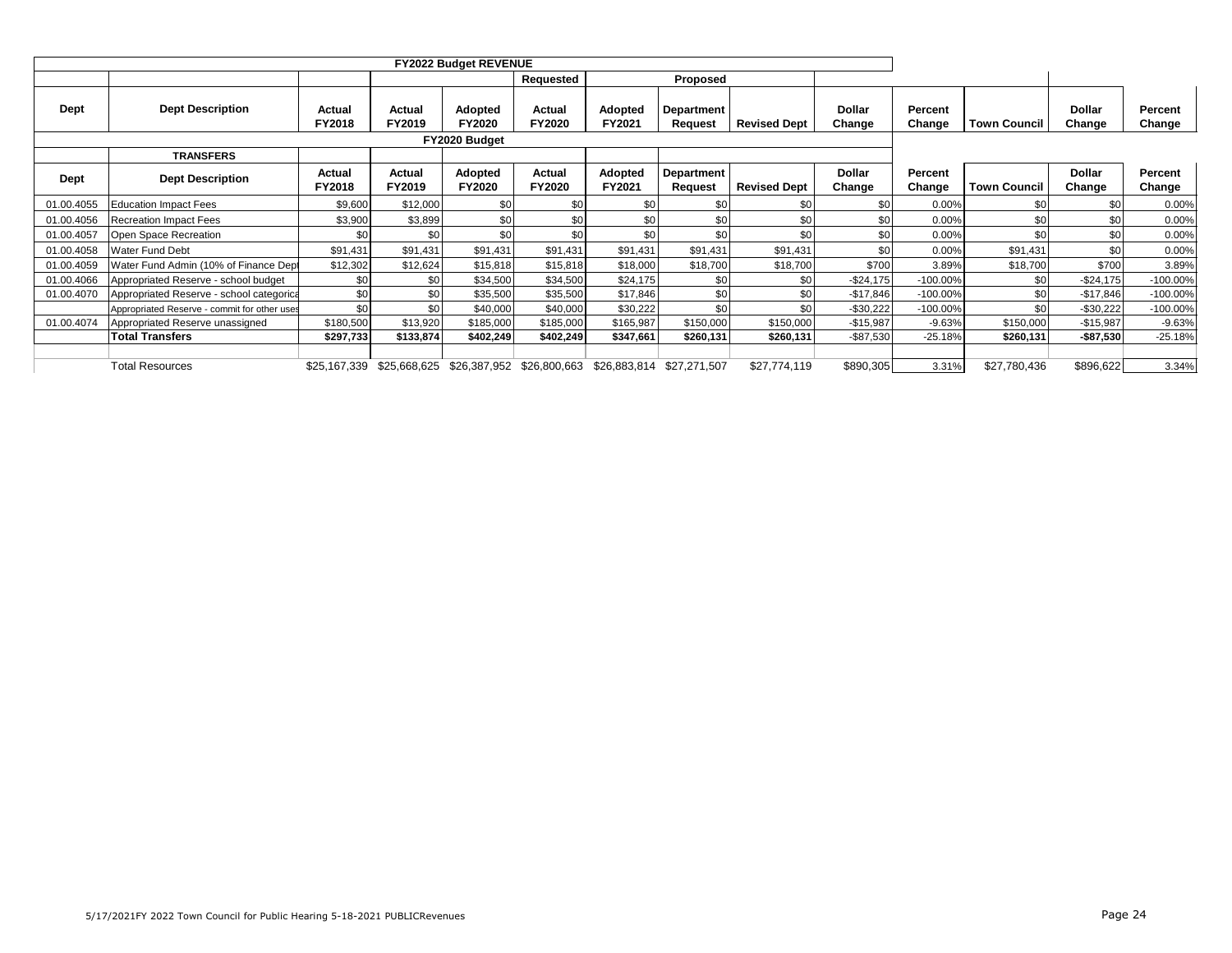| Project#                            | <b>Capital Improvement Program by Funding Sources</b><br><b>Project Name</b> | <b>General/Current Revenue</b> |             | Borrowed Funds Other Funding Sources Grants/Donations Prior Year's Fund |            |             | <b>Total</b> |              |
|-------------------------------------|------------------------------------------------------------------------------|--------------------------------|-------------|-------------------------------------------------------------------------|------------|-------------|--------------|--------------|
| Comp Plan                           | Comprehensive Plan                                                           | \$0                            | \$0         | \$0                                                                     | \$0        | \$0         | \$0          |              |
|                                     |                                                                              |                                |             |                                                                         |            |             |              | \$0          |
| IT equip                            | <b>Equipment Replacement</b>                                                 | \$10,000                       | $\sqrt{6}$  | $\sqrt[6]{30}$                                                          | $\sqrt{6}$ | \$0         | \$10,000     |              |
| Blg sec IT                          | <b>Building Security</b>                                                     | \$0                            | \$0         | \$0                                                                     | \$0        | \$0         | \$0          |              |
| Tax Software IT                     | Assessor and Collector software                                              | \$67,500                       | \$0         | \$0                                                                     | \$0        | \$0         | \$67,500     |              |
| Livescan IT                         | Police Livescan                                                              | \$0                            | \$0         | \$0                                                                     | \$0        | \$7,200     | \$7,200      |              |
| GIS IT                              | <b>GIS Project</b>                                                           | \$0                            | \$0         | \$0                                                                     | \$0        | \$0         | \$0          |              |
|                                     | Server Replacement Server Replacement                                        | \$4,000                        | \$0         | \$0                                                                     | \$0        | \$0         | \$4,000      |              |
|                                     |                                                                              |                                |             |                                                                         |            |             |              | \$88,700     |
| Vehicle Pol                         | Vehicle Replacement                                                          | \$60,000                       | \$0         | \$0                                                                     | \$0        | \$0         | \$60,000     |              |
| <b>Bldg Pol</b>                     | <b>Building renovations</b>                                                  | \$0                            | \$0         | \$33,000                                                                | \$0        | \$17,000    | \$50,000     |              |
| Radio Pol                           | Radio Backup                                                                 | \$5,000                        | \$0         | \$0                                                                     | \$0        | \$0         | \$5,000      |              |
| Copier Pol                          | Copier lease                                                                 | \$1,000                        | \$0         | \$0                                                                     | \$0        | \$0         | \$1,000      |              |
| Parking Pol                         | Repave Parking Lot                                                           | \$0                            | \$0         | \$90,000                                                                | \$0        | \$0         | \$90,000     |              |
| ACO Veh                             | ACO Vehicle update                                                           | \$0                            | \$0         | \$0                                                                     | \$0        | \$0         | \$0          |              |
| Bldg Maint POL CC Stairwell Repairs |                                                                              | \$0                            | \$0         | \$0                                                                     | \$0        | \$0         | \$0          |              |
|                                     |                                                                              |                                |             |                                                                         |            |             |              | \$206,000    |
| Equip Rep PW                        | Equipment replacement                                                        | \$174,399                      | \$0         | \$0                                                                     | \$0        | \$70,601    | \$245,000    |              |
| <b>Bldg PW</b>                      | <b>Building Improvements</b>                                                 | \$0                            | \$0         | \$0                                                                     | \$0        | \$0         | \$0          |              |
| Road Repair PW                      | <b>Road Repairs</b>                                                          | \$50,000                       | \$0         | \$0                                                                     | \$0        | \$0         | \$50,000     |              |
| Landfill PW                         | Landfill Cap                                                                 | \$0                            | \$0         | \$50,000                                                                | \$0        | \$50,000    | \$100,000    |              |
| Rd Constr. PW                       | Road Repairs Bond Funding                                                    | \$300,000                      | \$2,500,000 | \$0                                                                     | \$0        | \$0         | \$2,500,000  |              |
| Gen Bldg PW                         | <b>Public Building Maintenance</b>                                           | \$0                            | \$0         | $-$123,000$                                                             | \$0        | \$206,160   | \$83,160     |              |
| town hall PW                        | Town Hall Repairs                                                            | \$0                            | \$0         | \$0                                                                     | \$0        | \$0         | \$0          |              |
|                                     |                                                                              |                                |             |                                                                         |            |             |              | \$2,978,160  |
| <b>Beaver Park</b>                  | <b>Beaver River Park</b>                                                     | \$20,000                       | \$0         | \$0                                                                     | \$0        | \$0         | \$20,000     |              |
| Dog Park                            | Dog Park Construction                                                        | \$0                            | \$0         | \$0                                                                     | \$0        | \$3,932     | \$3,932      |              |
| <b>Beaver Rvr</b>                   | <b>Beaver River Preservation</b>                                             | \$0                            | \$0         | \$0                                                                     | \$0        | \$0         | \$0          |              |
| Wood Rvr                            | <b>Wood River Access</b>                                                     | \$0                            | \$0         | \$0                                                                     | \$0        | \$0         | \$0          |              |
|                                     |                                                                              |                                |             |                                                                         |            |             |              | \$23,932     |
| Land Acq                            | Open Space Acquistion                                                        | \$0                            | $\sqrt{6}$  | \$0                                                                     | \$0        | \$526,249   | \$526,249    | \$526,249    |
| Land Imp                            | Land improvements                                                            | \$15,000                       | \$0         | \$0                                                                     | \$0        | \$0         | \$15,000     | \$15,000     |
| <b>Bldg Constr Admin</b>            | <b>Public Facilities</b><br>0                                                | \$0                            | \$0         | \$0                                                                     | \$0        | \$810,153   | \$810,153    | \$810,153    |
| Senior Center                       | $\Omega$<br>Cooperative Pro                                                  | \$0                            | \$2,800,000 | \$6,050,000                                                             | \$0        | \$220,000   | \$9,070,000  | \$9,070,000  |
|                                     | TOTAL GENERAL FUND INCLUDING TRANSFERS                                       | \$706,899                      | \$5,300,000 | \$6,100,000                                                             | \$0        | \$1,911,295 | \$13,718,194 | \$13,718,194 |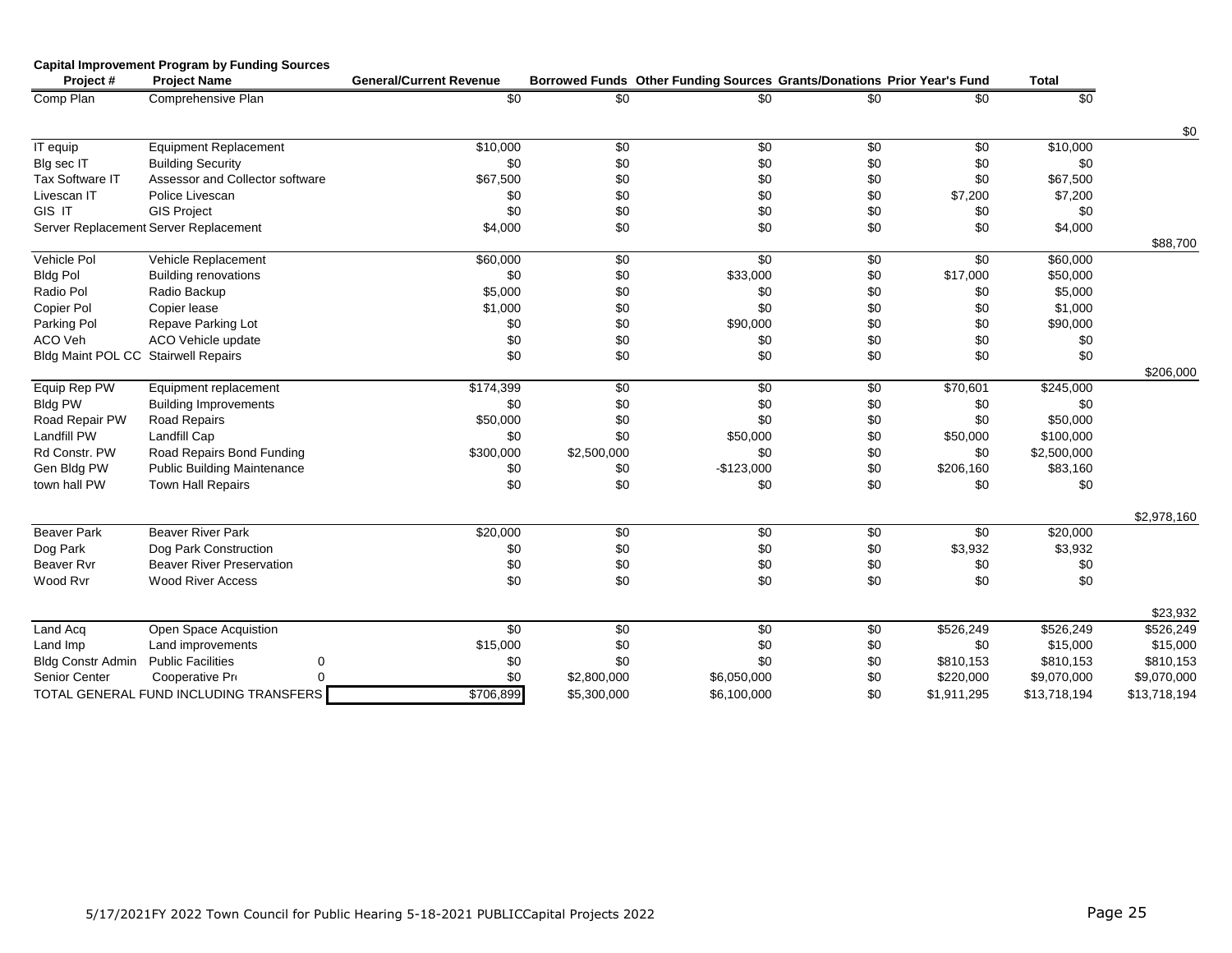## **NOTICE OF PROPERTY TAX RATE CHANGE SUPPORT SHEET**

## **Municipality: Richmond FY 2022**

## *Calculation of Proposed Rates*

|                                                         | <b>Actual Net</b><br><b>Assessment</b><br>12/31/2019 | <b>Estimated</b><br><b>Increases</b><br>(Decreases) | <b>Estimated Net</b><br><b>Assessment</b><br>12/31/2020 | <b>Actual</b><br>Levy<br><b>FY 2021</b> | <b>Proposed</b><br>Levy<br><b>FY 2022</b> | $%$ Incr<br>$(%$ Decr $)$ | <b>Actual</b><br><b>Rates</b><br><b>FY 2021</b> | <b>Proposed</b><br><b>Rates</b><br><b>FY 2022</b> | $%$ Incr<br>$(% \mathcal{L}_{0})$ (% Decr) |                         |
|---------------------------------------------------------|------------------------------------------------------|-----------------------------------------------------|---------------------------------------------------------|-----------------------------------------|-------------------------------------------|---------------------------|-------------------------------------------------|---------------------------------------------------|--------------------------------------------|-------------------------|
| Variable                                                |                                                      |                                                     |                                                         |                                         |                                           |                           |                                                 |                                                   |                                            |                         |
| Residential real estate                                 | 840,893,846                                          | 9,501,320                                           | 850,395,166                                             | 17,137,418                              | 17,535,148                                | 2.32%                     | 20.38                                           | 20.62                                             | 1.18%                                      |                         |
| Commercial real estate                                  | 93,444,510                                           | 2,588,830                                           | 96,033,340                                              | 1,904,399                               | 1,980,207                                 | 3.98%                     | 20.38                                           | 20.62                                             | 1.18%                                      |                         |
| Personal property                                       | 24,646,865                                           | 0                                                   | 24,646,865                                              | 502,320                                 | 508,218                                   | 1.17%                     | 20.38                                           | 20.62                                             | 1.18%                                      |                         |
| <b>Variable Total</b>                                   | 958,985,221                                          | 12,090,150                                          | 971,075,371                                             | 19,544,137                              | 20,023,574                                | 2.45%                     |                                                 |                                                   |                                            |                         |
| <b>Fixed</b>                                            |                                                      |                                                     |                                                         |                                         |                                           |                           |                                                 |                                                   |                                            |                         |
| Frozen property                                         | 0                                                    | 0                                                   | 0                                                       | 0                                       | 0                                         | #DIV/0!                   |                                                 |                                                   |                                            |                         |
| Other                                                   | 0                                                    | 0                                                   | 0                                                       | $\Omega$                                | 0                                         | #DIV/0!                   |                                                 |                                                   |                                            |                         |
| <b>Property Tax Cap Total</b>                           | 958,985,221                                          | 12,090,150                                          | 971,075,371                                             | 19,544,137                              | 20,023,574                                | 2.45%                     | Tax Cap %                                       | \$<br>479,437                                     |                                            |                         |
| Motor vehicles                                          | 36,640,811                                           | (636, 299)                                          | 36,004,512                                              | 829,222                                 | 815,142                                   | $-1.70%$                  | 22.64                                           | 22.64                                             | 0.00%                                      |                         |
|                                                         |                                                      |                                                     |                                                         |                                         |                                           |                           |                                                 |                                                   |                                            |                         |
| <b>Grand Total</b>                                      | 995,626,032                                          | 11,453,851                                          | 1,007,079,883                                           | 20,373,359                              | 20,838,716                                | 2.28%                     |                                                 | tax revenue 97%                                   | FY2021 tax                                 | increase tax<br>revenue |
| Assessed Value Increase                                 |                                                      |                                                     | 1.15%                                                   |                                         |                                           |                           |                                                 | \$<br>20,213,555                                  | $$19,756,417$ \$                           | 457,138                 |
| FY 2020 Levy @ 4.00% (Not Including Motor Vehicle Levy) |                                                      |                                                     |                                                         | 19,544,137                              | 20,325,902                                | 4.00%                     | Levy CAP \$                                     | \$<br>781,765                                     |                                            |                         |
| Amount Over (under) Cap                                 |                                                      |                                                     |                                                         |                                         | (302, 328)                                |                           | \$21.19 4% max                                  | \$                                                | 479,437 use of levy                        |                         |

**Amounts highlighted in bold blue are for placement in appropriate "Notice of Proposed Property Tax Rate Change"**